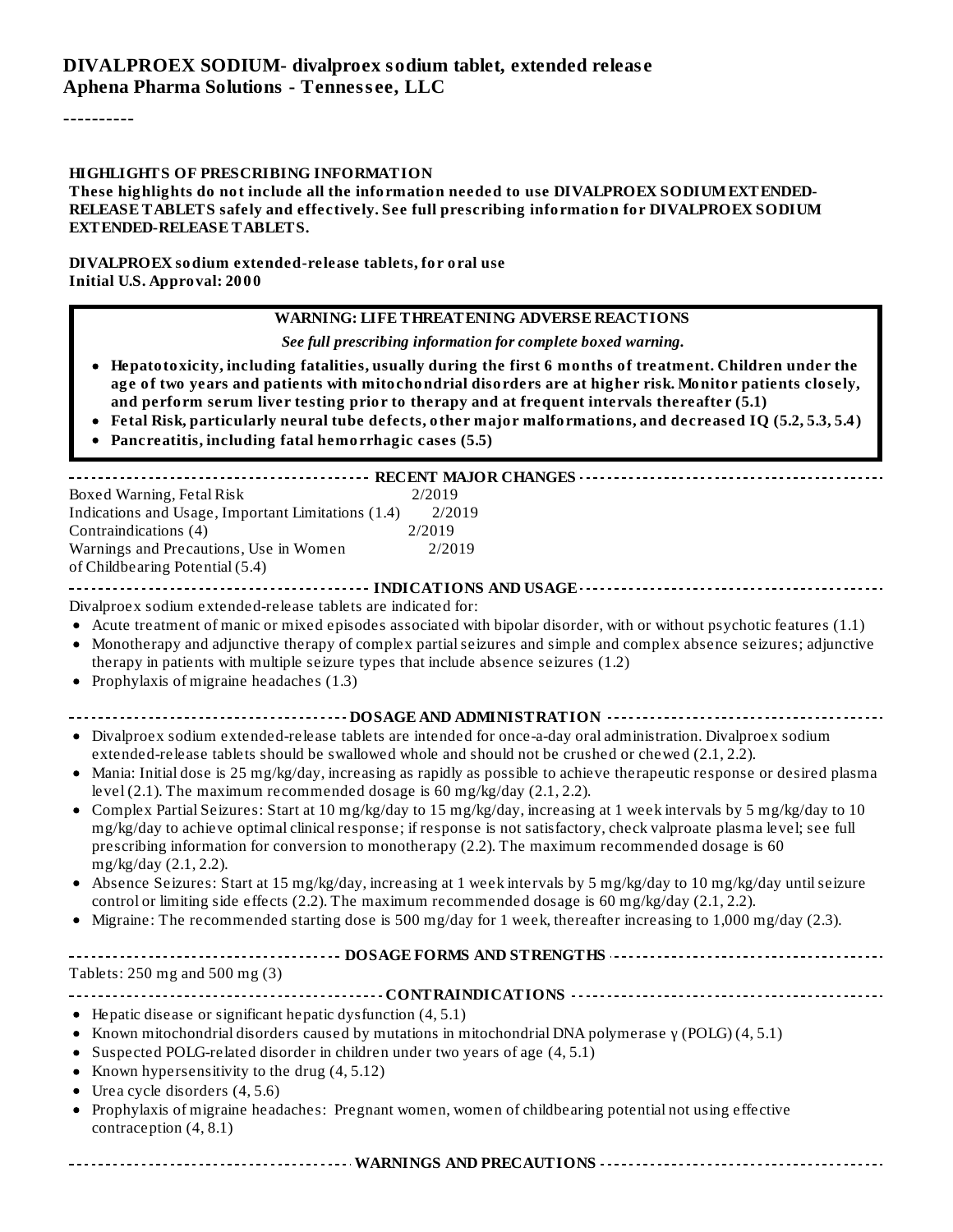- Hepatotoxicity; evaluate high risk populations and monitor serum liver tests (5.1)
- Birth defects, decreased IQ, and neurodevelopmental disorders following *in utero* exposure; should not be used to treat women with epilepsy or bipolar disorder who are pregnant or who plan to become pregnant or to treat a woman of childbearing potential unless other medications have failed to provide adequate symptom control or are otherwise unacceptable (5.2, 5.3, 5.4)
- Pancreatitis; divalproex sodium extended-release should ordinarily be discontinued (5.5)
- Suicidal behavior or ideation; Antiepileptic drugs, including divalproex sodium extended-release, increase the risk of suicidal thoughts or behavior (5.7)
- Bleeding and other hematopoietic disorders; monitor platelet counts and coagulation tests (5.8)
- Hyperammonemia and hyperammonemic encephalopathy; measure ammonia level if unexplained lethargy and vomiting or changes in mental status, and also with concomitant topiramate use; consider discontinuation of valproate therapy (5.6, 5.9, 5.10)
- Hypothermia; Hypothermia has been reported during valproate therapy with or without associated hyperammonemia. This adverse reaction can also occur in patients using concomitant topiramate (5.11)
- Drug Reaction with Eosinophilia and Systemic Symptoms (DRESS)/Multiorgan hypersensitivity reaction; discontinue divalproex sodium extended-release (5.12)
- Somnolence in the elderly can occur. Divalproex sodium extended-release dosage should be increased slowly and with regular monitoring for fluid and nutritional intake (5.14)

**ADVERSE REACTIONS**

- Most common adverse reactions (reported >5%) are abdominal pain, alopecia, amblyopia/blurred vision, amnesia, anorexia, asthenia, ataxia, back pain, bronchitis, constipation, depression, diarrhea, diplopia, dizziness, dyspnea, dyspepsia, ecchymosis, emotional lability, fever, flu syndrome, headache, increased appetite, infection, insomnia, nausea, nervousness, nystagmus, peripheral edema, pharyngitis, rash, rhinitis, somnolence, thinking abnormal, thrombocytopenia, tinnitus, tremor, vomiting, weight gain, weight loss (6.1, 6.2, 6.3).
- The safety and tolerability of valproate in pediatric patients were shown to be comparable to those in adults (8.4).

#### **To report SUSPECTED ADVERSE REACTIONS, contact Amneal Pharmaceuticals at 1-877-835-5472 or FDA at 1-800-FDA-1088 or www.fda.gov/medwatch**

**DRUG INTERACTIONS**

- Hepatic enzyme-inducing drugs (e.g., phenytoin, carbamazepine, phenobarbital, primidone, rifampin) can increase valproate clearance, while enzyme inhibitors (e.g., felbamate) can decrease valproate clearance. Therefore increased monitoring of valproate and concomitant drug concentrations and dosage adjustment are indicated whenever enzymeinducing or inhibiting drugs are introduced or withdrawn (7.1)
- Aspirin, carbapenem antibiotics, estrogen-containing hormonal contraceptives: Monitoring of valproate concentrations is recommended (7.1)
- Co-administration of valproate can affect the pharmacokinetics of other drugs (e.g. diazepam, ethosuximide, lamotrigine, phenytoin) by inhibiting their metabolism or protein binding displacement (7.2)
- $\bullet$ Patients stabilized on rufinamide should begin valproate therapy at a low dose, and titrate to clinically effective dose (7.2)
- Dosage adjustment of amitriptyline/nortriptyline, propofol, warfarin, and zidovudine may be necessary if used  $\bullet$ concomitantly with divalproex sodium extended-release (7.2)
- Topiramate: Hyperammonemia and encephalopathy (5.10, 7.3)
- **USE IN SPECIFIC POPULATIONS**
- Pregnancy: Divalproex sodium extended-release can cause congenital malformations including neural tube defects, decreased IQ and neurodevelopmental disorders (5.2, 5.3, 8.1)
- Pediatric: Children under the age of two years are at considerably higher risk of fatal hepatotoxicity (5.1, 8.4)
- Geriatric: Reduce starting dose; increase dosage more slowly; monitor fluid and nutritional intake, and somnolence (5.14, 8.5)

#### **See 17 for PATIENT COUNSELING INFORMATION and Medication Guide.**

**Revised: 3/2019**

#### **FULL PRESCRIBING INFORMATION: CONTENTS\* WARNING: LIFE THREATENING ADVERSE REACTIONS 1 INDICATIONS AND USAGE**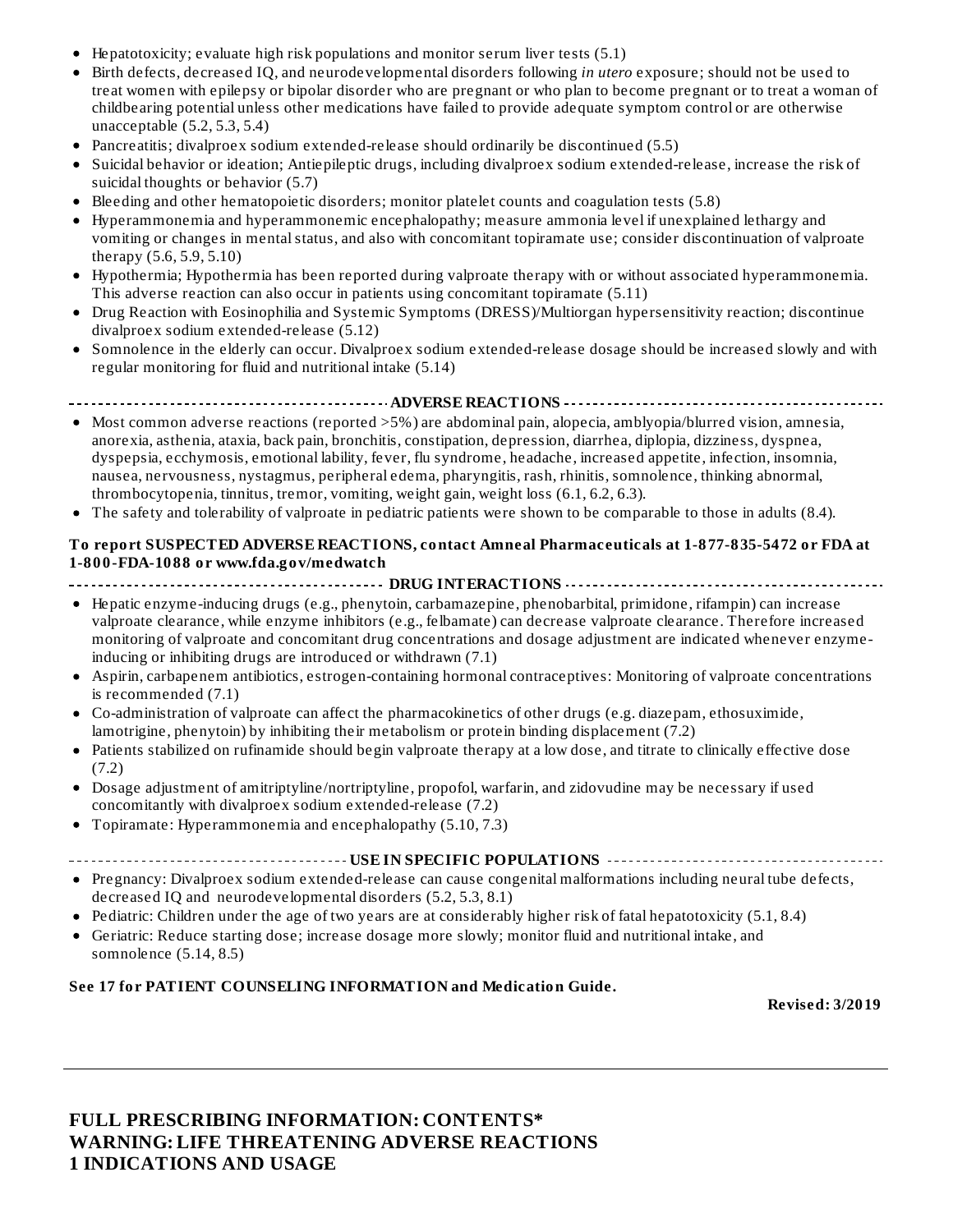- 1.1 Mania
- 1.2 Epilepsy
- 1.3 Migraine
- 1.4 Important Limitations

# **2 DOSAGE AND ADMINISTRATION**

- 2.1 Mania
- 2.2 Epilepsy
- 2.3 Migraine

2.4 Conversion from Divalproex Sodium Delayed-Release Tablets to Divalproex Sodium Extended-Release Tablets

2.5 General Dosing Advice

2.6 Dosing in Patients Taking Rufinamide

# **3 DOSAGE FORMS AND STRENGTHS**

### **4 CONTRAINDICATIONS**

### **5 WARNINGS AND PRECAUTIONS**

- 5.1 Hepatotoxicity
- 5.2 Structural Birth Defects
- 5.3 Decreased IQ Following *in utero* Exposure
- 5.4 Use in Women of Childbearing Potential
- 5.5 Pancreatitis
- 5.6 Urea Cycle Disorders
- 5.7 Suicidal Behavior and Ideation
- 5.8 Bleeding and Other Hematopoietic Disorders
- 5.9 Hyperammonemia
- 5.10 Hyperammonemia and Encephalopathy Associated with Concomitant Topiramate Use
- 5.11 Hypothermia
- 5.12 Drug Reaction with Eosinophilia and Systemic Symptoms (DRESS)/Multiorgan
- Hypersensitivity Reactions
- 5.13 Interaction with Carbapenem Antibiotics
- 5.14 Somnolence in the Elderly
- 5.15 Monitoring: Drug Plasma Concentration
- 5.16 Effect on Ketone and Thyroid Function Tests
- 5.17 Effect on HIV and CMV Viruses Replication
- 5.18 Medication Residue in the Stool

# **6 ADVERSE REACTIONS**

- 6.1 Mania
- 6.2 Epilepsy
- 6.3 Migraine
- 6.4 Post-Marketing Experience

# **7 DRUG INTERACTIONS**

- 7.1 Effects of Co-Administered Drugs on Valproate Clearance
- 7.2 Effects of Valproate on Other Drugs
- 7.3 Topiramate

# **8 USE IN SPECIFIC POPULATIONS**

- 8.1 Pregnancy
- 8.2 Lactation
- 8.3 Females and Males of Reproductive Potential
- 8.4 Pediatric Use
- 8.5 Geriatric Use
- 8.6 Effect of Disease
- **10 OVERDOSAGE**
- **11 DESCRIPTION**
- **12 CLINICAL PHARMACOLOGY**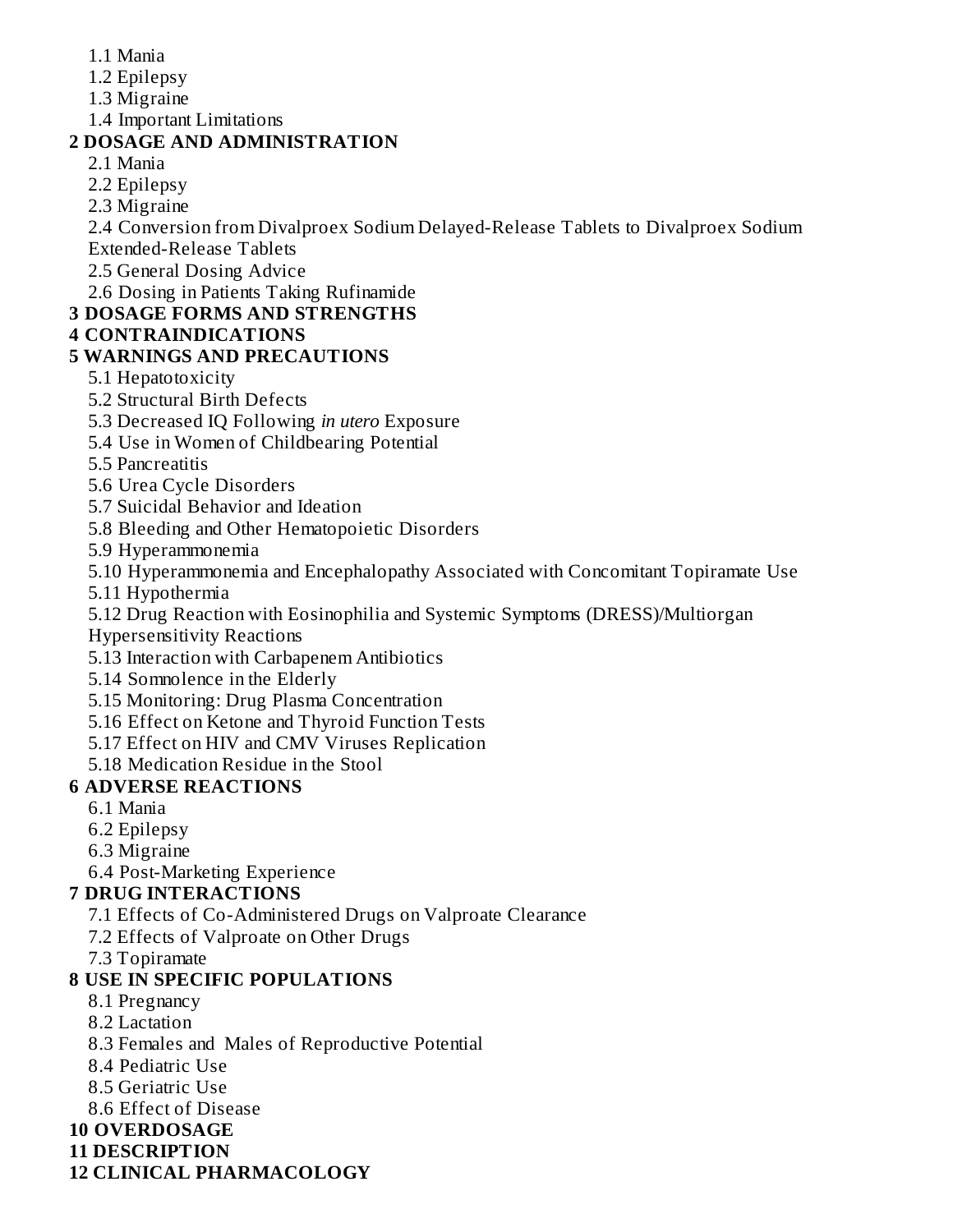12.1 Mechanism of Action 12.2 Pharmacodynamics 12.3 Pharmacokinetics **13 NONCLINICAL TOXICOLOGY** 13.1 Carcinogenesis, Mutagenesis, and Impairment of Fertility **14 CLINICAL STUDIES** 14.1 Mania 14.2 Epilepsy 14.3 Migraine **15 REFERENCES 16 HOW SUPPLIED/STORAGE AND HANDLING 17 PATIENT COUNSELING INFORMATION** \* Sections or subsections omitted from the full prescribing information are not listed.

**FULL PRESCRIBING INFORMATION**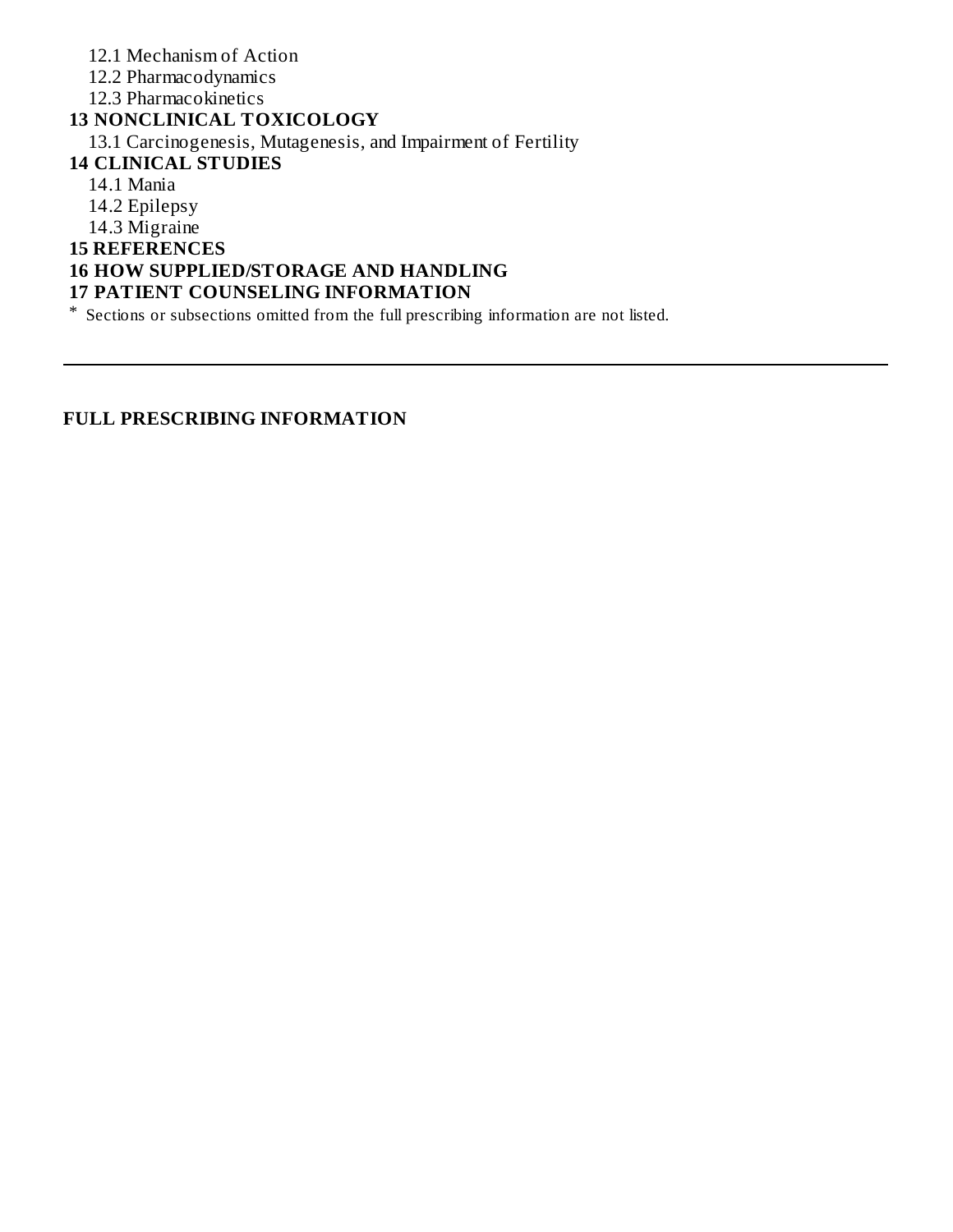#### **WARNING: LIFE THREATENING ADVERSE REACTIONS**

#### **Hepatotoxicity**

*General Population:* **Hepatic failure resulting in fatalities has occurred in patients receiving valproate and its derivatives. Thes e incidents usually have occurred during the first six months of treatment. Serious or fatal hepatotoxicity may be preceded by non-specific symptoms such as malais e, weakness, lethargy, facial edema, anorexia, and vomiting. In patients with epilepsy, a loss of s eizure control may also occur. Patients should be monitored clos ely for appearance of thes e symptoms. Serum liver tests should be performed prior to therapy and at frequent intervals thereafter, especially during the first six months** *[see Warnings and Precautions (5.1)]***.**

**Children under the age of two years are at a considerably increas ed risk of developing fatal hepatotoxicity, especially thos e on multiple anticonvulsants, thos e with congenital metabolic disorders, thos e with s evere s eizure disorders accompanied by mental retardation and thos e with organic brain dis eas e. When divalproex sodium extended-releas e is us ed in this patient group, it should be us ed with extreme caution and as a sole agent. The benefits of therapy should be weighed against the risks. The incidence of fatal hepatotoxicity decreas es considerably in progressively older patient groups.**

*Patients with Mitochondrial Disease:* **There is an increas ed risk of valproate-induced acute liver failure and resultant deaths in patients with hereditary neurometabolic syndromes caus ed by DNA mutations of the mitochondrial DNA Polymeras e γ (POLG) gene (e.g., Alpers Huttenlocher Syndrome). Divalproex sodium extended-releas e is contraindicated in patients known to have mitochondrial disorders caus ed by POLG mutations and children under two years of age who are clinically suspected of having a mitochondrial disorder** *[see Contraindications (4)]***. In patients over two years of age who are clinically suspected of having a hereditary mitochondrial dis eas e, divalproex sodium extended-releas e should only be us ed after other anticonvulsants have failed. This older group of patients should be clos ely monitored during treatment with divalproex sodium extended-releas e for the development of acute liver injury with regular clinical ass essments and s erum liver testing. POLG mutation s creening should be performed in accordance with current clinical practice** *[see Warnings and Precautions (5.1)]***.**

#### **Fetal Risk**

**Valproate can caus e major congenital malformations, particularly neural tube defects (e.g., spina bifida). In addition, valproate can caus e decreas ed IQ s cores and neurodevelopmental disorders following** *in utero* **exposure**.

**Valproate is therefore contraindicated for prophylaxis of migraine headaches in pregnant women and in women of childbearing potential who are not using effective contraception** *[see Contraindications (4)]***. Valproate should not be us ed to treat women with epilepsy or bipolar disorder who are pregnant or who plan to become pregnant unless other medications have failed to provide adequate symptom control or are otherwis e unacceptable.**

**Valproate should not be administered to a woman of childbearing potential unless other medications have failed to provide adequate symptom control or are otherwis e unacceptable. In such situations, effective contraception should be us ed** *[see Warnings and Precautions (5.2, 5.3, 5.4)]***.**

**A Medication Guide des cribing the risks of valproate is available for patients** *[see Patient Counseling Information (17)]***.**

**Pancreatitis**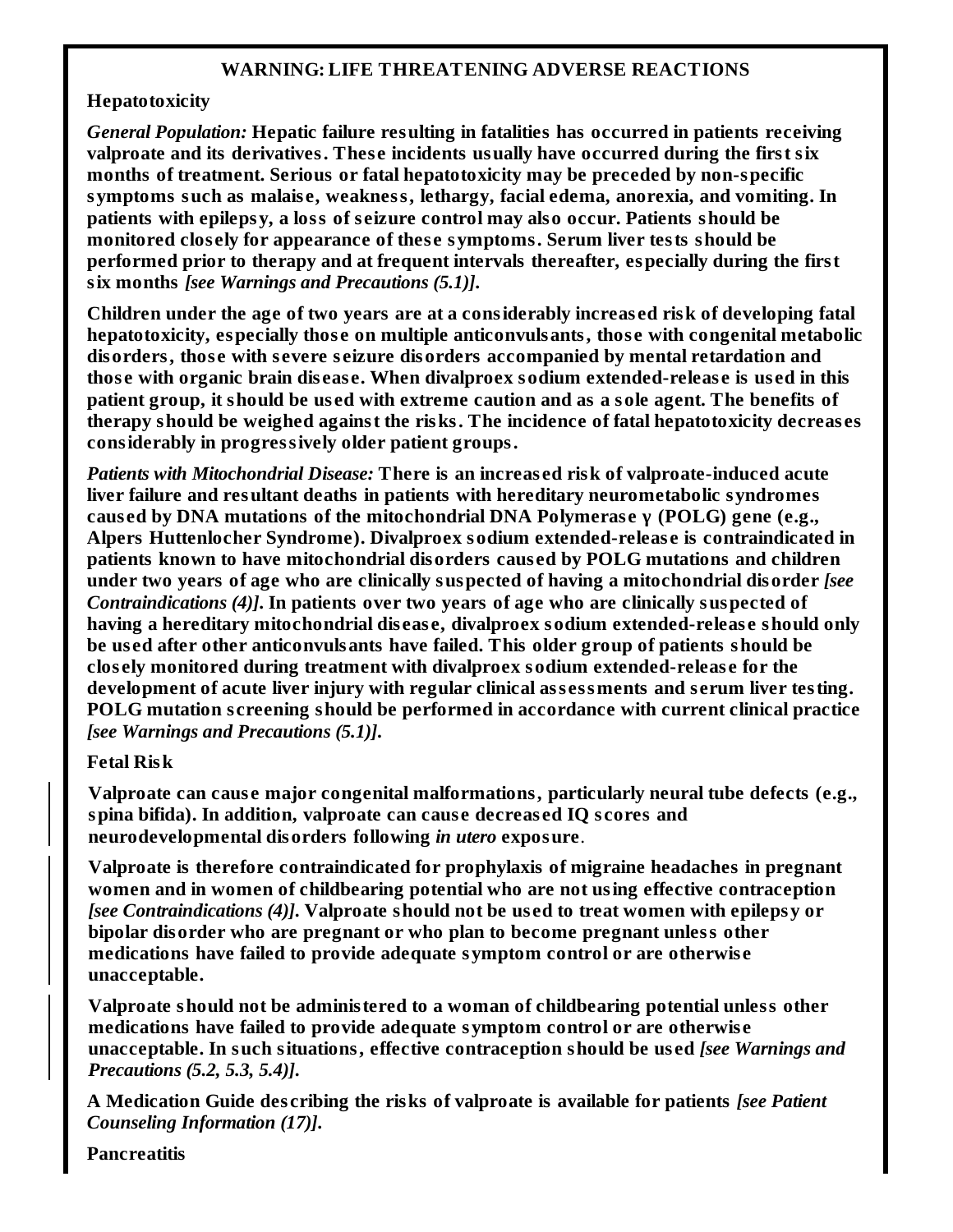**Cas es of life-threatening pancreatitis have been reported in both children and adults receiving valproate. Some of the cas es have been des cribed as hemorrhagic with a rapid progression from initial symptoms to death. Cas es have been reported shortly after initial us e as well as after s everal years of us e. Patients and guardians should be warned that abdominal pain, naus ea, vomiting and/or anorexia can be symptoms of pancreatitis that require prompt medical evaluation. If pancreatitis is diagnos ed, valproate should ordinarily be dis continued. Alternative treatment for the underlying medical condition should be initiated as clinically indicated** *[see Warnings and Precautions (5.5)]***.**

#### **1 INDICATIONS AND USAGE**

#### **1.1 Mania**

Divalproex sodium extended-release tablets are a valproate and are indicated for the treatment of acute manic or mixed episodes associated with bipolar disorder, with or without psychotic features. A manic episode is a distinct period of abnormally and persistently elevated, expansive, or irritable mood. Typical symptoms of mania include pressure of speech, motor hyperactivity, reduced need for sleep, flight of ideas, grandiosity, poor judgment, aggressiveness, and possible hostility. A mixed episode is characterized by the criteria for a manic episode in conjunction with those for a major depressive episode (depressed mood, loss of interest or pleasure in nearly all activities).

The efficacy of divalproex sodium extended-release tablets is based in part on studies of divalproex sodium delayed-release tablets in this indication, and was confirmed in a 3-week trial with patients meeting DSM-IV TR criteria for bipolar I disorder, manic or mixed type, who were hospitalized for acute mania *[see Clinical Studies (14.1)]*.

The effectiveness of valproate for long-term use in mania, i.e. more than 3 weeks, has not been demonstrated in controlled clinical trials. Therefore, healthcare providers who elect to use divalproex sodium extended-release tablets for extended periods should continually reevaluate the long-term riskbenefits of the drug for the individual patient.

### **1.2 Epilepsy**

Divalproex sodium extended-release tablets are indicated as monotherapy and adjunctive therapy in the treatment of adult patients and pediatric patients down to the age of 10 years with complex partial seizures that occur either in isolation or in association with other types of seizures. Divalproex sodium extended-release tablets are also indicated for use as sole and adjunctive therapy in the treatment of simple and complex absence seizures in adults and children 10 years of age or older, and adjunctively in adults and children 10 years of age or older with multiple seizure types that include absence seizures.

Simple absence is defined as very brief clouding of the sensorium or loss of consciousness accompanied by certain generalized epileptic discharges without other detectable clinical signs. Complex absence is the term used when other signs are also present.

#### **1.3 Migraine**

Divalproex sodium extended-release tablets are indicated for prophylaxis of migraine headaches. There is no evidence that divalproex sodium extended-release tablets are useful in the acute treatment of migraine headaches.

#### **1.4 Important Limitations**

Because of the risk to the fetus of decreased IQ, neurodevelopmental disorders, neural tube defects, and other major congenital malformations, which may occur very early in pregnancy, valproate should not be used to treat women with epilepsy or bipolar disorder who are pregnant or who plan to become pregnant unless other medications have failed to provide adequate symptom control or are otherwise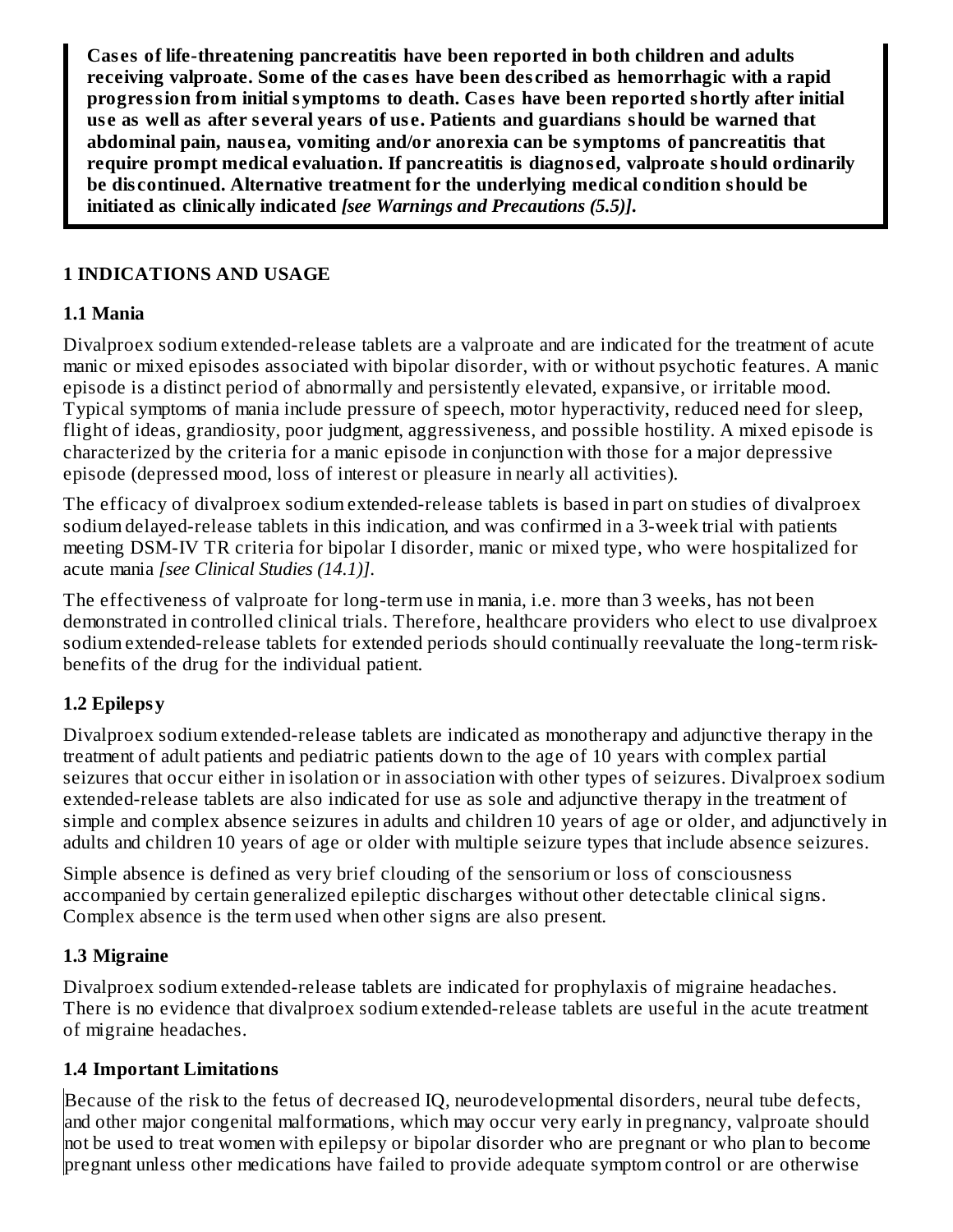unacceptable. Valproate should not be administered to a woman of childbearing potential unless other medications have failed to provide adequate symptom control or are otherwise unacceptable *[see Warnings and Precautions (5.2, 5.3, 5.4), Use in Specific Populations (8.1)*, and *Patient Counseling Information (17)]*.

For prophylaxis of migraine headaches, divalproex sodium extended-release tablets are contraindicated in women who are pregnant and in women of childbearing potential who are not using effective contraception *[see Contraindications (4)]*.

### **2 DOSAGE AND ADMINISTRATION**

Divalproex sodium extended-release tablets are an extended-release product intended for once-a-day oral administration. Divalproex sodium extended-release tablets should be swallowed whole and should not be crushed or chewed.

### **2.1 Mania**

Divalproex sodium extended-release tablets are administered orally. The recommended initial dose is 25 mg/kg/day given once daily. The dose should be increased as rapidly as possible to achieve the lowest therapeutic dose which produces the desired clinical effect or the desired range of plasma concentrations. In a placebo-controlled clinical trial of acute mania or mixed type, patients were dosed to a clinical response with a trough plasma concentration between 85 and 125 mcg/mL. The maximum recommended dosage is 60 mg/kg/day.

There is no body of evidence available from controlled trials to guide a clinician in the longer term management of a patient who improves during divalproex sodium extended-release tablets treatment of an acute manic episode. While it is generally agreed that pharmacological treatment beyond an acute response in mania is desirable, both for maintenance of the initial response and for prevention of new manic episodes, there are no data to support the benefits of divalproex sodium extended-release tablets in such longer-term treatment (i.e. beyond 3 weeks).

### **2.2 Epilepsy**

Divalproex sodium extended-release tablets are administered orally, and must be swallowed whole. As divalproex sodium extended-release tablets dosage is titrated upward, concentrations of clonazepam, diazepam, ethosuximide, lamotrigine, tolbutamide, phenobarbital, carbamazepine, and/or phenytoin may be affected *[see Drug Interactions (7.2)]*.

### **Complex Partial Seizures**

For adults and children 10 years of age or older.

### Monotherapy (Initial Therapy)

Divalproex sodium extended-release tablets have not been systematically studied as initial therapy. Patients should initiate therapy at 10 mg/kg/day to 15 mg/kg/day. The dosage should be increased by 5 mg/kg/week to 10 mg/kg/week to achieve optimal clinical response. Ordinarily, optimal clinical response is achieved at daily doses below 60 mg/kg/day. If satisfactory clinical response has not been achieved, plasma levels should be measured to determine whether or not they are in the usually accepted therapeutic range (50 mcg/mL to 100 mcg/mL). No recommendation regarding the safety of valproate for use at doses above 60 mg/kg/day can be made.

The probability of thrombocytopenia increases significantly at total trough valproate plasma concentrations above 110 mcg/mL in females and 135 mcg/mL in males. The benefit of improved seizure control with higher doses should be weighed against the possibility of a greater incidence of adverse reactions.

### Conversion to Monotherapy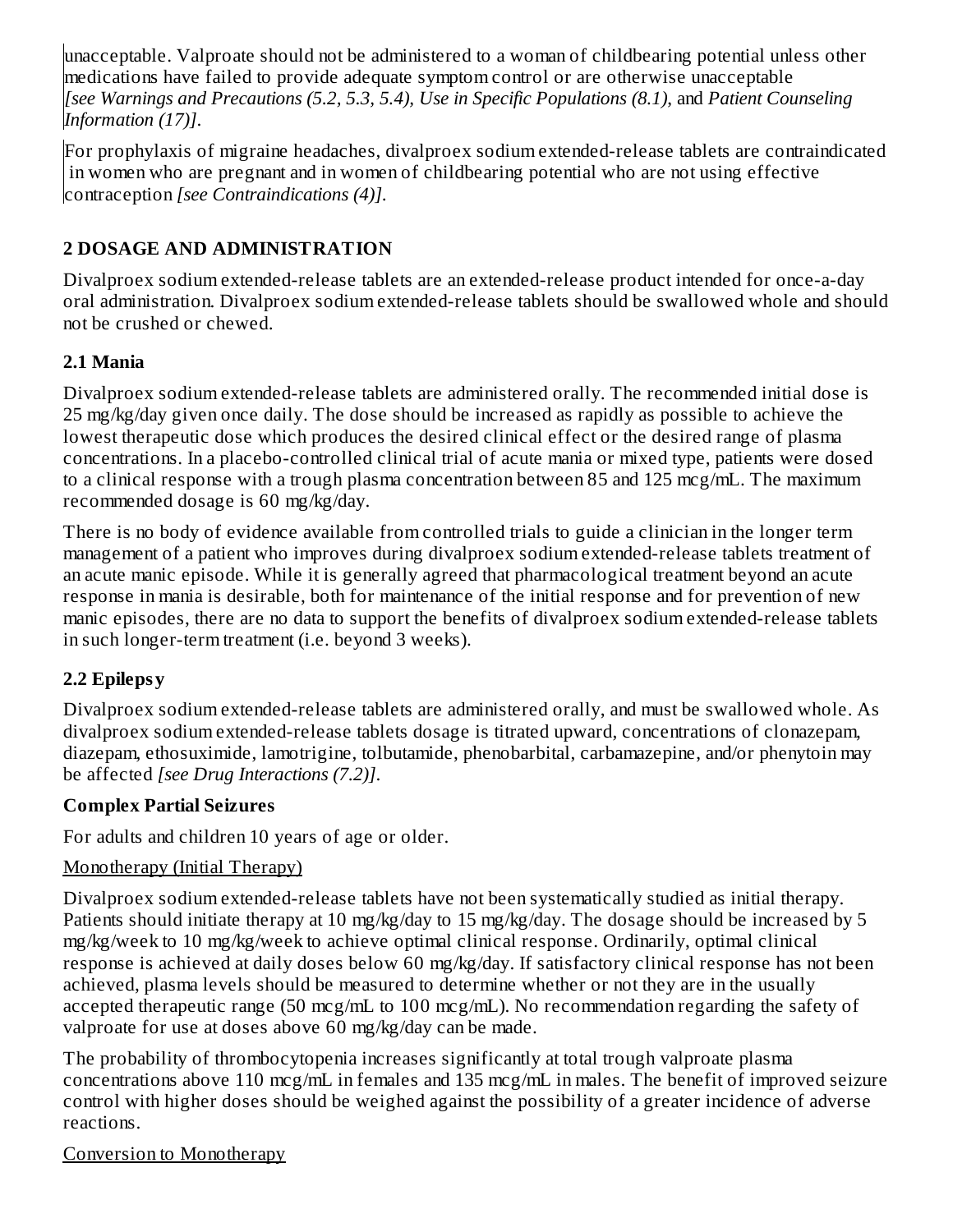Patients should initiate therapy at 10 mg/kg/day to 15 mg/kg/day. The dosage should be increased by 5 mg/kg/week to 10 mg/kg/week to achieve optimal clinical response. Ordinarily, optimal clinical response is achieved at daily doses below 60 mg/kg/day. If satisfactory clinical response has not been achieved, plasma levels should be measured to determine whether or not they are in the usually accepted therapeutic range (50 mcg/mL to 100 mcg/mL). No recommendation regarding the safety of valproate for use at doses above 60 mg/kg/day can be made.

Concomitant antiepilepsy drug (AED) dosage can ordinarily be reduced by approximately 25% every 2 weeks. This reduction may be started at initiation of divalproex sodium extended-release tablets therapy, or delayed by 1 to 2 weeks if there is a concern that seizures are likely to occur with a reduction. The speed and duration of withdrawal of the concomitant AED can be highly variable, and patients should be monitored closely during this period for increased seizure frequency.

### Adjunctive Therapy

Divalproex sodium extended-release tablets may be added to the patient's regimen at a dosage of 10 mg/kg/day to 15 mg/kg/day. The dosage may be increased by 5 mg/kg/week to 10 mg/kg/week to achieve optimal clinical response. Ordinarily, optimal clinical response is achieved at daily doses below 60 mg/kg/day. If satisfactory clinical response has not been achieved, plasma levels should be measured to determine whether or not they are in the usually accepted therapeutic range (50 mcg/mL to 100 mcg/mL). No recommendation regarding the safety of valproate for use at doses above 60 mg/kg/day can be made.

In a study of adjunctive therapy for complex partial seizures in which patients were receiving either carbamazepine or phenytoin in addition to valproate, no adjustment of carbamazepine or phenytoin dosage was needed *[see Clinical Studies (14.2)]*. However, since valproate may interact with these or other concurrently administered AEDs as well as other drugs, periodic plasma concentration determinations of concomitant AEDs are recommended during the early course of therapy *[see Drug Interactions (7)]*.

### **Simple and Complex Abs ence Seizures**

The recommended initial dose is 15 mg/kg/day, increasing at one week intervals by 5 mg/kg/day to 10 mg/kg/day until seizures are controlled or side effects preclude further increases. The maximum recommended dosage is 60 mg/kg/day.

A good correlation has not been established between daily dose, serum concentrations, and therapeutic effect. However, therapeutic valproate serum concentration for most patients with absence seizures is considered to range from 50 mcg/mL to 100 mcg/mL. Some patients may be controlled with lower or higher serum concentrations *[see Clinical Pharmacology (12.3)]*.

As divalproex sodium extended-release tablets dosage is titrated upward, blood concentrations of phenobarbital and/or phenytoin may be affected *[see Drug Interactions (7.2)]*.

Antiepilepsy drugs should not be abruptly discontinued in patients in whom the drug is administered to prevent major seizures because of the strong possibility of precipitating status epilepticus with attendant hypoxia and threat to life.

### **2.3 Migraine**

Divalproex sodium extended-release tablets are indicated for prophylaxis of migraine headaches in adults.

The recommended starting dose is 500 mg once daily for 1 week, thereafter increasing to 1,000 mg once daily. Although doses other than 1,000 mg once daily of divalproex sodium extended-release tablets have not been evaluated in patients with migraine, the effective dose range of divalproex sodium delayed-release tablets in these patients is 500 mg/day to 1,000 mg/day. As with other valproate products, doses of divalproex sodium extended-release tablets should be individualized and dose adjustment may be necessary. If a patient requires smaller dose adjustments than that available with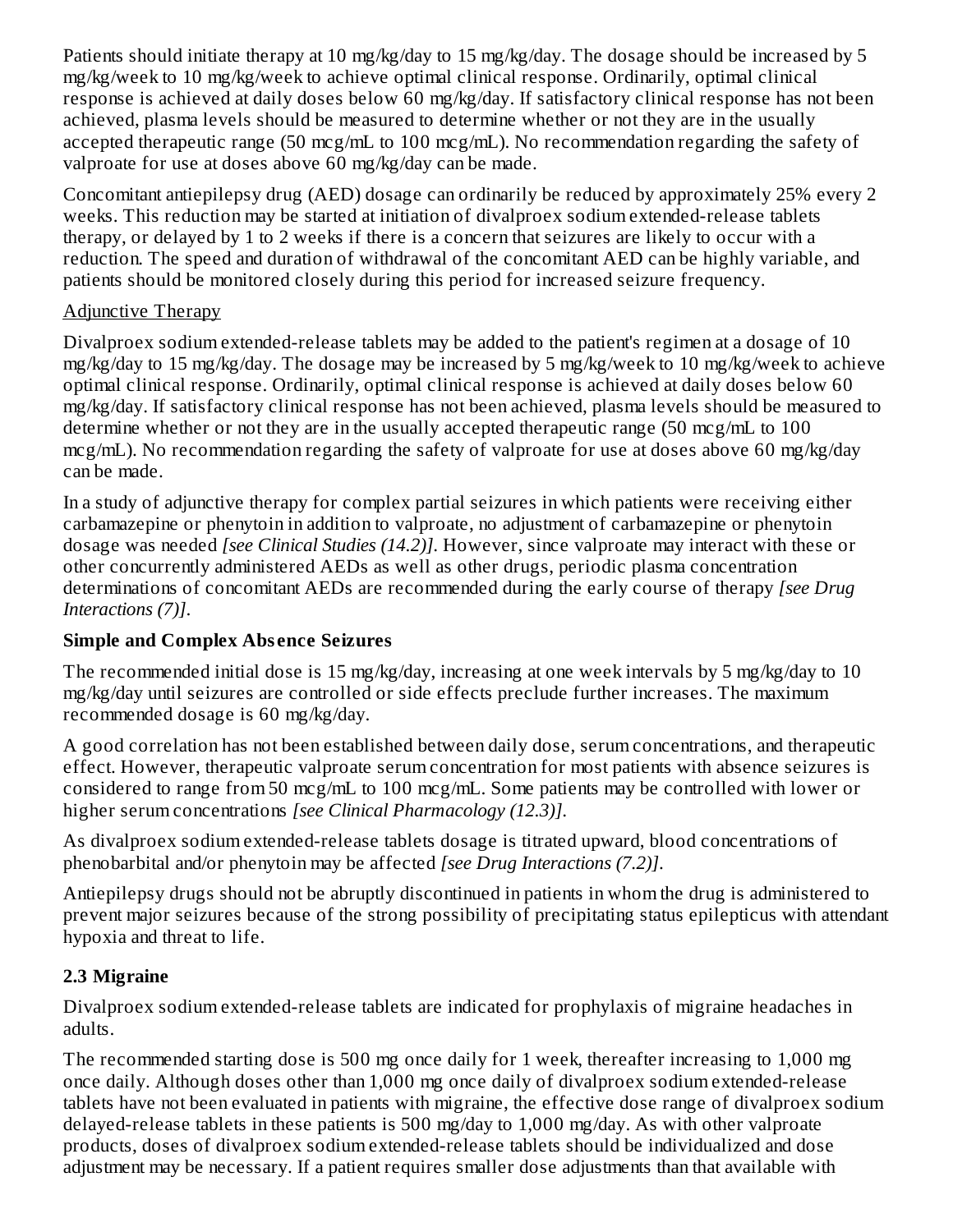divalproex sodium extended-release tablets, divalproex sodium delayed-release tablets should be used instead.

#### **2.4 Conversion from Divalproex Sodium Delayed-Releas e Tablets to Divalproex Sodium Extended-Releas e Tablets**

In adult patients and pediatric patients 10 years of age or older with epilepsy previously receiving divalproex sodium delayed-release tablets, divalproex sodium extended-release tablets should be administered once-daily using a dose 8% to 20% higher than the total daily dose of divalproex sodium delayed-release tablets (Table 1). For patients whose divalproex sodium delayed-release tablets total daily dose cannot be directly converted to divalproex sodium extended-release tablets, consideration may be given at the clinician's discretion to increase the patient's divalproex sodium delayed-release tablets total daily dose to the next higher dosage before converting to the appropriate total daily dose of divalproex sodium extended-release tablets.

| Divalproex Sodium Delayed-Release Tablets | Divalproex Sodium Extended-Release Tablets |
|-------------------------------------------|--------------------------------------------|
| <b>Total Daily Dose (mg)</b>              | (mg)                                       |
| 500* to 625                               | 750                                        |
| 750* to 875                               | 1,000                                      |
| $1,000*$ to $1,125$                       | 1,250                                      |
| 1,250 to 1,375                            | 1,500                                      |
| 1,500 to 1,625                            | 1,750                                      |
| 1,750                                     | 2,000                                      |
| 1,875 to 2,000                            | 2,250                                      |
| 2,125 to 2,250<br>2,375                   | 2,500                                      |
|                                           | 2,750                                      |
| 2,500 to 2,750                            | 3,000                                      |
| 2,875                                     | 3,250                                      |
| 3,000 to 3,125                            | 3,500                                      |

#### **Table 1. Dos e Conversion**

\* These total daily doses of divalproex sodium delayed-release tablets cannot be directly converted to an 8% to 20% higher total daily dose of divalproex sodium extended-release tablets because the required dosing strengths of divalproex sodium extended-release tablets are not available. Consideration may be given at the clinician's discretion to increase the patient's divalproex sodium delayed-release tablets total daily dose to the next higher dosage before converting to the appropriate total daily dose of divalproex sodium extended-release tablets.

There is insufficient data to allow a conversion factor recommendation for patients with divalproex sodium delayed-release tablets doses above 3,125 mg/day. Plasma valproate  $\mathsf{C}_{\min}$  concentrations for divalproex sodium extended-release tablets on average are equivalent to divalproex sodium delayedrelease tablets, but may vary across patients after conversion. If satisfactory clinical response has not been achieved, plasma levels should be measured to determine whether or not they are in the usually accepted therapeutic range (50 mcg/mL to 100 mcg/mL) *[see Clinical Pharmacology (12.2)]*.

### **2.5 General Dosing Advice**

### Dosing in Elderly Patients

Due to a decrease in unbound clearance of valproate and possibly a greater sensitivity to somnolence in the elderly, the starting dose should be reduced in these patients. Starting doses in the elderly lower than 250 mg can only be achieved by the use of divalproex sodium delayed-release tablets. Dosage should be increased more slowly and with regular monitoring for fluid and nutritional intake, dehydration, somnolence, and other adverse reactions. Dose reductions or discontinuation of valproate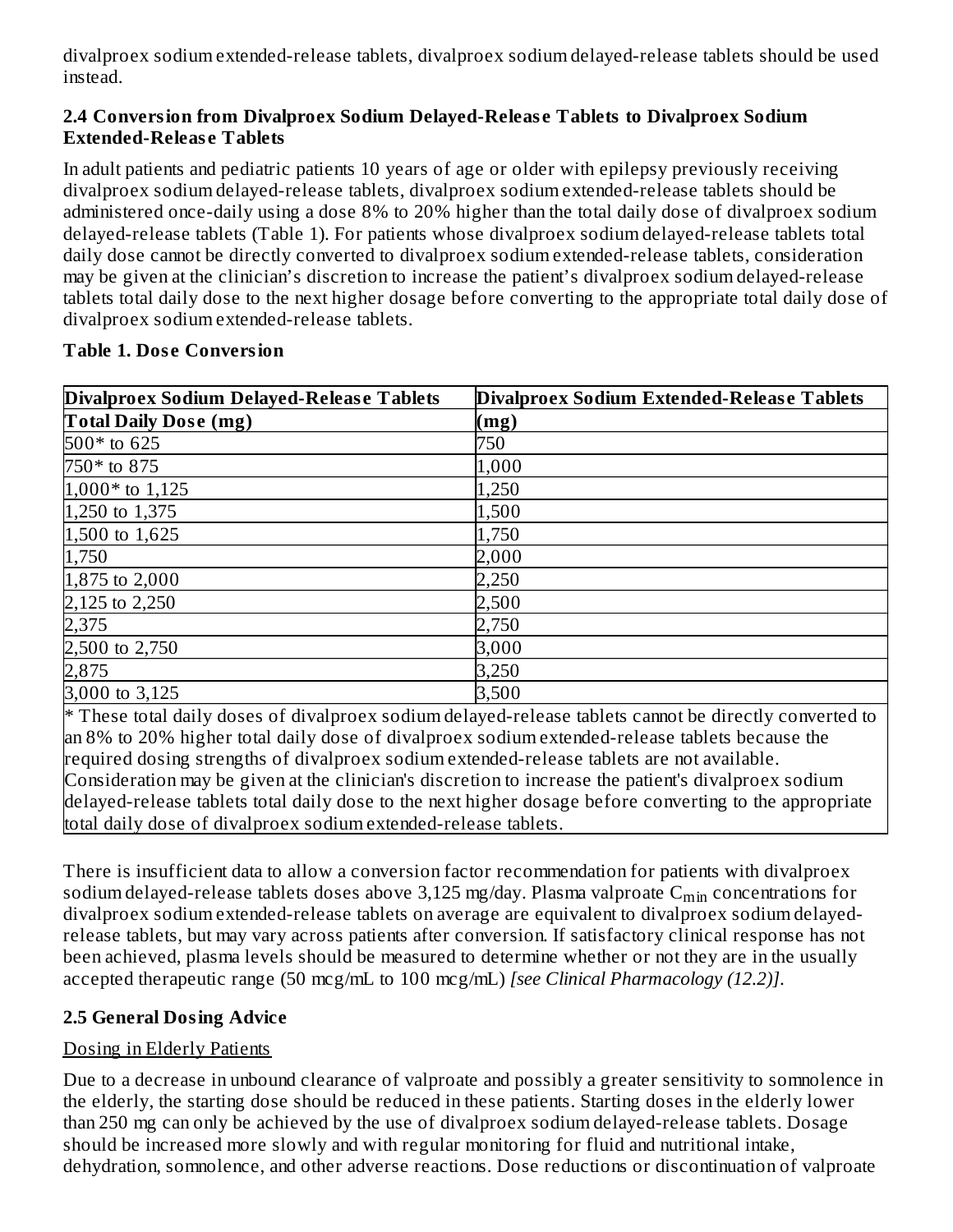should be considered in patients with decreased food or fluid intake and in patients with excessive somnolence. The ultimate therapeutic dose should be achieved on the basis of both tolerability and clinical response *[see Warnings and Precautions (5.14), Use in Specific Populations (8.5)* and *Clinical Pharmacology (12.3)]*.

#### Dose-Related Adverse Reactions

The frequency of adverse effects (particularly elevated liver enzymes and thrombocytopenia) may be dose-related. The probability of thrombocytopenia appears to increase significantly at total valproate concentrations of ≥ 110 mcg/mL (females) or ≥ 135 mcg/mL (males) *[see Warnings and Precautions (5.8)]*. The benefit of improved therapeutic effect with higher doses should be weighed against the possibility of a greater incidence of adverse reactions.

### G.I. Irritation

Patients who experience G.I. irritation may benefit from administration of the drug with food or by slowly building up the dose from an initial low level.

### **Compliance**

Patients should be informed to take divalproex sodium extended-release tablets every day as prescribed. If a dose is missed it should be taken as soon as possible, unless it is almost time for the next dose. If a dose is skipped, the patient should not double the next dose.

### **2.6 Dosing in Patients Taking Rufinamide**

Patients stabilized on rufinamide before being prescribed valproate should begin valproate therapy at a low dose, and titrate to a clinically effective dose *[see Drug Interactions (7.2)]*.

# **3 DOSAGE FORMS AND STRENGTHS**

Divalproex sodium extended-release tablets USP, **250 mg** are available as white to off-white, round, coated tablets with imprinting "AN 755" on one side and plain on the other side. Each divalproex sodium extended-release tablet, USP contains divalproex sodium, USP equivalent to 250 mg of valproic acid.

Divalproex sodium extended-release tablets USP, **500 mg** are available as white to off-white, capsule shaped, coated tablets with imprinting "AN 757" on one side and plain on the other side. Each divalproex sodium extended-release tablet, USP contains divalproex sodium, USP equivalent to 500 mg of valproic acid.

# **4 CONTRAINDICATIONS**

- Divalproex sodium extended-release tablets should not be administered to patients with hepatic disease or significant hepatic dysfunction *[see Warnings and Precautions (5.1)]*.
- Divalproex sodium extended-release tablets are contraindicated in patients known to have mitochondrial disorders caused by mutations in mitochondrial DNA polymerase γ (POLG; e.g., Alpers-Huttenlocher Syndrome) and children under two years of age who are suspected of having a POLG-related disorder *[see Warnings and Precautions (5.1)]*.
- Divalproex sodium extended-release tablets are contraindicated in patients with known hypersensitivity to the drug *[see Warnings and Precautions (5.12)]*.
- Divalproex sodium extended-release tablets are contraindicated in patients with known urea cycle disorders *[see Warnings and Precautions (5.6)]*.
- For use in prophylaxis of migraine headaches: Divalproex sodium extended-release tablets are  $\bullet$ contraindicated in women who are pregnant and in women of childbearing potential who are not using effective contraception *[see Warnings and Precautions (5.2, 5.3, 5.4)* and *Use in Specific Populations (8.1)]*.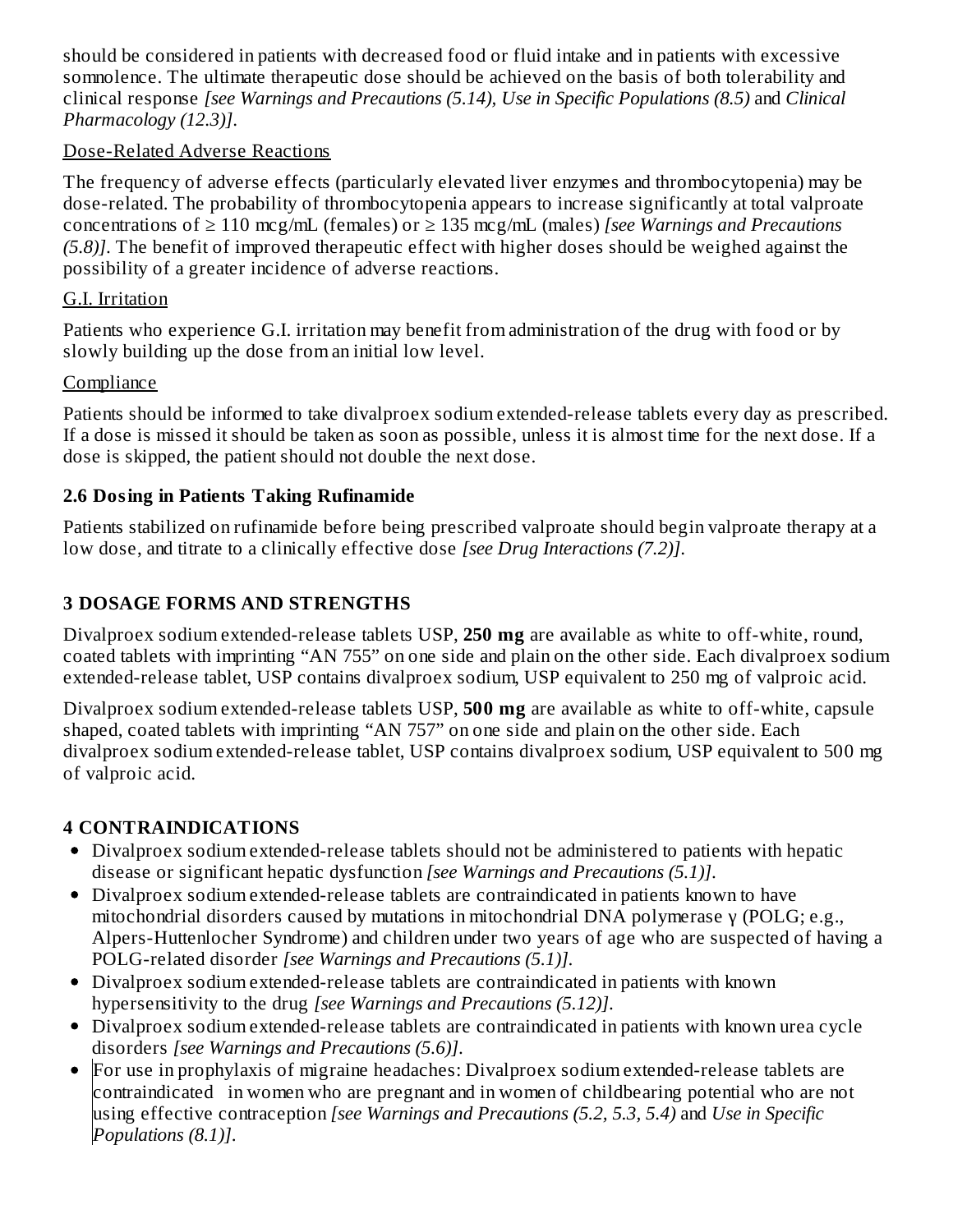#### **5 WARNINGS AND PRECAUTIONS**

#### **5.1 Hepatotoxicity**

#### General Information on Hepatotoxicity

Hepatic failure resulting in fatalities has occurred in patients receiving valproate. These incidents usually have occurred during the first six months of treatment. Serious or fatal hepatotoxicity may be preceded by non-specific symptoms such as malaise, weakness, lethargy, facial edema, anorexia, and vomiting. In patients with epilepsy, a loss of seizure control may also occur. Patients should be monitored closely for appearance of these symptoms. Serum liver tests should be performed prior to therapy and at frequent intervals thereafter, especially during the first six months of valproate therapy. However, healthcare providers should not rely totally on serum biochemistry since these tests may not be abnormal in all instances, but should also consider the results of careful interim medical history and physical examination.

Caution should be observed when administering valproate products to patients with a prior history of hepatic disease. Patients on multiple anticonvulsants, children, those with congenital metabolic disorders, those with severe seizure disorders accompanied by mental retardation, and those with organic brain disease may be at particular risk. See below, "Patients with Known or Suspected Mitochondrial Disease."

Experience has indicated that children under the age of two years are at a considerably increased risk of developing fatal hepatotoxicity, especially those with the aforementioned conditions. When divalproex sodium extended-release is used in this patient group, it should be used with extreme caution and as a sole agent. The benefits of therapy should be weighed against the risks. In progressively older patient groups experience in epilepsy has indicated that the incidence of fatal hepatotoxicity decreases considerably.

#### Patients with Known or Suspected Mitochondrial Disease

Divalproex sodium extended-release is contraindicated in patients known to have mitochondrial disorders caused by POLG mutations and children under two years of age who are clinically suspected of having a mitochondrial disorder *[see Contraindications (4)]*. Valproate-induced acute liver failure and liver-related deaths have been reported in patients with hereditary neurometabolic syndromes caused by mutations in the gene for mitochondrial DNA polymerase γ (POLG) (e.g., Alpers-Huttenlocher Syndrome) at a higher rate than those without these syndromes. Most of the reported cases of liver failure in patients with these syndromes have been identified in children and adolescents.

POLG-related disorders should be suspected in patients with a family history or suggestive symptoms of a POLG-related disorder, including but not limited to unexplained encephalopathy, refractory epilepsy (focal, myoclonic), status epilepticus at presentation, developmental delays, psychomotor regression, axonal sensorimotor neuropathy, myopathy cerebellar ataxia, ophthalmoplegia, or complicated migraine with occipital aura. POLG mutation testing should be performed in accordance with current clinical practice for the diagnostic evaluation of such disorders. The A467T and W748S mutations are present in approximately 2/3 of patients with autosomal recessive POLG-related disorders.

In patients over two years of age who are clinically suspected of having a hereditary mitochondrial disease, divalproex sodium extended-release should only be used after other anticonvulsants have failed. This older group of patients should be closely monitored during treatment with divalproex sodium extended-release for the development of acute liver injury with regular clinical assessments and serum liver test monitoring.

The drug should be discontinued immediately in the presence of significant hepatic dysfunction, suspected or apparent. In some cases, hepatic dysfunction has progressed in spite of discontinuation of drug *[see Boxed Warning* and *Contraindications (4)]*.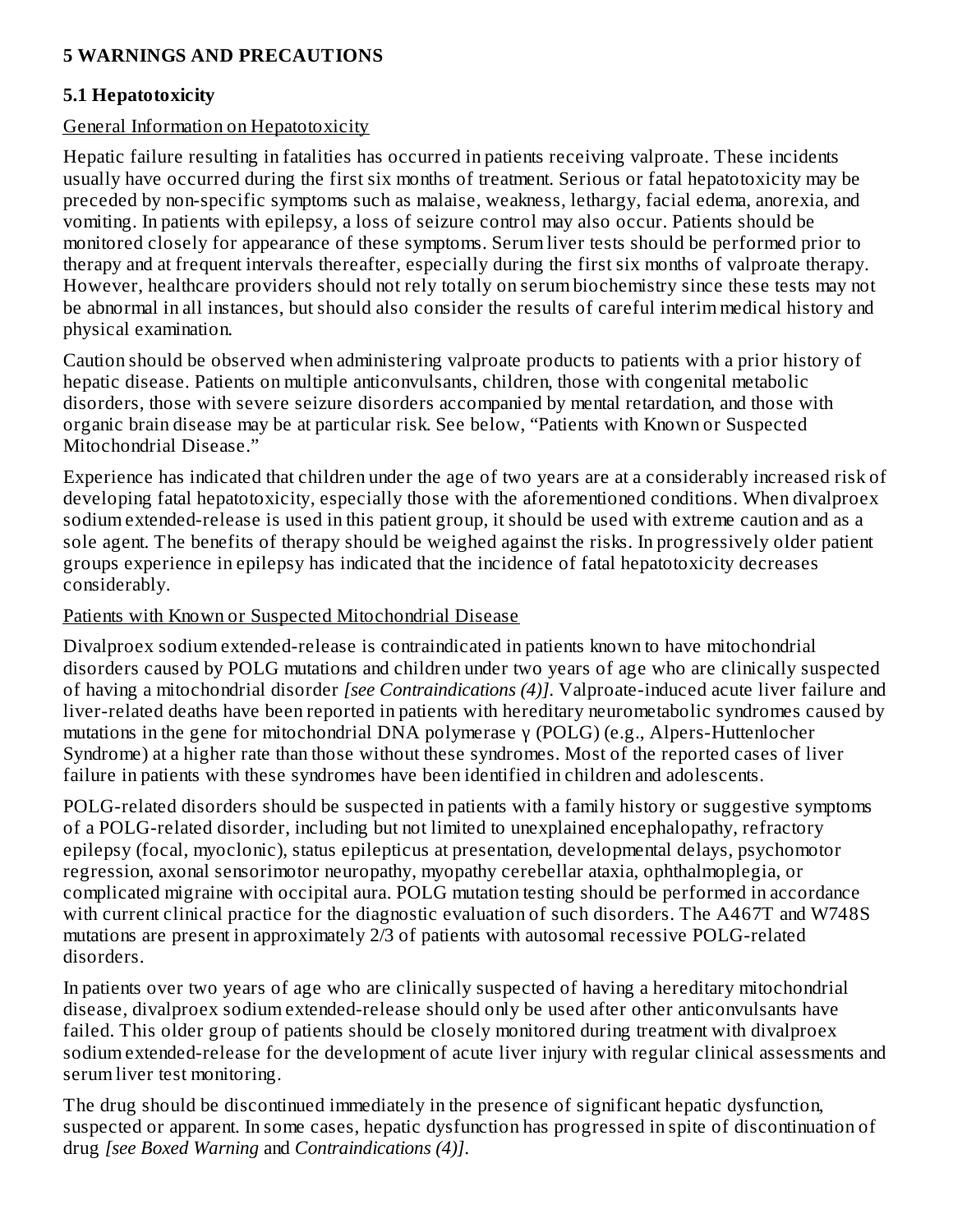### **5.2 Structural Birth Defects**

Valproate can cause fetal harm when administered to a pregnant woman. Pregnancy registry data show that maternal valproate use can cause neural tube defects and other structural abnormalities (e.g., craniofacial defects, cardiovascular malformations, hypospadias, limb malformations). The rate of congenital malformations among babies born to mothers using valproate is about four times higher than the rate among babies born to epileptic mothers using other anti-seizure monotherapies. Evidence suggests that folic acid supplementation prior to conception and during the first trimester of pregnancy decreases the risk for congenital neural tube defects in the general population *[see Use in Specific Populations (8.1)]*.

### **5.3 Decreas ed IQ Following** *in utero* **Exposure**

Valproate can cause decreased IQ scores following *in utero* exposure. Published epidemiological studies have indicated that children exposed to valproate *in utero* have lower cognitive test scores than children exposed *in utero* to either another antiepileptic drug or to no antiepileptic drugs. The largest of these studies<sup>1</sup> is a prospective cohort study conducted in the United States and United Kingdom that found that children with prenatal exposure to valproate (n=62) had lower IQ scores at age 6 (97 [95% C.I. 94 to 101]) than children with prenatal exposure to the other antiepileptic drug monotherapy treatments evaluated: lamotrigine (108 [95% C.I. 105 to 110]), carbamazepine (105 [95% C.I. 102 to 108]) and phenytoin (108 [95% C.I. 104 to 112]). It is not known when during pregnancy cognitive effects in valproate-exposed children occur. Because the women in this study were exposed to antiepileptic drugs throughout pregnancy, whether the risk for decreased IQ was related to a particular time period during pregnancy could not be assessed.

Although all of the available studies have methodological limitations, the weight of the evidence supports the conclusion that valproate exposure *in utero* can cause decreased IQ in children.

In animal studies, offspring with prenatal exposure to valproate had malformations similar to those seen in humans and demonstrated neurobehavioral deficits *[see Use in Specific Populations (8.1)]*.

### **5.4 Us e in Women of Childbearing Potential**

Because of the risk to the fetus of decreased IQ, neurodevelopmental disorders and major congenital malformations (including neural tube defects), which may occur very early in pregnancy, valproate should not be administered to a woman of childbearing potential unless other medications have failed to provide adequate symptom control or are otherwise unacceptable. This is especially important when valproate use is considered for a condition not usually associated with permanent injury or death such as prophylaxis of migraine headaches *[see Contraindications (4)]*. Women should use effective contraception while using valproate.

Women of childbearing potential should be counseled regularly regarding the relative risks and benefits of valproate use during pregnancy. This is especially important for women planning a pregnancy and for girls at the onset of puberty; alternative therapeutic options should be considered for these patients *[see Boxed Warning* and *Use in Specific Populations (8.1)]*.

To prevent major seizures, valproate should not be discontinued abruptly, as this can precipitate status epilepticus with resulting maternal and fetal hypoxia and threat to life.

Evidence suggests that folic acid supplementation prior to conception and during the first trimester of pregnancy decreases the risk for congenital neural tube defects in the general population. It is not known whether the risk of neural tube defects or decreased IQ in the offspring of women receiving valproate is reduced by folic acid supplementation. Dietary folic acid supplementation both prior to conception and during pregnancy should be routinely recommended for patients using valproate.

### **5.5 Pancreatitis**

Cases of life-threatening pancreatitis have been reported in both children and adults receiving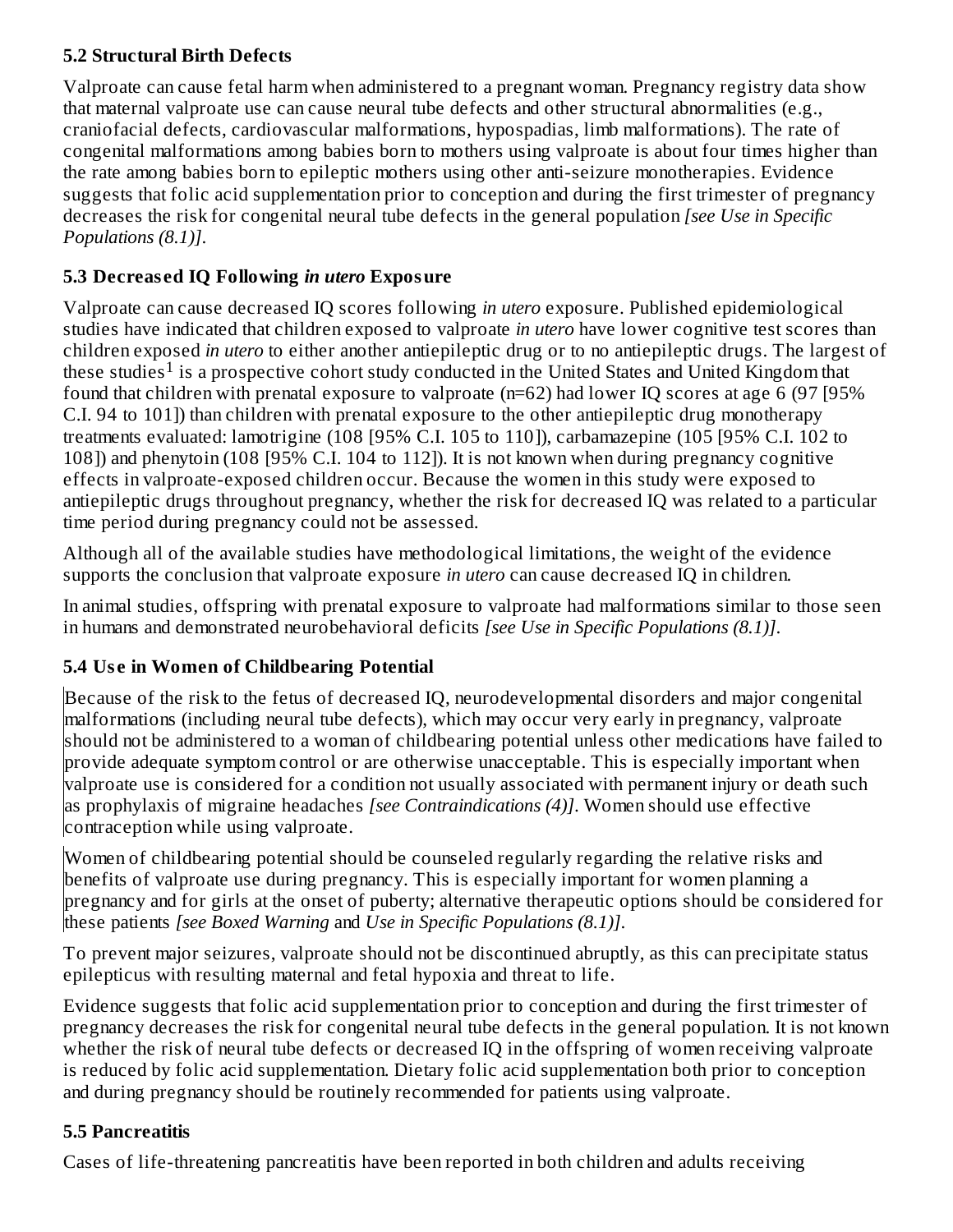valproate. Some of the cases have been described as hemorrhagic with rapid progression from initial symptoms to death. Some cases have occurred shortly after initial use as well as after several years of use. The rate based upon the reported cases exceeds that expected in the general population and there have been cases in which pancreatitis recurred after rechallenge with valproate. In clinical trials, there were 2 cases of pancreatitis without alternative etiology in 2,416 patients, representing 1,044 patientyears experience. Patients and guardians should be warned that abdominal pain, nausea, vomiting, and/or anorexia can be symptoms of pancreatitis that require prompt medical evaluation. If pancreatitis is diagnosed, divalproex sodium extended-release should ordinarily be discontinued. Alternative treatment for the underlying medical condition should be initiated as clinically indicated *[see Boxed Warning]*.

### **5.6 Urea Cycle Disorders**

Divalproex sodium extended-release is contraindicated in patients with known urea cycle disorders (UCD). Hyperammonemic encephalopathy, sometimes fatal, has been reported following initiation of valproate therapy in patients with urea cycle disorders, a group of uncommon genetic abnormalities, particularly ornithine transcarbamylase deficiency. Prior to the initiation of divalproex sodium extended-release therapy, evaluation for UCD should be considered in the following patients: 1) those with a history of unexplained encephalopathy or coma, encephalopathy associated with a protein load, pregnancy-related or postpartum encephalopathy, unexplained mental retardation, or history of elevated plasma ammonia or glutamine; 2) those with cyclical vomiting and lethargy, episodic extreme irritability, ataxia, low BUN, or protein avoidance; 3) those with a family history of UCD or a family history of unexplained infant deaths (particularly males); 4) those with other signs or symptoms of UCD. Patients who develop symptoms of unexplained hyperammonemic encephalopathy while receiving valproate therapy should receive prompt treatment (including discontinuation of valproate therapy) and be evaluated for underlying urea cycle disorders *[see Contraindications (4)* and *Warnings and Precautions (5.10)]*.

### **5.7 Suicidal Behavior and Ideation**

Antiepileptic drugs (AEDs), including divalproex sodium extended-release, increase the risk of suicidal thoughts or behavior in patients taking these drugs for any indication. Patients treated with any AED for any indication should be monitored for the emergence or worsening of depression, suicidal thoughts or behavior, and/or any unusual changes in mood or behavior.

Pooled analyses of 199 placebo-controlled clinical trials (mono- and adjunctive therapy) of 11 different AEDs showed that patients randomized to one of the AEDs had approximately twice the risk (adjusted Relative Risk 1.8, 95% CI:1.2, 2.7) of suicidal thinking or behavior compared to patients randomized to placebo. In these trials, which had a median treatment duration of 12 weeks, the estimated incidence rate of suicidal behavior or ideation among 27,863 AED-treated patients was 0.43%, compared to 0.24% among 16,029 placebo-treated patients, representing an increase of approximately one case of suicidal thinking or behavior for every 530 patients treated. There were four suicides in drug-treated patients in the trials and none in placebo-treated patients, but the number is too small to allow any conclusion about drug effect on suicide.

The increased risk of suicidal thoughts or behavior with AEDs was observed as early as one week after starting drug treatment with AEDs and persisted for the duration of treatment assessed. Because most trials included in the analysis did not extend beyond 24 weeks, the risk of suicidal thoughts or behavior beyond 24 weeks could not be assessed.

The risk of suicidal thoughts or behavior was generally consistent among drugs in the data analyzed. The finding of increased risk with AEDs of varying mechanisms of action and across a range of indications suggests that the risk applies to all AEDs used for any indication. The risk did not vary substantially by age (5 to 100 years) in the clinical trials analyzed.

Table 2 shows absolute and relative risk by indication for all evaluated AEDs.

# **Table 2. Risk by indication for antiepileptic drugs in the pooled analysis**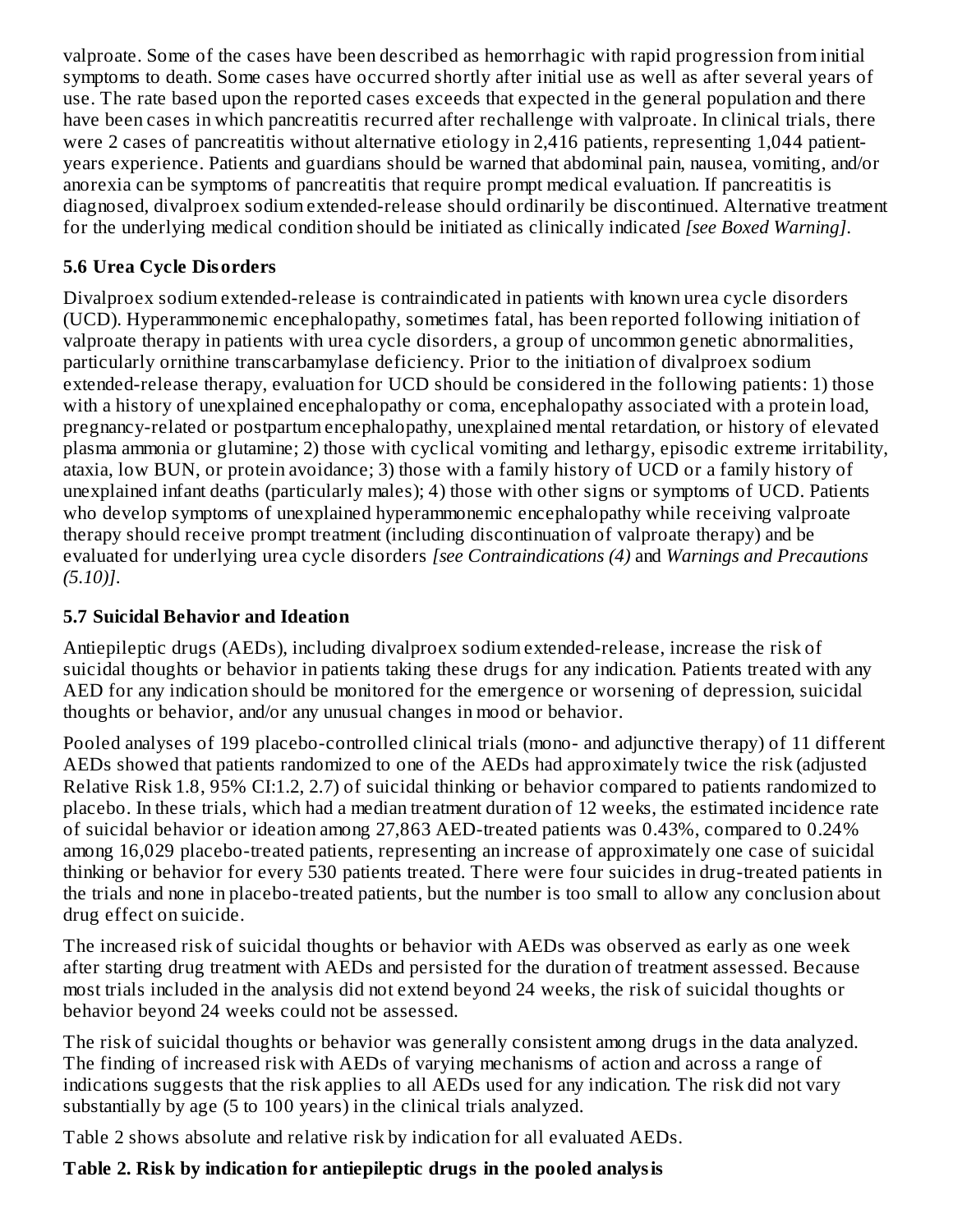| <b>Indication</b> | <b>Placebo</b><br><b>Patients with</b><br><b>Events Per</b><br>1,000<br><b>Patients</b> | with Events<br>Per 1,000<br><b>Patients</b> | Drug Patients Relative Risk: Incidence of<br><b>Events in Drug</b><br>Patients/Incidence in<br><b>Placebo Patients</b> | <b>Risk Difference:</b><br><b>Additional Drug</b><br><b>Patients with</b><br>Events<br>Per 1,000 Patients |
|-------------------|-----------------------------------------------------------------------------------------|---------------------------------------------|------------------------------------------------------------------------------------------------------------------------|-----------------------------------------------------------------------------------------------------------|
| Epilepsy          | $1.0\,$                                                                                 | 3.4                                         | 3.5                                                                                                                    |                                                                                                           |
| Psychiatric       |                                                                                         | 8.5                                         |                                                                                                                        |                                                                                                           |
| Other             | $1.0\,$                                                                                 | 1.8                                         |                                                                                                                        |                                                                                                           |
| Total             |                                                                                         | 4.3                                         | $1.8\,$                                                                                                                |                                                                                                           |

The relative risk for suicidal thoughts or behavior was higher in clinical trials for epilepsy than in clinical trials for psychiatric or other conditions, but the absolute risk differences were similar for the epilepsy and psychiatric indications.

Anyone considering prescribing divalproex sodium extended-release or any other AED must balance the risk of suicidal thoughts or behavior with the risk of untreated illness. Epilepsy and many other illnesses for which AEDs are prescribed are themselves associated with morbidity and mortality and an increased risk of suicidal thoughts and behavior. Should suicidal thoughts and behavior emerge during treatment, the prescriber needs to consider whether the emergence of these symptoms in any given patient may be related to the illness being treated.

Patients, their caregivers, and families should be informed that AEDs increase the risk of suicidal thoughts and behavior and should be advised of the need to be alert for the emergence or worsening of the signs and symptoms of depression, any unusual changes in mood or behavior, or the emergence of suicidal thoughts, behavior, or thoughts about self-harm. Behaviors of concern should be reported immediately to healthcare providers.

### **5.8 Bleeding and Other Hematopoietic Disorders**

Valproate is associated with dose-related thrombocytopenia. In a clinical trial of valproate as monotherapy in patients with epilepsy, 34/126 patients (27%) receiving approximately 50 mg/kg/day on average, had at least one value of platelets  $\leq$  75 x 10<sup>9</sup>/L. Approximately half of these patients had treatment discontinued, with return of platelet counts to normal. In the remaining patients, platelet counts normalized with continued treatment. In this study, the probability of thrombocytopenia appeared to increase significantly at total valproate concentrations of  $\geq 110$  mcg/mL (females) or  $\geq 135$  mcg/mL (males). The therapeutic benefit which may accompany the higher doses should therefore be weighed against the possibility of a greater incidence of adverse effects. Valproate use has also been associated with decreases in other cell lines and myelodysplasia.

Because of reports of cytopenias, inhibition of the secondary phase of platelet aggregation, and abnormal coagulation parameters, (e.g., low fibrinogen, coagulation factor deficiencies, acquired von Willebrand's disease), measurements of complete blood counts and coagulation tests are recommended before initiating therapy and at periodic intervals. It is recommended that patients receiving divalproex sodium extended-release be monitored for blood counts and coagulation parameters prior to planned surgery and during pregnancy *[see Use in Specific Populations (8.1)]*. Evidence of hemorrhage, bruising, or a disorder of hemostasis/coagulation is an indication for reduction of the dosage or withdrawal of therapy.

#### **5.9 Hyperammonemia**

Hyperammonemia has been reported in association with valproate therapy and may be present despite normal liver function tests. In patients who develop unexplained lethargy and vomiting or changes in mental status, hyperammonemic encephalopathy should be considered and an ammonia level should be measured. Hyperammonemia should also be considered in patients who present with hypothermia *[see Warnings and Precautions (5.11)]*. If ammonia is increased, valproate therapy should be discontinued.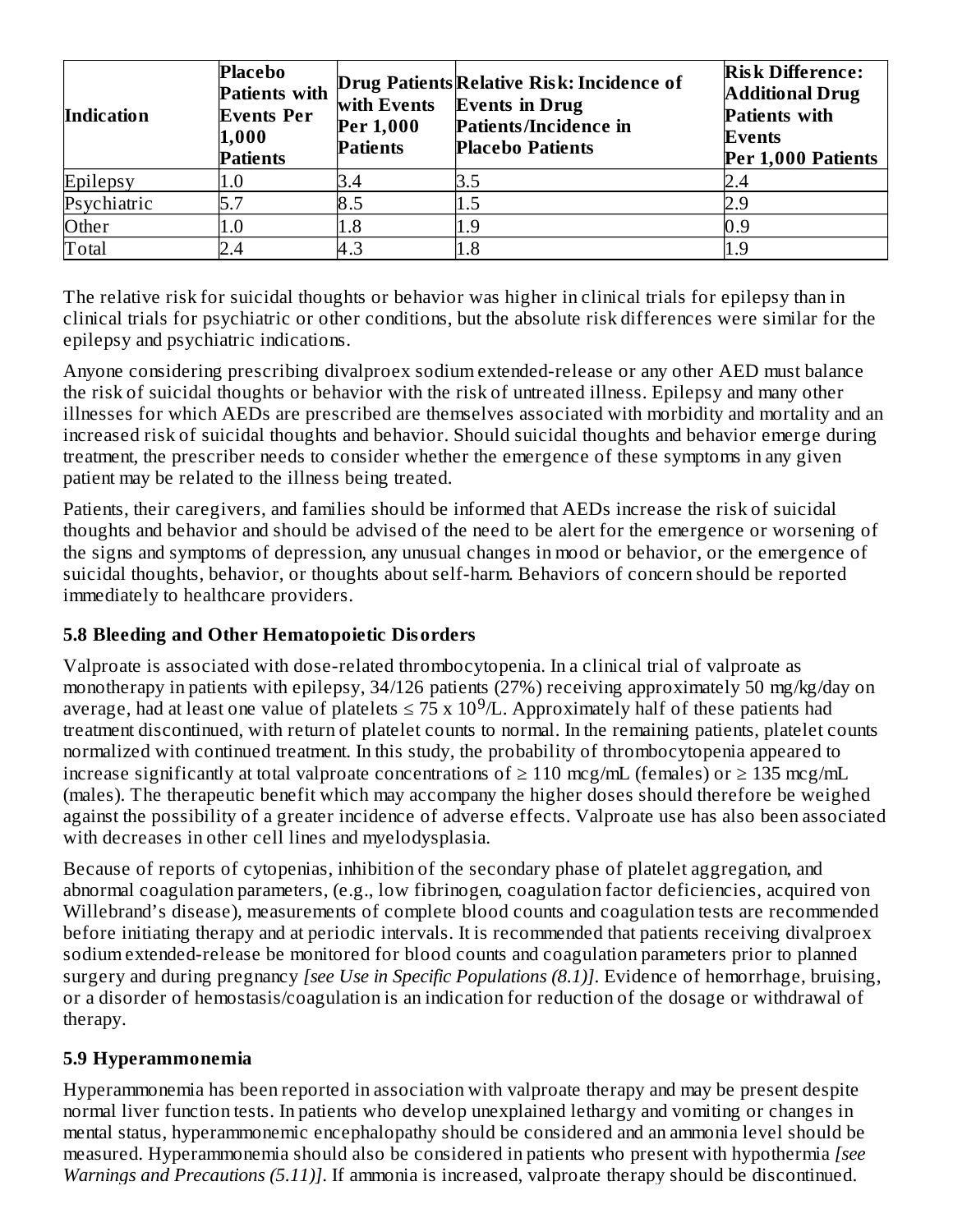Appropriate interventions for treatment of hyperammonemia should be initiated, and such patients should undergo investigation for underlying urea cycle disorders *[see Contraindications (4)* and *Warnings and Precautions (5.6, 5.10)]*.

During the placebo controlled pediatric mania trial, one (1) in twenty (20) adolescents (5%) treated with valproate developed increased plasma ammonia levels compared to no (0) patients treated with placebo.

Asymptomatic elevations of ammonia are more common and when present, require close monitoring of plasma ammonia levels. If the elevation persists, discontinuation of valproate therapy should be considered.

### **5.10 Hyperammonemia and Encephalopathy Associated with Concomitant Topiramate Us e**

Concomitant administration of topiramate and valproate has been associated with hyperammonemia with or without encephalopathy in patients who have tolerated either drug alone. Clinical symptoms of hyperammonemic encephalopathy often include acute alterations in level of consciousness and/or cognitive function with lethargy or vomiting. Hypothermia can also be a manifestation of hyperammonemia *[see Warnings and Precautions (5.11)]*. In most cases, symptoms and signs abated with discontinuation of either drug. This adverse reaction is not due to a pharmacokinetic interaction. Patients with inborn errors of metabolism or reduced hepatic mitochondrial activity may be at an increased risk for hyperammonemia with or without encephalopathy. Although not studied, an interaction of topiramate and valproate may exacerbate existing defects or unmask deficiencies in susceptible persons. In patients who develop unexplained lethargy, vomiting, or changes in mental status, hyperammonemic encephalopathy should be considered and an ammonia level should be measured *[see Contraindications (4)* and *Warnings and Precautions (5.6, 5.9)]*.

### **5.11 Hypothermia**

Hypothermia, defined as an unintentional drop in body core temperature to < 35°C (95°F), has been reported in association with valproate therapy both in conjunction with and in the absence of hyperammonemia. This adverse reaction can also occur in patients using concomitant topiramate with valproate after starting topiramate treatment or after increasing the daily dose of topiramate *[see Drug Interactions (7.3)]*. Consideration should be given to stopping valproate in patients who develop hypothermia, which may be manifested by a variety of clinical abnormalities including lethargy, confusion, coma, and significant alterations in other major organ systems such as the cardiovascular and respiratory systems. Clinical management and assessment should include examination of blood ammonia levels.

#### **5.12 Drug Reaction with Eosinophilia and Systemic Symptoms (DRESS)/Multiorgan Hypers ensitivity Reactions**

Drug Reaction with Eosinophilia and Systemic Symptoms (DRESS), also known as Multiorgan Hypersensitivity, has been reported in patients taking valproate. DRESS may be fatal or life-threatening. DRESS typically, although not exclusively, presents with fever, rash, and/or lymphadenopathy, in association with other organ system involvement, such as hepatitis, nephritis, hematological abnormalities, myocarditis, or myositis sometimes resembling an acute viral infection. Eosinophilia is often present. Because this disorder is variable in its expression, other organ systems not noted here may be involved. It is important to note that early manifestations of hypersensitivity, such as fever or lymphadenopathy, may be present even though rash is not evident. If such signs or symptoms are present, the patient should be evaluated immediately. Valproate should be discontinued and not be resumed if an alternative etiology for the signs or symptoms cannot be established.

### **5.13 Interaction with Carbapenem Antibiotics**

Carbapenem antibiotics (for example, ertapenem, imipenem, meropenem; this is not a complete list) may reduce serum valproate concentrations to subtherapeutic levels, resulting in loss of seizure control. Serum valproate concentrations should be monitored frequently after initiating carbapenem therapy.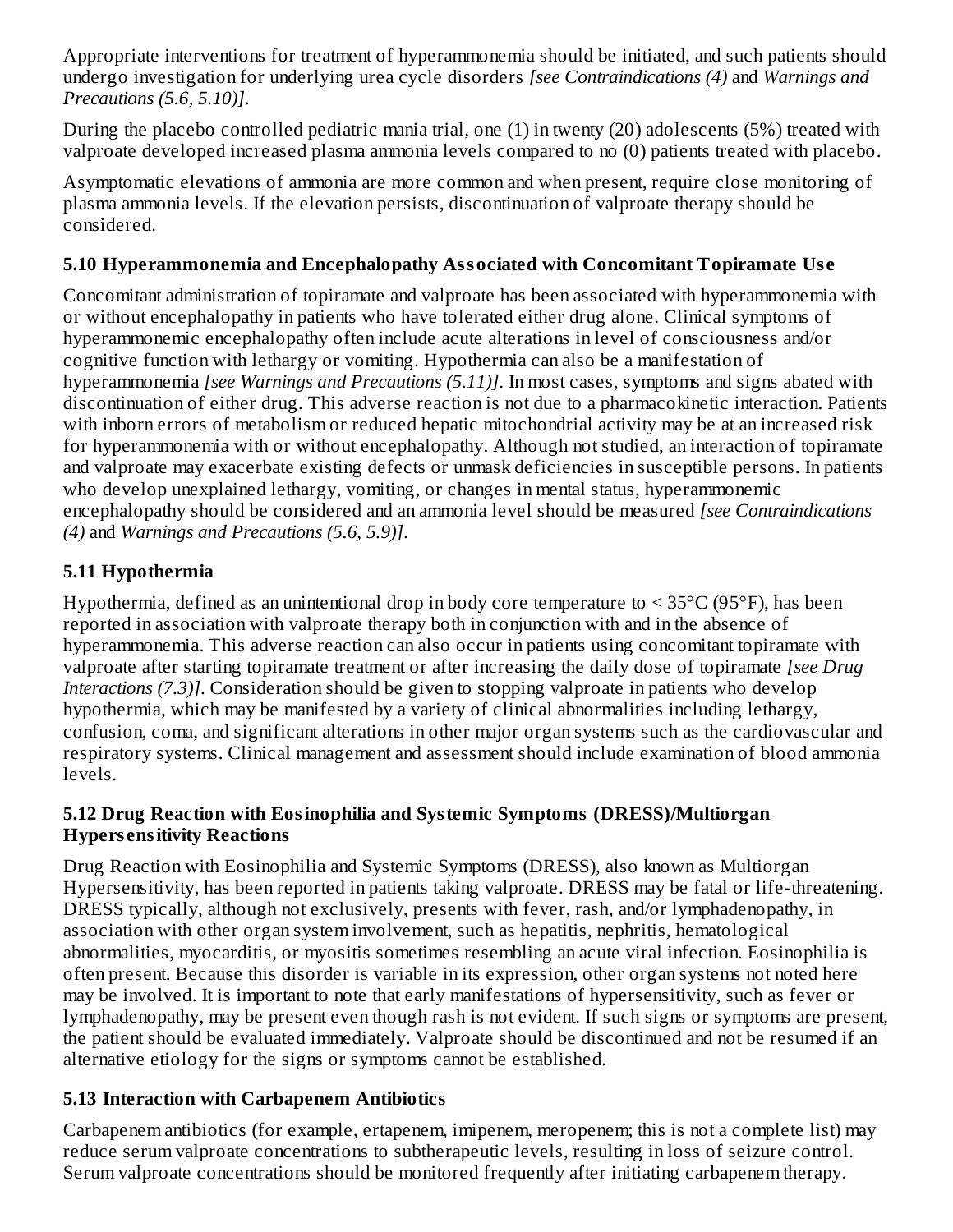Alternative antibacterial or anticonvulsant therapy should be considered if serum valproate concentrations drop significantly or seizure control deteriorates *[see Drug Interactions (7.1)]*.

### **5.14 Somnolence in the Elderly**

In a double-blind, multicenter trial of valproate in elderly patients with dementia (mean age  $= 83$  years), doses were increased by 125 mg/day to a target dose of 20 mg/kg/day. A significantly higher proportion of valproate patients had somnolence compared to placebo, and although not statistically significant, there was a higher proportion of patients with dehydration. Discontinuations for somnolence were also significantly higher than with placebo. In some patients with somnolence (approximately one-half), there was associated reduced nutritional intake and weight loss. There was a trend for the patients who experienced these events to have a lower baseline albumin concentration, lower valproate clearance, and a higher BUN. In elderly patients, dosage should be increased more slowly and with regular monitoring for fluid and nutritional intake, dehydration, somnolence, and other adverse reactions. Dose reductions or discontinuation of valproate should be considered in patients with decreased food or fluid intake and in patients with excessive somnolence *[see Dosage and Administration (2.4)]*.

# **5.15 Monitoring: Drug Plasma Concentration**

Since valproate may interact with concurrently administered drugs which are capable of enzyme induction, periodic plasma concentration determinations of valproate and concomitant drugs are recommended during the early course of therapy *[see Drug Interactions (7)]*.

### **5.16 Effect on Ketone and Thyroid Function Tests**

Valproate is partially eliminated in the urine as a keto-metabolite which may lead to a false interpretation of the urine ketone test.

There have been reports of altered thyroid function tests associated with valproate. The clinical significance of these is unknown.

### **5.17 Effect on HIV and CMV Virus es Replication**

There are *in vitro* studies that suggest valproate stimulates the replication of the HIV and CMV viruses under certain experimental conditions. The clinical consequence, if any, is not known. Additionally, the relevance of these *in vitro* findings is uncertain for patients receiving maximally suppressive antiretroviral therapy. Nevertheless, these data should be borne in mind when interpreting the results from regular monitoring of the viral load in HIV infected patients receiving valproate or when following CMV infected patients clinically.

### **5.18 Medication Residue in the Stool**

There have been rare reports of medication residue in the stool. Some patients have had anatomic (including ileostomy or colostomy) or functional gastrointestinal disorders with shortened GI transit times. In some reports, medication residues have occurred in the context of diarrhea. It is recommended that plasma valproate levels be checked in patients who experience medication residue in the stool, and patients' clinical condition should be monitored. If clinically indicated, alternative treatment may be considered.

# **6 ADVERSE REACTIONS**

The following serious adverse reactions are described below and elsewhere in the labeling:

- Hepatic failure *[see Warnings and Precautions (5.1)]*
- Birth defects *[see Warnings and Precautions (5.2)]*
- Decreased IQ following *in utero* exposure *[see Warnings and Precautions (5.3)]*
- Pancreatitis *[see Warnings and Precautions (5.5)]*
- Hyperammonemic encephalopathy *[see Warnings and Precautions (5.6, 5.9, 5.10)]*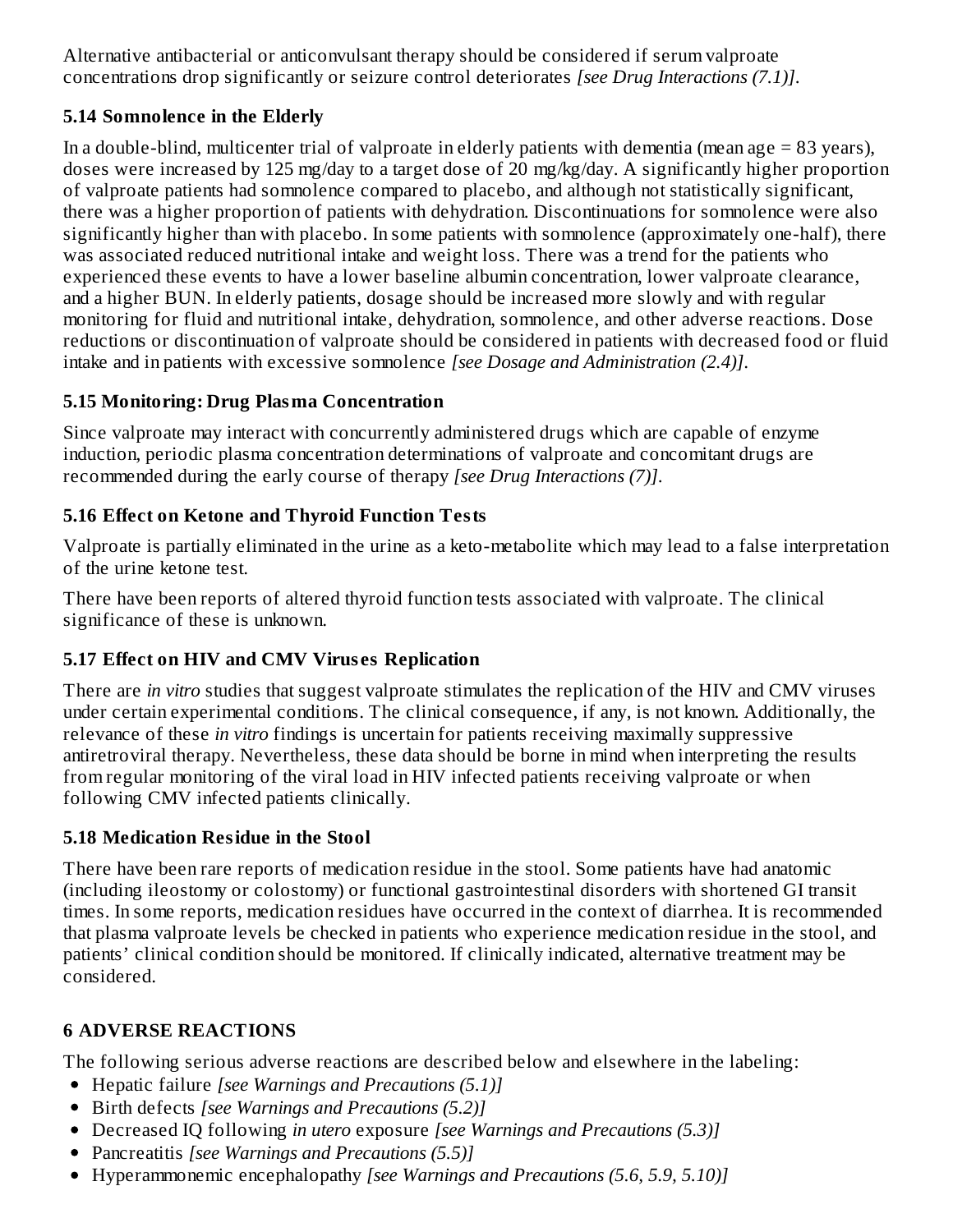- Suicidal behavior and ideation *[see Warnings and Precautions (5.7)]*
- Bleeding and other hematopoietic disorders *[see Warnings and Precautions (5.8)]*
- Hypothermia *[see Warnings and Precautions (5.11)]*
- Drug Reaction with Eosinophilia and Systemic Symptoms (DRESS)/Multiorgan hypersensitivity reactions *[see Warnings and Precautions (5.12)]*
- Somnolence in the elderly *[see Warnings and Precautions (5.14)]*

Because clinical studies are conducted under widely varying conditions, adverse reaction rates observed in the clinical studies of a drug cannot be directly compared to rates in the clinical studies of another drug and may not reflect the rates observed in practice.

Information on pediatric adverse reactions is presented in section 8.

### **6.1 Mania**

The incidence of treatment-emergent events has been ascertained based on combined data from two three week placebo-controlled clinical trials of divalproex sodium extended-release in the treatment of manic episodes associated with bipolar disorder.

Table 3 summarizes those adverse reactions reported for patients in these trials where the incidence rate in the divalproex sodium extended-release-treated group was greater than 5% and greater than the placebo incidence.

| <b>Adverse Event</b>                         | Divalproex Sodium Extended-<br><b>Release</b><br>$(n=338)$                                                                | <b>Placebo</b><br>$(n=263)$ |
|----------------------------------------------|---------------------------------------------------------------------------------------------------------------------------|-----------------------------|
| Somnolence                                   | 26%                                                                                                                       | 14%                         |
| <b>Dyspepsia</b>                             | 23%                                                                                                                       | 11%                         |
| Nausea                                       | 19%                                                                                                                       | 13%                         |
| Vomiting                                     | 13%                                                                                                                       | 5%                          |
| Diarrhea                                     | 12%                                                                                                                       | 8%                          |
| <b>Dizziness</b>                             | 12%                                                                                                                       | 7%                          |
| Pain                                         | 11%                                                                                                                       | 10%                         |
| Abdominal Pain                               | 10%                                                                                                                       | 5%                          |
| Accidental Injury                            | 6%                                                                                                                        | 5%                          |
| Asthenia                                     | 6%                                                                                                                        | 5%                          |
| Pharyngitis                                  | 6%                                                                                                                        | 5%                          |
| divalproex sodium extended-release: headache | $\vert$ <sup>1</sup> The following adverse reactions/event occurred at an equal or greater incidence for placebo than for |                             |

#### **Table 3. Advers e Reactions Reported by > 5% of Divalproex Sodium Delayed-Releas e-Treated Patients During Placebo-Controlled Trials of Acute Mania 1**

The following additional adverse reactions were reported by greater than 1% of the divalproex sodium extended-release-treated patients in controlled clinical trials:

Body as a Whole: Back Pain, Chills, Chills and Fever, Drug Level Increased, Flu Syndrome, Infection, Infection Fungal, Neck Rigidity.

Cardiovascular System: Arrhythmia, Hypertension, Hypotension, Postural Hypotension.

Digestive System: Constipation, Dry Mouth, Dysphagia, Fecal Incontinence, Flatulence, Gastroenteritis, Glossitis, Gum Hemorrhage, Mouth Ulceration.

Hemic and Lymphatic System: Anemia, Bleeding Time Increased, Ecchymosis, Leucopenia.

Metabolic and Nutritional Disorders: Hypoproteinemia, Peripheral Edema.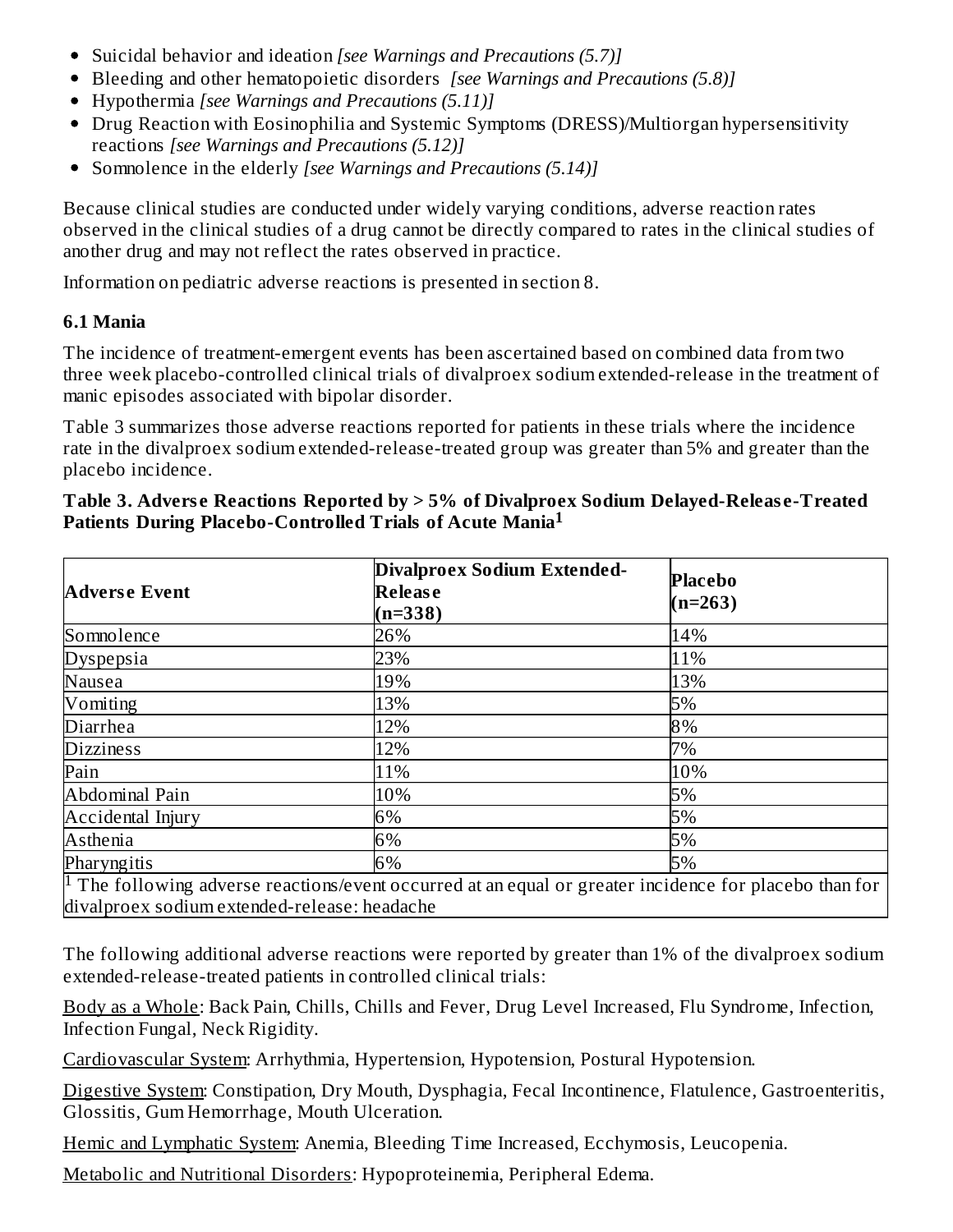Musculoskeletal System: Arthrosis, Myalgia.

Nervous System: Abnormal Gait, Agitation, Catatonic Reaction, Dysarthria, Hallucinations, Hypertonia, Hypokinesia, Psychosis, Reflexes Increased, Sleep Disorder, Tardive Dyskinesia, Tremor.

Respiratory System: Hiccup, Rhinitis.

Skin and Appendages: Discoid Lupus Erythematosus, Erythema Nodosum, Furunculosis, Maculopapular Rash, Pruritus, Rash, Seborrhea, Sweating, Vesiculobullous Rash.

Special Senses: Conjunctivitis, Dry Eyes, Eye Disorder, Eye Pain, Photophobia, Taste Perversion.

Urogenital System: Cystitis, Urinary Tract Infection, Menstrual Disorder, Vaginitis.

# **6.2 Epilepsy**

Based on a placebo-controlled trial of adjunctive therapy for treatment of complex partial seizures, divalproex sodium delayed-release was generally well tolerated with most adverse reactions rated as mild to moderate in severity. Intolerance was the primary reason for discontinuation in the divalproex sodium delayed-release-treated patients (6%), compared to 1% of placebo-treated patients.

Table 4 lists treatment-emergent adverse reactions which were reported by  $\geq$  5% of divalproex sodium delayed-release-treated patients and for which the incidence was greater than in the placebo group, in the placebo-controlled trial of adjunctive therapy for treatment of complex partial seizures. Since patients were also treated with other antiepilepsy drugs, it is not possible, in most cases, to determine whether the following adverse reactions can be ascribed to divalproex sodium delayed-release alone, or the combination of divalproex sodium delayed-release and other antiepilepsy drugs.

#### **Table 4. Advers e Reactions Reported by ≥ 5% of Patients Treated with Valproate During Placebo-Controlled Trial of Adjunctive Therapy for Complex Partial Seizures**

|                                  | Divalproex Sodium Delayed-placebo (%) |          |  |
|----------------------------------|---------------------------------------|----------|--|
| <b>Body System/Event</b>         | Release (%)                           | $(N=70)$ |  |
|                                  | $(N=77)$                              |          |  |
| <b>Body as a Whole</b>           |                                       |          |  |
| Headache                         | 31                                    | 21       |  |
| Asthenia                         | 27                                    |          |  |
| Fever                            |                                       |          |  |
| <b>Gas trointes tinal System</b> |                                       |          |  |
| Nausea                           | 48                                    | 14       |  |
| Vomiting                         | 27                                    |          |  |
| Abdominal Pain                   | 23                                    | 6        |  |
| Diarrhea                         | 13                                    | 6        |  |
| Anorexia                         | 12                                    |          |  |
| <b>Dyspepsia</b>                 | 8                                     |          |  |
| Constipation                     | ר                                     |          |  |
| Nervous System                   |                                       |          |  |
| Somnolence                       | 27                                    | 11       |  |
| Tremor                           | 25                                    | 6        |  |
| <b>Dizziness</b>                 | 25                                    | 13       |  |
| Diplopia                         | 16                                    | 9        |  |
| Amblyopia/Blurred Vision         | 12                                    |          |  |
| Ataxia                           | 8                                     |          |  |
| <b>Nystagmus</b>                 |                                       |          |  |
| <b>Emotional Lability</b>        | n                                     |          |  |
| Thinking Abnormal                | 6                                     |          |  |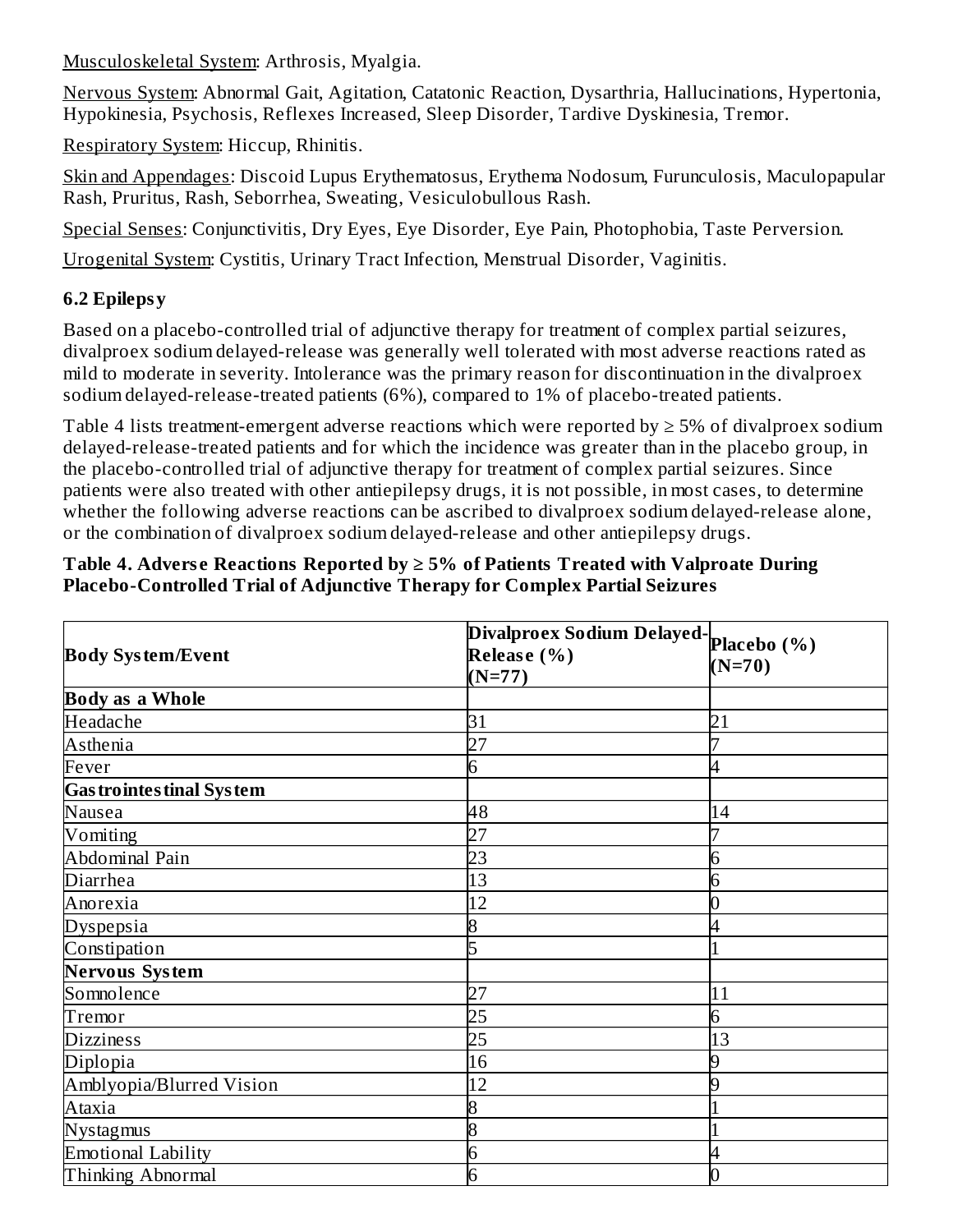| Amnesia                   |  |
|---------------------------|--|
| <b>Respiratory System</b> |  |
| Flu Syndrome              |  |
| Infection                 |  |
| <b>Bronchitis</b>         |  |
| Rhinitis                  |  |
| Other                     |  |
| Alopecia                  |  |
| Weight Loss               |  |

Table 5 lists treatment-emergent adverse reactions which were reported by  $\geq$  5% of patients in the high dose valproate group, and for which the incidence was greater than in the low dose group, in a controlled trial of divalproex sodium delayed-release monotherapy treatment of complex partial seizures. Since patients were being titrated off another antiepilepsy drug during the first portion of the trial, it is not possible, in many cases, to determine whether the following adverse reactions can be ascribed to divalproex sodium delayed-release alone, or the combination of valproate and other antiepilepsy drugs.

#### **Table 5. Advers e Reactions Reported by ≥ 5% of Patients in the High Dos e Group in the Controlled Trial of Valproate Monotherapy for Complex Partial Seizures 1**

| <b>Body System/Event</b>      | High Dose (%) | Low Dose (%) |  |
|-------------------------------|---------------|--------------|--|
|                               | $(n=131)$     | $(n=134)$    |  |
| <b>Body as a Whole</b>        |               |              |  |
| Asthenia                      | 21            | 10           |  |
| Diges tive System             |               |              |  |
| Nausea                        | 34            | 26           |  |
| <b>Diarrhea</b>               | 23            | 19           |  |
| Vomiting                      | 23            | 15           |  |
| Abdominal Pain                | 12            | 9            |  |
| Anorexia                      | 11            | 4            |  |
| <b>Dyspepsia</b>              | 11            | 10           |  |
| <b>Hemic/Lymphatic System</b> |               |              |  |
| Thrombocytopenia              | 24            |              |  |
| Ecchymosis                    | 5             |              |  |
| Metabolic/Nutritional         |               |              |  |
| Weight Gain                   | 9             | 4            |  |
| Peripheral Edema              | 8             | З            |  |
| <b>Nervous System</b>         |               |              |  |
| Tremor                        | 57            | 19           |  |
| Somnolence                    | 30            | 18           |  |
| <b>Dizziness</b>              | 18            | 13           |  |
| Insomnia                      | 15            | 9            |  |
| Nervousness                   | 11            |              |  |
| Amnesia                       |               |              |  |
| Nystagmus                     |               |              |  |
| Depression                    | 5             |              |  |
| <b>Respiratory System</b>     |               |              |  |
| Infection                     | 20            | 13           |  |
| Pharyngitis                   | 8             |              |  |
| <b>Dyspnea</b>                | 5             |              |  |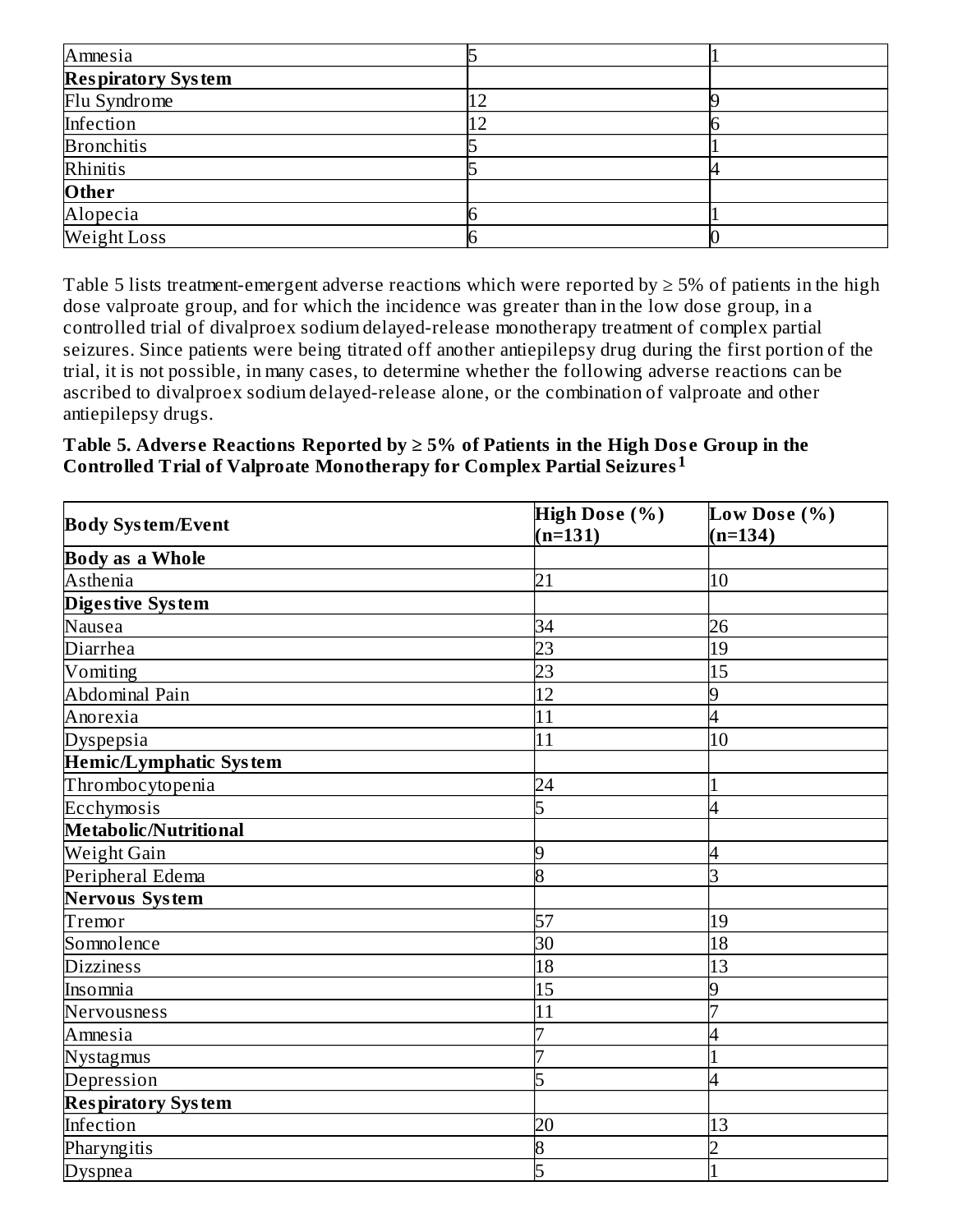| <b>Skin and Appendages</b>                                                                                      |  |
|-----------------------------------------------------------------------------------------------------------------|--|
| Alopecia                                                                                                        |  |
| <b>Special Senses</b>                                                                                           |  |
| Amblyopia/Blurred Vision                                                                                        |  |
| <b>Tinnitus</b>                                                                                                 |  |
| If IIandache was the only advance grap that occurred in $\Sigma_0$ of patients in the high dose group and at an |  |

Headache was the only adverse event that occurred in ≥5% of patients in the high dose group and at an equal or greater incidence in the low dose group. 1

The following additional adverse reactions were reported by greater than 1% but less than 5% of the 358 patients treated with valproate in the controlled trials of complex partial seizures:

Body as a Whole: Back pain, chest pain, malaise.

Cardiovascular System: Tachycardia, hypertension, palpitation.

Digestive System: Increased appetite, flatulence, hematemesis, eructation, pancreatitis, periodontal abscess.

Hemic and Lymphatic System: Petechia.

Metabolic and Nutritional Disorders: SGOT increased, SGPT increased.

Musculoskeletal System: Myalgia, twitching, arthralgia, leg cramps, myasthenia.

Nervous System: Anxiety, confusion, abnormal gait, paresthesia, hypertonia, incoordination, abnormal dreams, personality disorder.

Respiratory System: Sinusitis, cough increased, pneumonia, epistaxis.

Skin and Appendages: Rash, pruritus, dry skin.

Special Senses: Taste perversion, abnormal vision, deafness, otitis media.

Urogenital System: Urinary incontinence, vaginitis, dysmenorrhea, amenorrhea, urinary frequency.

### **6.3 Migraine**

Based on two placebo-controlled clinical trials and their long term extension, valproate was generally well tolerated with most adverse reactions rated as mild to moderate in severity. Of the 202 patients exposed to valproate in the placebo-controlled trials, 17% discontinued for intolerance. This is compared to a rate of 5% for the 81 placebo patients. Including the long term extension study, the adverse reactions reported as the primary reason for discontinuation by  $\geq 1\%$  of 248 valproate-treated patients were alopecia (6%), nausea and/or vomiting (5%), weight gain (2%), tremor (2%), somnolence (1%), elevated SGOT and/or SGPT (1%), and depression (1%).

Table 6 includes those adverse reactions reported for patients in the placebo-controlled trial where the incidence rate in the divalproex sodium extended-release-treated group was greater than 5% and was greater than that for placebo patients.

#### **Table 6. Advers e Reactions Reported by >5% of Divalproex Sodium Extended-Releas e-Treated Patients During the Migraine Placebo-Controlled Trial with a Greater Incidence than Patients Taking Placebo 1**

| <b>Body System Event</b>         | Divalproex Sodium Extended- Placebo<br><b>Release</b><br>$(n=122)$ | $(n=115)$ |
|----------------------------------|--------------------------------------------------------------------|-----------|
| <b>Gas trointes tinal System</b> |                                                                    |           |
| Nausea                           | 15%                                                                | 9%        |
| <b>Dyspepsia</b>                 | 7%                                                                 | 4%        |
| Diarrhea                         | 7%                                                                 | 3%        |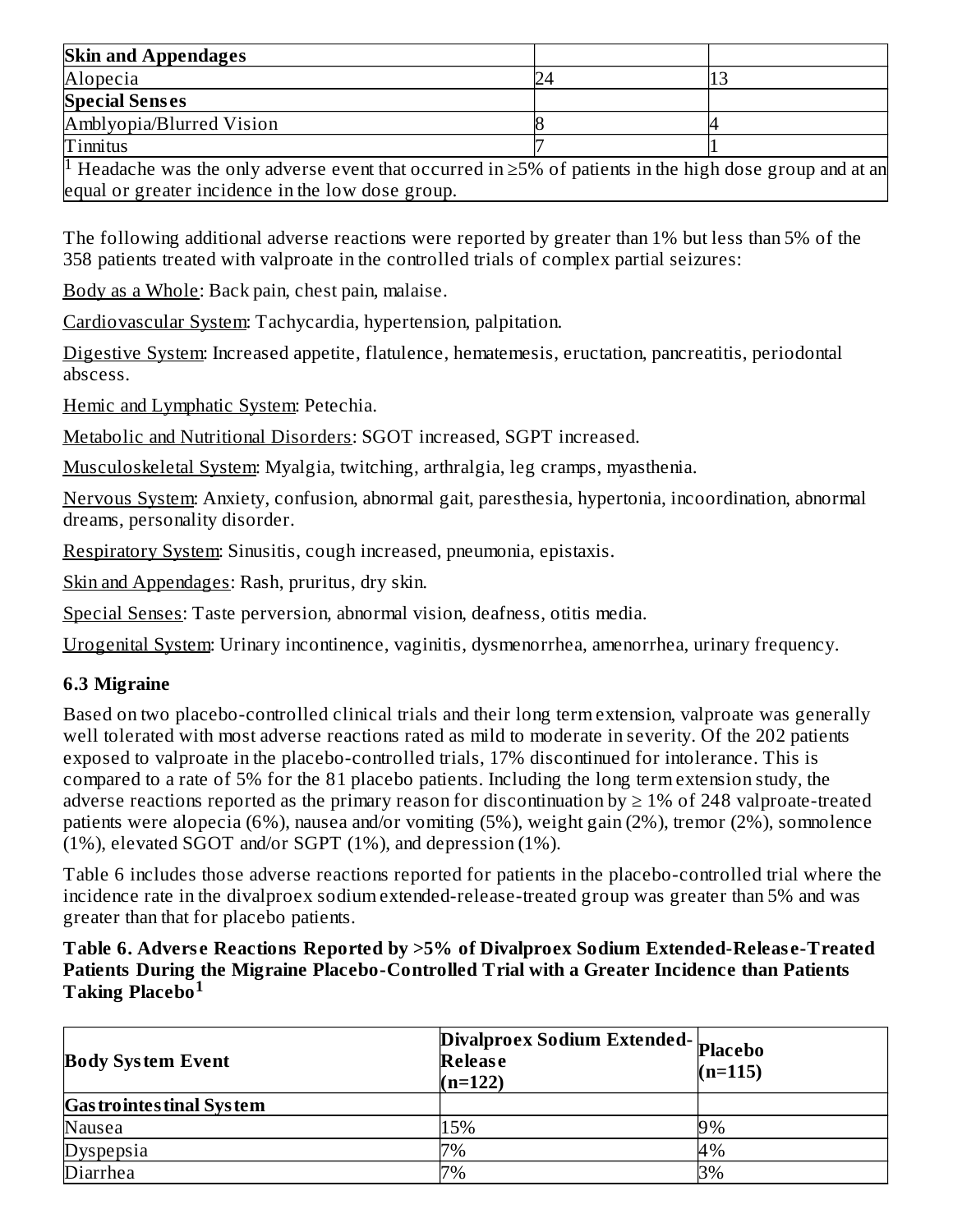| Vomiting                                                                                                                                                                                                                                               | 7%  | 2%  |  |
|--------------------------------------------------------------------------------------------------------------------------------------------------------------------------------------------------------------------------------------------------------|-----|-----|--|
| Abdominal Pain                                                                                                                                                                                                                                         | 7%  | 5%  |  |
| <b>Nervous System</b>                                                                                                                                                                                                                                  |     |     |  |
| Somnolence                                                                                                                                                                                                                                             | 7%  | 2%  |  |
| Other                                                                                                                                                                                                                                                  |     |     |  |
| Infection                                                                                                                                                                                                                                              | 15% | 14% |  |
| <sup>1</sup> The following adverse reactions occurred in greater than 5% of divalproex sodium extended-<br>release-treated patients and at a greater incidence for placebo than for divalproex sodium extended-<br>release: asthenia and flu syndrome. |     |     |  |

The following additional adverse reactions were reported by greater than 1% but not more than 5% of divalproex sodium extended-release-treated patients and with a greater incidence than placebo in the placebo-controlled clinical trial for migraine prophylaxis:

Body as a Whole: Accidental injury, viral infection.

Digestive System: Increased appetite, tooth disorder.

Metabolic and Nutritional Disorders: Edema, weight gain.

Nervous System: Abnormal gait, dizziness, hypertonia, insomnia, nervousness, tremor, vertigo.

Respiratory System: Pharyngitis, rhinitis.

Skin and Appendages: Rash.

Special Senses: Tinnitus.

Table 7 includes those adverse reactions reported for patients in the placebo-controlled trials where the incidence rate in the valproate-treated group was greater than 5% and was greater than that for placebo patients.

#### **Table 7. Advers e Reactions Reported by > 5% of Valproate-Treated Patients During Migraine Placebo-Controlled Trials with a Greater Incidence than Patients Taking Placebo 1**

| <b>Body System Reaction</b>      | Divalproex Sodium Delayed-<br>Release<br>$(n=202)$ | Placebo<br>$(n=81)$ |  |
|----------------------------------|----------------------------------------------------|---------------------|--|
| <b>Gas trointes tinal System</b> |                                                    |                     |  |
| Nausea                           | 31%                                                | 10%                 |  |
| <b>Dyspepsia</b>                 | 13%                                                | 9%                  |  |
| Diarrhea                         | 12%                                                | 7%                  |  |
| Vomiting                         | 11%                                                | 1%                  |  |
| Abdominal Pain                   | 9%                                                 | 4%                  |  |
| <b>Increased Appetite</b>        | 6%                                                 | 4%                  |  |
| <b>Nervous System</b>            |                                                    |                     |  |
| Asthenia                         | 20%                                                | 9%                  |  |
| Somnolence                       | 17%                                                | 5%                  |  |
| <b>Dizziness</b>                 | 12%                                                | 6%                  |  |
| Tremor                           | 9%                                                 | 0%                  |  |
| Other                            |                                                    |                     |  |
| Weight Gain                      | 8%                                                 | 2%                  |  |
| <b>Back Pain</b>                 | 8%                                                 | 6%                  |  |
| Alopecia                         | 7%                                                 | 1%                  |  |

 $1$  The following adverse reactions occurred in greater than 5% of divalproex sodium delayed-releasetreated patients and at a greater incidence for placebo than for divalproex sodium delayed-release: flu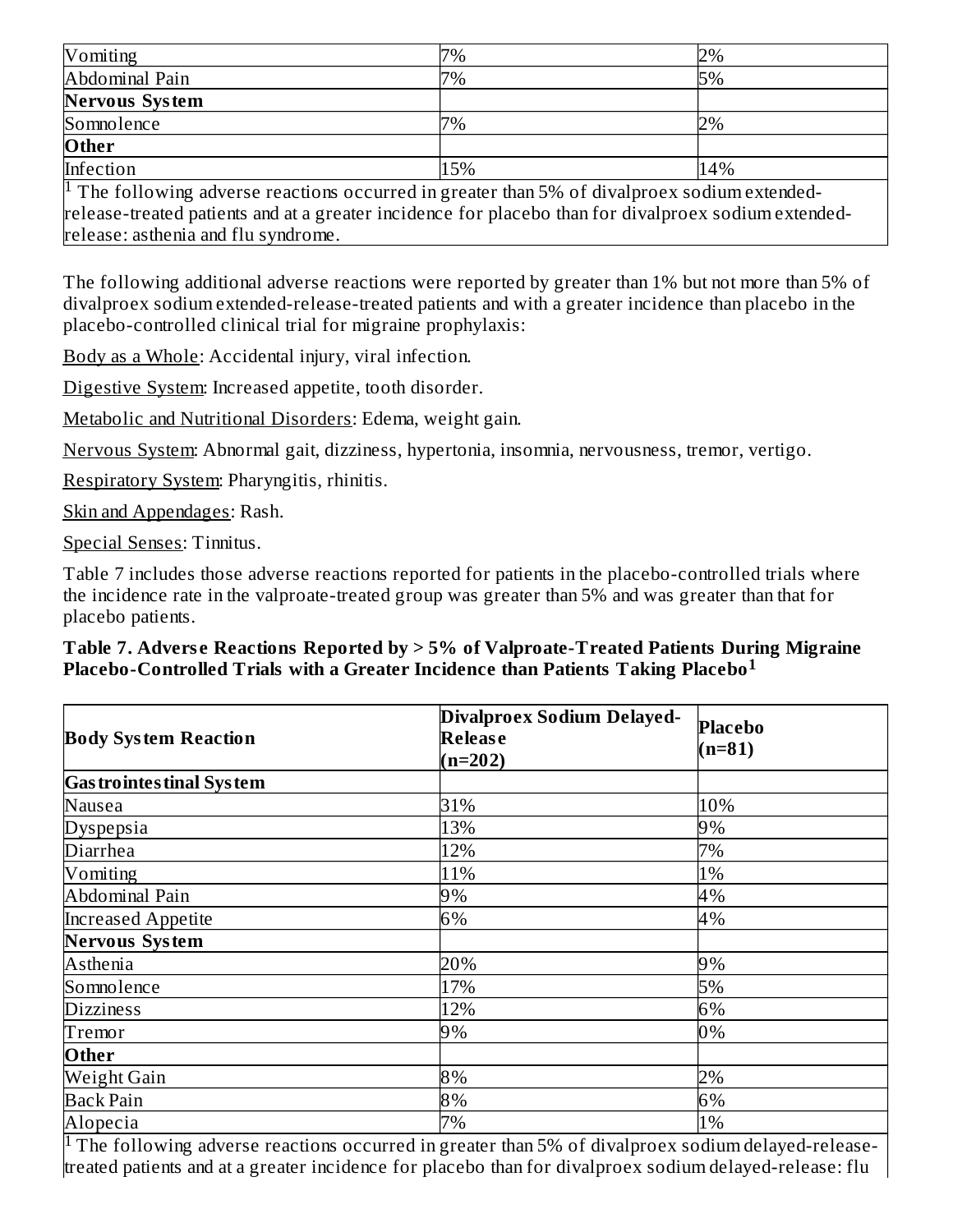The following additional adverse reactions were reported by greater than 1% but not more than 5% of the 202 valproate-treated patients in the controlled clinical trials:

Body as a Whole: Chest pain.

Cardiovascular System: Vasodilatation.

Digestive System: Constipation, dry mouth, flatulence, and stomatitis.

Hemic and Lymphatic System: Ecchymosis.

Metabolic and Nutritional Disorders: Peripheral edema.

Musculoskeletal System: Leg cramps.

Nervous System: Abnormal dreams, confusion, paresthesia, speech disorder, and thinking abnormalities.

Respiratory System: Dyspnea, and sinusitis.

Skin and Appendages: Pruritus.

Urogenital System: Metrorrhagia.

### **6.4 Post-Marketing Experience**

The following adverse reactions have been identified during post approval use of divalproex sodium delayed-release. Because these reactions are reported voluntarily from a population of uncertain size, it is not always possible to reliably estimate their frequency or establish a causal relationship to drug exposure.

Dermatologic: Hair texture changes, hair color changes, photosensitivity, erythema multiforme, toxic epidermal necrolysis, nail and nail bed disorders, and Stevens-Johnson syndrome.

Psychiatric: Emotional upset, psychosis, aggression, psychomotor hyperactivity, hostility, disturbance in attention, learning disorder, and behavioral deterioration.

Neurologic: Paradoxical convulsion, parkinsonism

There have been several reports of acute or subacute cognitive decline and behavioral changes (apathy or irritability) with cerebral pseudoatrophy on imaging associated with valproate therapy; both the cognitive/behavioral changes and cerebral pseudoatrophy reversed partially or fully after valproate discontinuation.

There have been reports of acute or subacute encephalopathy in the absence of elevated ammonia levels, elevated valproate levels, or neuroimaging changes. The encephalopathy reversed partially or fully after valproate discontinuation.

Musculoskeletal: Fractures, decreased bone mineral density, osteopenia, osteoporosis, and weakness.

Hematologic: Relative lymphocytosis, macrocytosis, leukopenia, anemia including macrocytic with or without folate deficiency, bone marrow suppression, pancytopenia, aplastic anemia, agranulocytosis, and acute intermittent porphyria.

Endocrine: Irregular menses, secondary amenorrhea, hyperandrogenism, hirsutism, elevated testosterone level, breast enlargement, galactorrhea, parotid gland swelling, polycystic ovary disease, decreased carnitine concentrations, hyponatremia, hyperglycinemia, and inappropriate ADH secretion.

There have been rare reports of Fanconi's syndrome occurring chiefly in children.

Metabolism and nutrition: Weight gain.

Reproductive: Aspermia, azoospermia, decreased sperm count, decreased spermatozoa motility, male infertility, and abnormal spermatozoa morphology.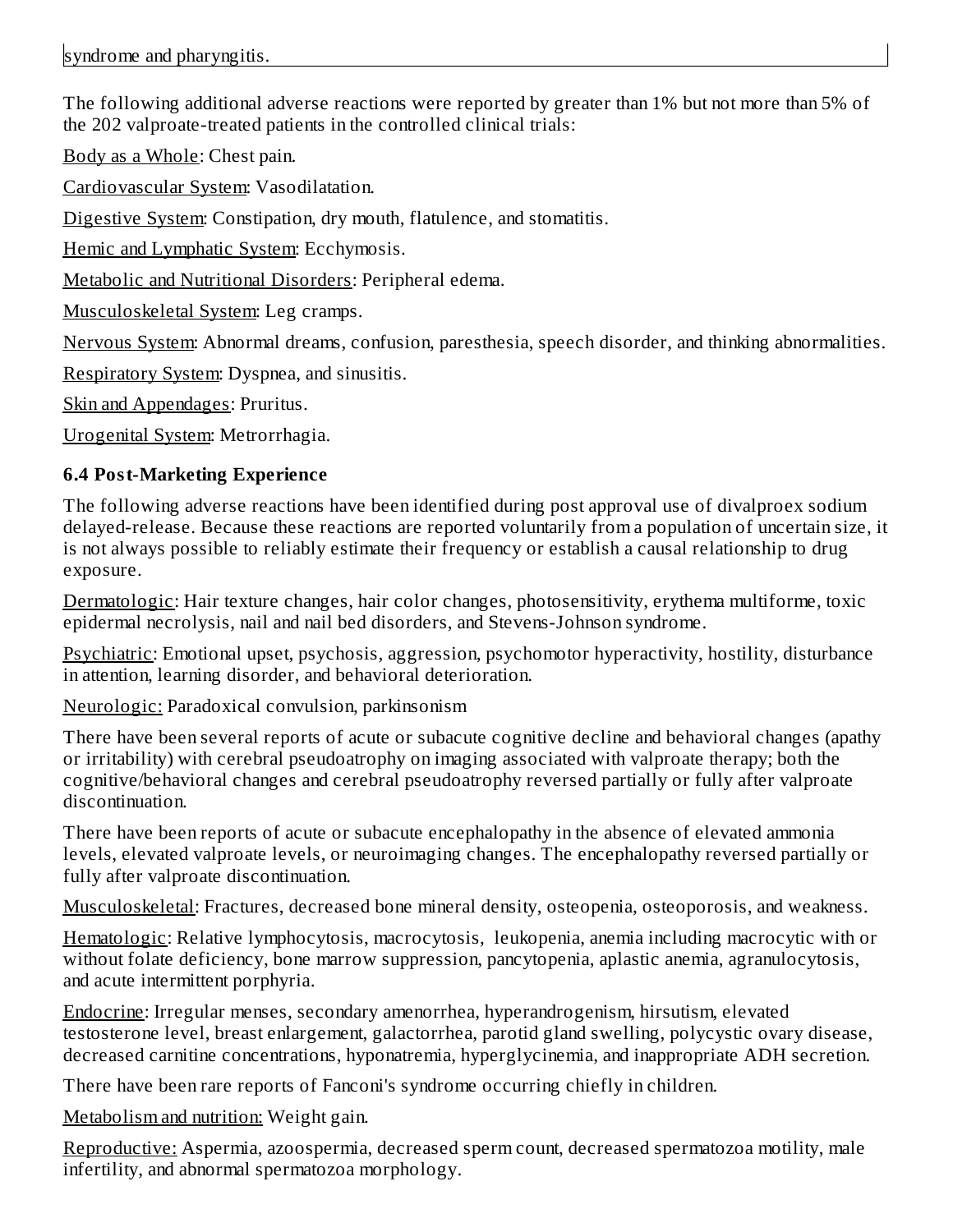Genitourinary: Enuresis and urinary tract infection.

Special Senses: Hearing loss.

Other: Allergic reaction, anaphylaxis, developmental delay, bone pain, bradycardia, and cutaneous vasculitis.

# **7 DRUG INTERACTIONS**

# **7.1 Effects of Co-Administered Drugs on Valproate Clearance**

Drugs that affect the level of expression of hepatic enzymes, particularly those that elevate levels of glucuronosyltransferases (such as ritonavir), may increase the clearance of valproate. For example, phenytoin, carbamazepine, and phenobarbital (or primidone) can double the clearance of valproate. Thus, patients on monotherapy will generally have longer half-lives and higher concentrations than patients receiving polytherapy with antiepilepsy drugs.

In contrast, drugs that are inhibitors of cytochrome P450 isozymes, e.g., antidepressants, may be expected to have little effect on valproate clearance because cytochrome P450 microsomal mediated oxidation is a relatively minor secondary metabolic pathway compared to glucuronidation and betaoxidation.

Because of these changes in valproate clearance, monitoring of valproate and concomitant drug concentrations should be increased whenever enzyme inducing drugs are introduced or withdrawn.

The following list provides information about the potential for an influence of several commonly prescribed medications on valproate pharmacokinetics. The list is not exhaustive nor could it be, since new interactions are continuously being reported.

### Drugs for which a potentially important interaction has been observed

*Aspirin*

A study involving the co-administration of aspirin at antipyretic doses (11 to 16 mg/kg) with valproate to pediatric patients (n=6) revealed a decrease in protein binding and an inhibition of metabolism of valproate. Valproate free fraction was increased 4-fold in the presence of aspirin compared to valproate alone. The β-oxidation pathway consisting of 2-E-valproic acid, 3-OH-valproic acid, and 3 keto valproic acid was decreased from 25% of total metabolites excreted on valproate alone to 8.3% in the presence of aspirin. Whether or not the interaction observed in this study applies to adults is unknown, but caution should be observed if valproate and aspirin are to be co-administered.

# *Carbapenem Antibiotics*

A clinically significant reduction in serum valproic acid concentration has been reported in patients receiving carbapenem antibiotics (for example, ertapenem, imipenem, meropenem; this is not a complete list) and may result in loss of seizure control. The mechanism of this interaction is not well understood. Serum valproic acid concentrations should be monitored frequently after initiating carbapenem therapy. Alternative antibacterial or anticonvulsant therapy should be considered if serum valproic acid concentrations drop significantly or seizure control deteriorates *[see Warnings and Precautions (5.13)]*.

# *Estrogen-Containing Hormonal Contraceptives*

Estrogen-containing hormonal contraceptives may increase the clearance of valproate, which may result in decreased concentration of valproate and potentially increased seizure frequency. Prescribers should monitor serum valproate concentrations and clinical response when adding or discontinuing estrogen containing products.

# *Felbamate*

A study involving the co-administration of 1,200 mg/day of felbamate with valproate to patients with epilepsy (n=10) revealed an increase in mean valproate peak concentration by 35% (from 86 mcg/mL to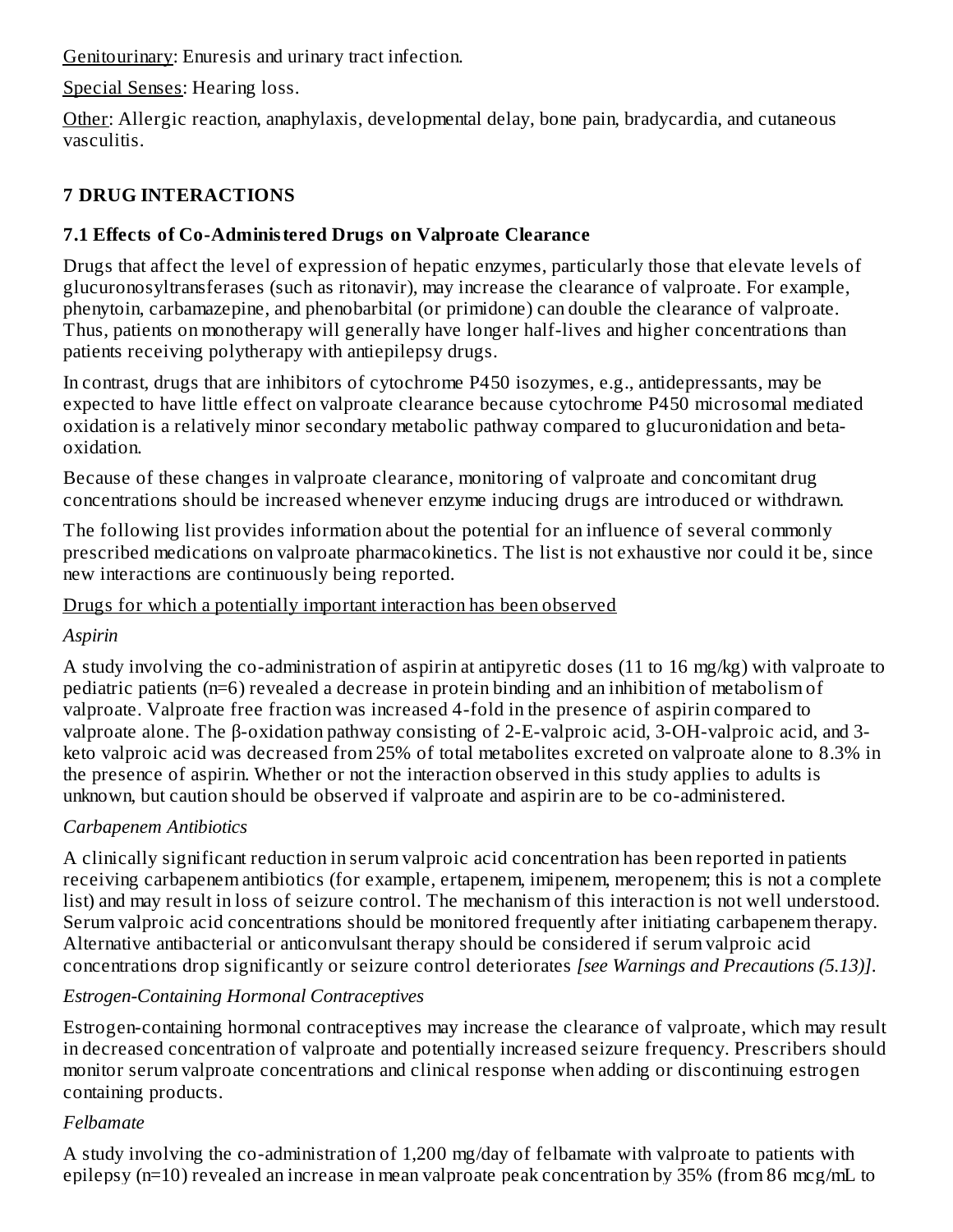115 mcg/mL) compared to valproate alone. Increasing the felbamate dose to 2,400 mg/day increased the mean valproate peak concentration to 133 mcg/mL (another 16% increase). A decrease in valproate dosage may be necessary when felbamate therapy is initiated.

### *Rifampin*

A study involving the administration of a single dose of valproate (7 mg/kg) 36 hours after 5 nights of daily dosing with rifampin (600 mg) revealed a 40% increase in the oral clearance of valproate. Valproate dosage adjustment may be necessary when it is co-administered with rifampin.

Drugs for which either no interaction or a likely clinically unimportant interaction has been observed

#### *Antacids*

A study involving the co-administration of valproate 500 mg with commonly administered antacids (Maalox, Trisogel, and Titralac - 160 mEq doses) did not reveal any effect on the extent of absorption of valproate.

#### *Chlorpromazine*

A study involving the administration of 100 mg/day to 300 mg/day of chlorpromazine to schizophrenic patients already receiving valproate (200 mg BID) revealed a 15% increase in trough plasma levels of valproate.

#### *Haloperidol*

A study involving the administration of 6 mg/day to 10 mg/day of haloperidol to schizophrenic patients already receiving valproate (200 mg BID) revealed no significant changes in valproate trough plasma levels.

#### *Cimetidine and Ranitidine*

Cimetidine and ranitidine do not affect the clearance of valproate.

### **7.2 Effects of Valproate on Other Drugs**

Valproate has been found to be a weak inhibitor of some P450 isozymes, epoxide hydrase, and glucuronosyltransferases.

The following list provides information about the potential for an influence of valproate coadministration on the pharmacokinetics or pharmacodynamics of several commonly prescribed medications. The list is not exhaustive, since new interactions are continuously being reported.

### Drugs for which a potentially important valproate interaction has been observed

### *Amitriptyline/Nortriptyline*

Administration of a single oral 50 mg dose of amitriptyline to 15 normal volunteers (10 males and 5 females) who received valproate (500 mg BID) resulted in a 21% decrease in plasma clearance of amitriptyline and a 34% decrease in the net clearance of nortriptyline. Rare postmarketing reports of concurrent use of valproate and amitriptyline resulting in an increased amitriptyline level have been received. Concurrent use of valproate and amitriptyline has rarely been associated with toxicity. Monitoring of amitriptyline levels should be considered for patients taking valproate concomitantly with amitriptyline. Consideration should be given to lowering the dose of amitriptyline/nortriptyline in the presence of valproate.

### *Carbamazepine/carbamazepine-10,11-Epoxide*

Serum levels of carbamazepine (CBZ) decreased 17% while that of carbamazepine-10,11-epoxide (CBZ-E) increased by 45% upon co-administration of valproate and CBZ to epileptic patients.

#### *Clonazepam*

The concomitant use of valproate and clonazepam may induce absence status in patients with a history of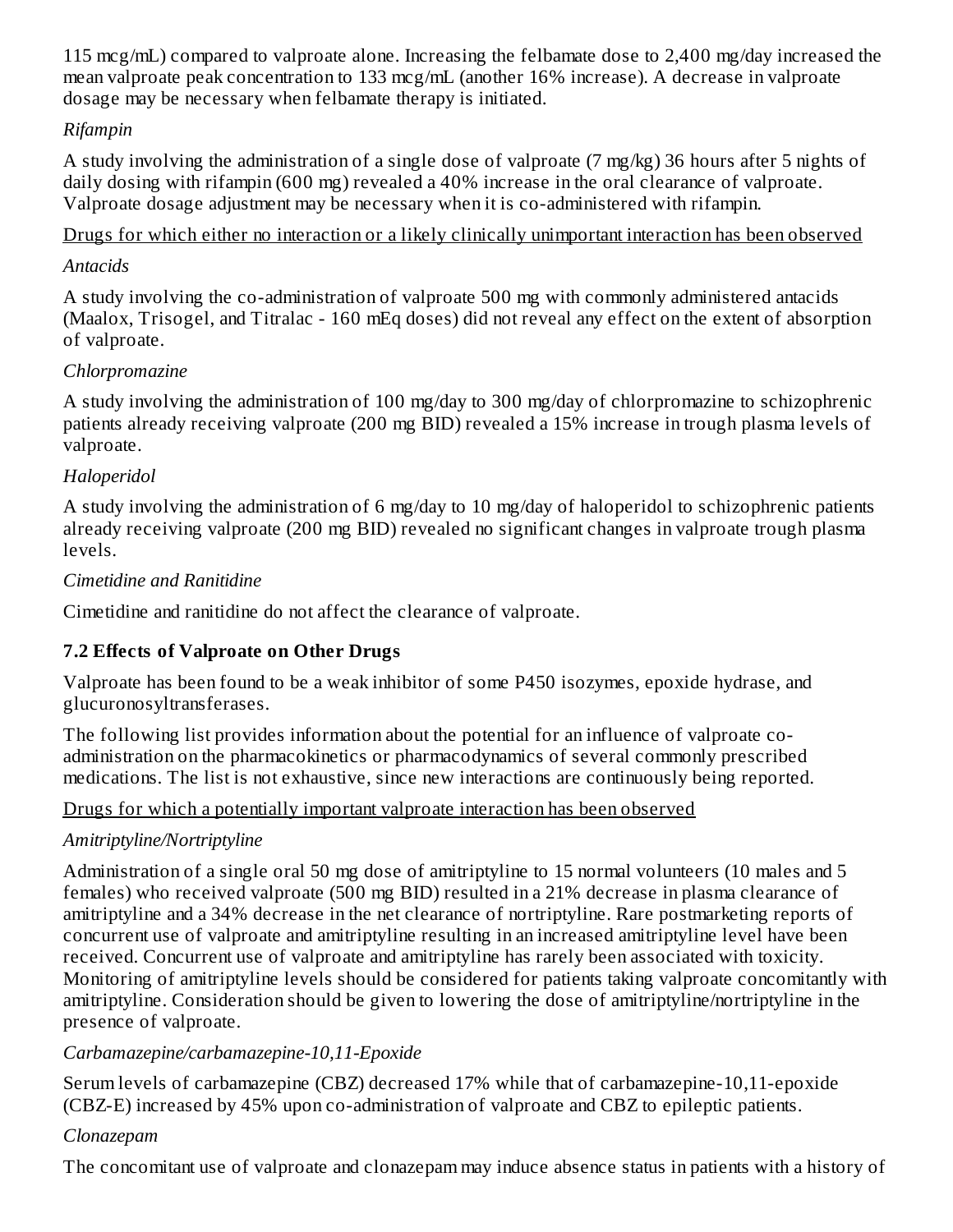#### absence type seizures.

#### *Diazepam*

Valproate displaces diazepam from its plasma albumin binding sites and inhibits its metabolism. Coadministration of valproate (1,500 mg daily) increased the free fraction of diazepam (10 mg) by 90% in healthy volunteers (n=6). Plasma clearance and volume of distribution for free diazepam were reduced by 25% and 20%, respectively, in the presence of valproate. The elimination half-life of diazepam remained unchanged upon addition of valproate.

#### *Ethosuximide*

Valproate inhibits the metabolism of ethosuximide. Administration of a single ethosuximide dose of 500 mg with valproate (800 mg/day to 1,600 mg/day) to healthy volunteers (n=6) was accompanied by a 25% increase in elimination half-life of ethosuximide and a 15% decrease in its total clearance as compared to ethosuximide alone. Patients receiving valproate and ethosuximide, especially along with other anticonvulsants, should be monitored for alterations in serum concentrations of both drugs.

#### *Lamotrigine*

In a steady-state study involving 10 healthy volunteers, the elimination half-life of lamotrigine increased from 26 to 70 hours with valproate co-administration (a 165% increase). The dose of lamotrigine should be reduced when co-administered with valproate. Serious skin reactions (such as Stevens-Johnson syndrome and toxic epidermal necrolysis) have been reported with concomitant lamotrigine and valproate administration. See lamotrigine package insert for details on lamotrigine dosing with concomitant valproate administration.

#### *Phenobarbital*

Valproate was found to inhibit the metabolism of phenobarbital. Co-administration of valproate (250 mg BID for 14 days) with phenobarbital to normal subjects (n=6) resulted in a 50% increase in half-life and a 30% decrease in plasma clearance of phenobarbital (60 mg single-dose). The fraction of phenobarbital dose excreted unchanged increased by 50% in presence of valproate.

There is evidence for severe CNS depression, with or without significant elevations of barbiturate or valproate serum concentrations. All patients receiving concomitant barbiturate therapy should be closely monitored for neurological toxicity. Serum barbiturate concentrations should be obtained, if possible and the barbiturate dosage decreased, if appropriate.

Primidone, which is metabolized to a barbiturate, may be involved in a similar interaction with valproate.

### *Phenytoin*

Valproate displaces phenytoin from its plasma albumin binding sites and inhibits its hepatic metabolism. Co-administration of valproate (400 mg TID) with phenytoin (250 mg) in normal volunteers (n=7) was associated with a 60% increase in the free fraction of phenytoin. Total plasma clearance and apparent volume of distribution of phenytoin increased 30% in the presence of valproate. Both the clearance and apparent volume of distribution of free phenytoin were reduced by 25%.

In patients with epilepsy, there have been reports of breakthrough seizures occurring with the combination of valproate and phenytoin. The dosage of phenytoin should be adjusted as required by the clinical situation.

### *Propofol*

The concomitant use of valproate and propofol may lead to increased blood levels of propofol. Reduce the dose of propofol when co-administering with valproate. Monitor patients closely for signs of increased sedation or cardiorespiratory depression.

#### *Rufinamide*

Based on a population pharmacokinetic analysis, rufinamide clearance was decreased by valproate.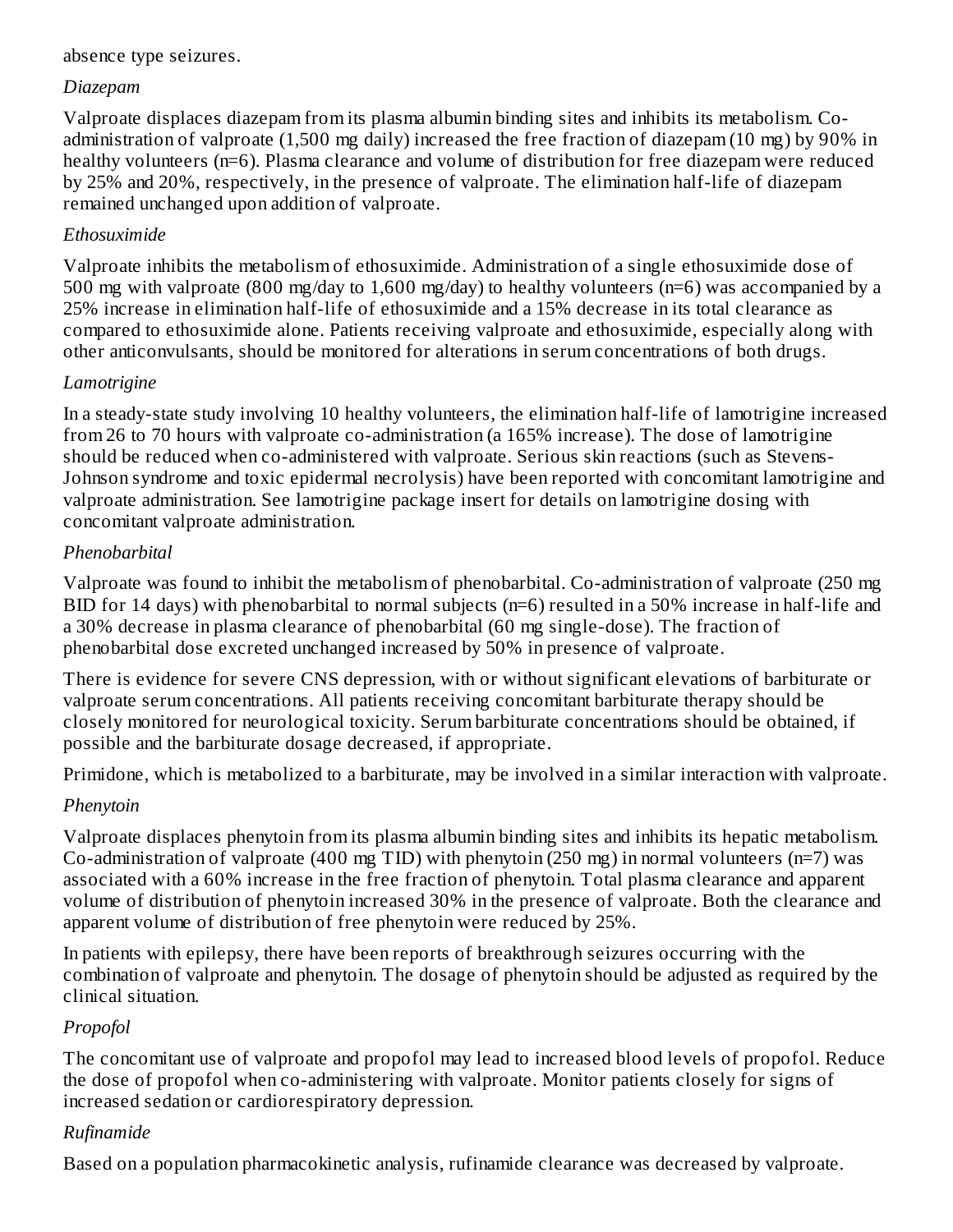Rufinamide concentrations were increased by <16% to 70%, dependent on concentration of valproate (with the larger increases being seen in pediatric patients at high doses or concentrations of valproate). Patients stabilized on rufinamide before being prescribed valproate should begin valproate therapy at a low dose, and titrate to a clinically effective dose *[see Dosage and Administration (2.6)]*. Similarly, patients on valproate should begin at a rufinamide dose lower than 10 mg/kg per day (pediatric patients) or 400 mg per day (adults).

### *Tolbutamide*

From *in vitro* experiments, the unbound fraction of tolbutamide was increased from 20% to 50% when added to plasma samples taken from patients treated with valproate. The clinical relevance of this displacement is unknown.

### *Warfarin*

In an *in vitro* study, valproate increased the unbound fraction of warfarin by up to 32.6%. The therapeutic relevance of this is unknown; however, coagulation tests should be monitored if valproate therapy is instituted in patients taking anticoagulants.

### *Zidovudine*

In six patients who were seropositive for HIV, the clearance of zidovudine (100 mg q8h) was decreased by 38% after administration of valproate (250 mg or 500 mg q8h); the half-life of zidovudine was unaffected.

Drugs for which either no interaction or a likely clinically unimportant interaction has been observed

### *Acetaminophen*

Valproate had no effect on any of the pharmacokinetic parameters of acetaminophen when it was concurrently administered to three epileptic patients.

### *Clozapine*

In psychotic patients (n=11), no interaction was observed when valproate was co-administered with clozapine.

# *Lithium*

Co-administration of valproate (500 mg BID) and lithium carbonate (300 mg TID) to normal male volunteers (n=16) had no effect on the steady-state kinetics of lithium.

### *Lorazepam*

Concomitant administration of valproate (500 mg BID) and lorazepam (1 mg BID) in normal male volunteers (n=9) was accompanied by a 17% decrease in the plasma clearance of lorazepam.

### *Olanzapine*

No dose adjustment for olanzapine is necessary when olanzapine is administered concomitantly with valproate. Co-administration of valproate (500 mg BID) and olanzapine (5 mg) to healthy adults (n=10) caused 15% reduction in  $C_{max}$  and 35% reduction in AUC of olanzapine.

### *Oral Contraceptive Steroids*

Administration of a single-dose of ethinyloestradiol (50 mcg)/levonorgestrel (250 mcg) to 6 women on valproate (200 mg BID) therapy for 2 months did not reveal any pharmacokinetic interaction.

# **7.3 Topiramate**

Concomitant administration of valproate and topiramate has been associated with hyperammonemia with and without encephalopathy *[see Contraindications (4)* and *Warnings and Precautions (5.6, 5.9, 5.10)]*. Concomitant administration of topiramate with valproate has also been associated with hypothermia in patients who have tolerated either drug alone. It may be prudent to examine blood ammonia levels in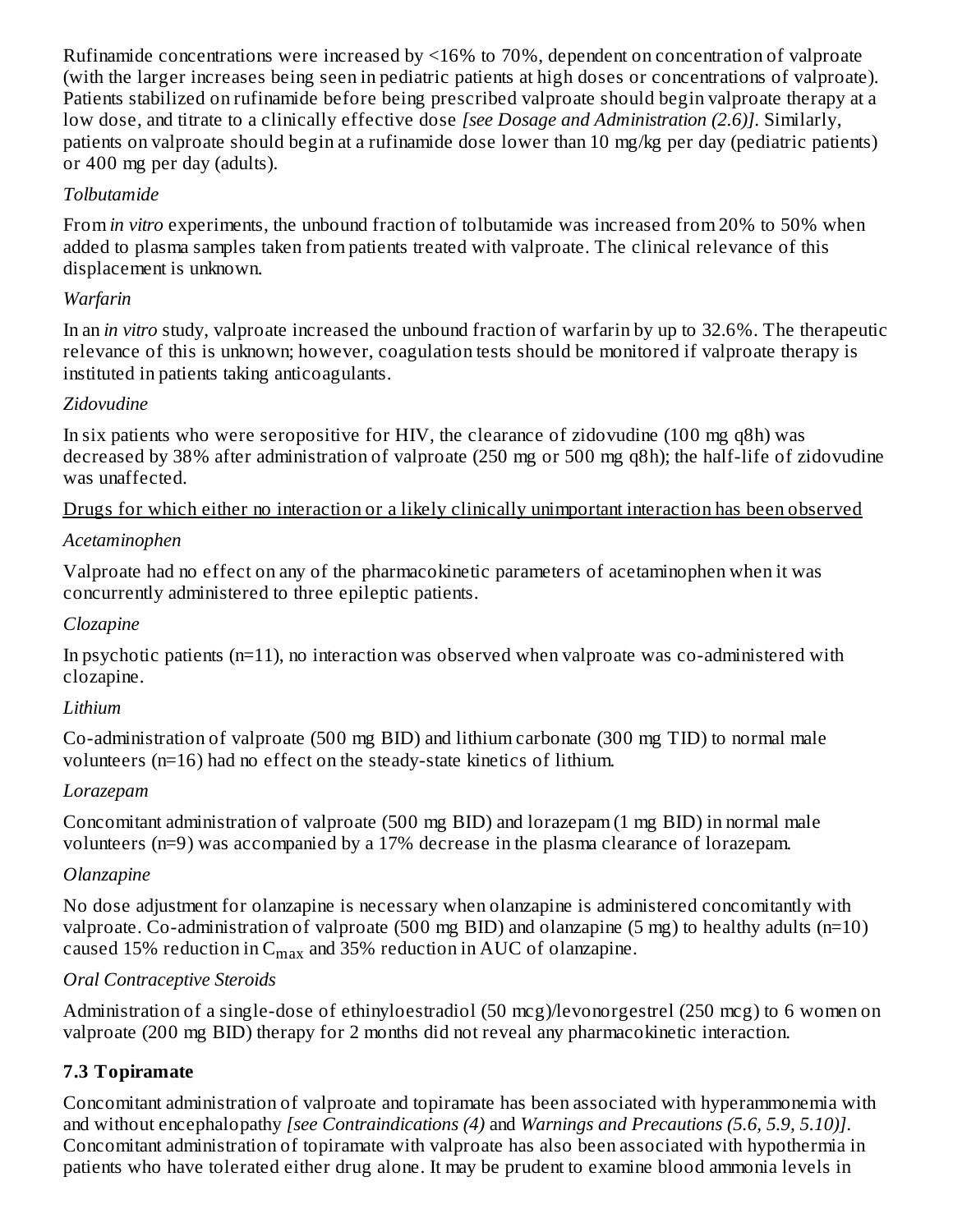patients in whom the onset of hypothermia has been reported *[see Warnings and Precautions (5.9, 5.11)]*.

### **8 USE IN SPECIFIC POPULATIONS**

#### **8.1 Pregnancy**

#### Pregnancy Registry

There is a pregnancy exposure registry that monitors pregnancy outcomes in women exposed to antiepileptic drugs (AEDs), including divalproex sodium extended-release, during pregnancy. Encourage women who are taking divalproex sodium extended-release during pregnancy to enroll in the North American Antiepileptic Drug (NAAED) Pregnancy Registry by calling toll-free 1-888-233-2334 or visiting the website, http://www.aedpregnancyregistry.org/. This must be done by the patient herself.

#### Risk Summary

For use in prophylaxis of migraine headaches, valproate is contraindicated in women who are pregnant and in women of childbearing potential who are not using effective contraception *[see Contraindications (4)]*.

For use in epilepsy or bipolar disorder, valproate should not be used to treat women who are pregnant or who plan to become pregnant unless other medications have failed to provide adequate symptom control or are otherwise unacceptable *[see Boxed Warning* and *Warnings and Precautions (5.2, 5.3)]*. Women with epilepsy who become pregnant while taking valproate should not discontinue valproate abruptly, as this can precipitate status epilepticus with resulting maternal and fetal hypoxia and threat to life.

Maternal valproate use during pregnancy for any indication increases the risk of congenital malformations, particularly neural tube defects including spina bifida, but also malformations involving other body systems (e.g., craniofacial defects including oral clefts, cardiovascular malformations, hypospadias, limb malformations). This risk is dose-dependent; however, a threshold dose below which no risk exists cannot be established. Valproate polytherapy with other AEDs has been associated with an increased frequency of congenital malformations compared with AED monotherapy. The risk of major structural abnormalities is greatest during the first trimester; however, other serious developmental effects can occur with valproate use throughout pregnancy. The rate of congenital malformations among babies born to epileptic mothers who used valproate during pregnancy has been shown to be about four times higher than the rate among babies born to epileptic mothers who used other anti-seizure monotherapies *[see Warnings and Precautions (5.2)* and *Data (Human)]*.

Epidemiological studies have indicated that children exposed to valproate *in utero* have lower IQ scores and a higher risk of neurodevelopmental disorders compared to children exposed to either another AED *in utero* or to no AEDs *in utero [see Warnings and Precautions (5.3)* and *Data (Human)]*.

An observational study has suggested that exposure to valproate products during pregnancy increases the risk of autism spectrum disorders *[see Data (Human)]*.

In animal studies, valproate administration during pregnancy resulted in fetal structural malformations similar to those seen in humans and neurobehavioral deficits in the offspring at clinically relevant doses *[see Data (Animal)]*.

There have been reports of hypoglycemia in neonates and fatal cases of hepatic failure in infants following maternal use of valproate during pregnancy.

Pregnant women taking valproate may develop hepatic failure or clotting abnormalities including thrombocytopenia, hypofibrinogenemia, and/or decrease in other coagulation factors, which may result in hemorrhagic complications in the neonate including death *[see Warnings and Precautions (5.1, 5.8)]*.

Available prenatal diagnostic testing to detect neural tube and other defects should be offered to pregnant women using valproate.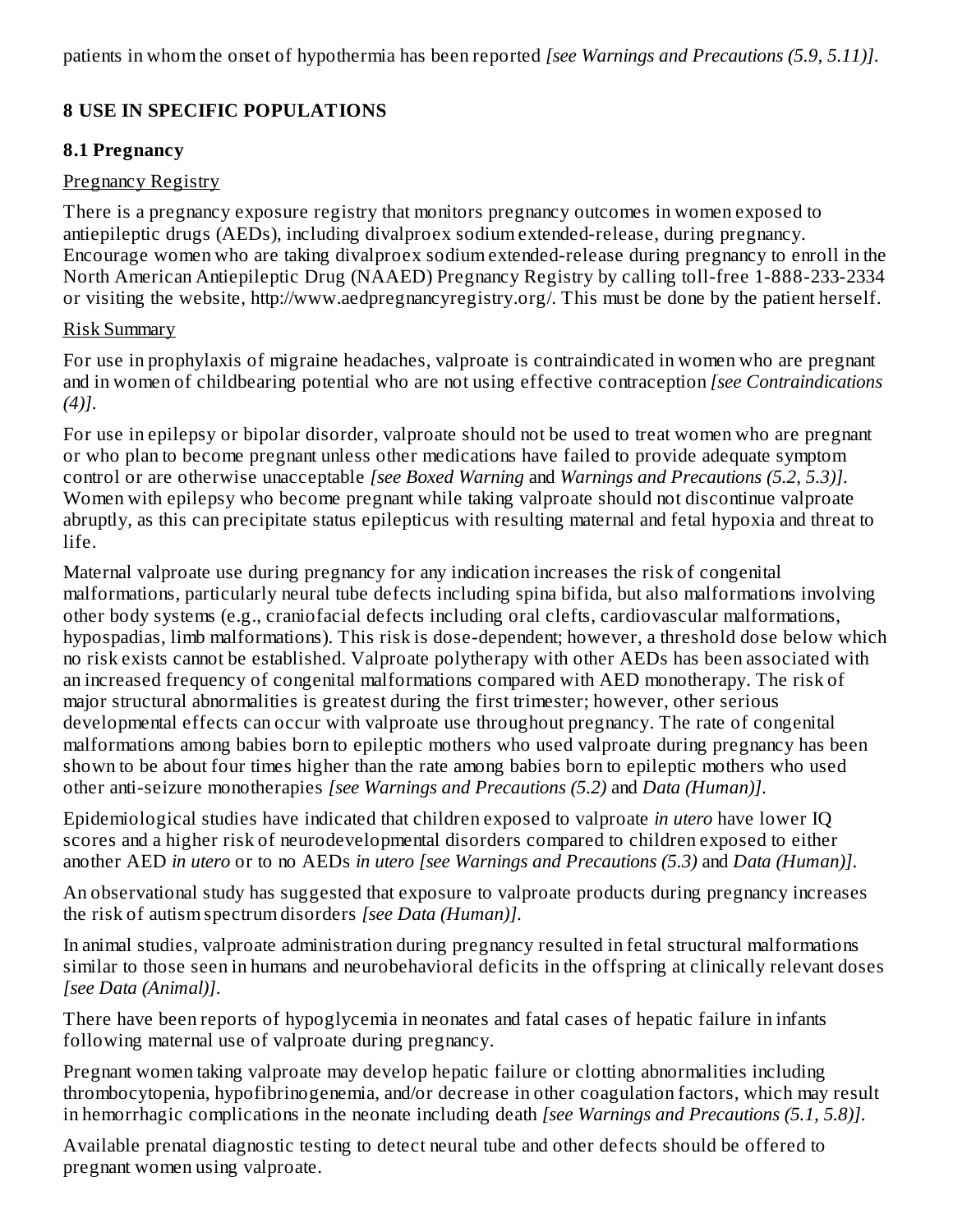Evidence suggests that folic acid supplementation prior to conception and during the first trimester of pregnancy decreases the risk for congenital neural tube defects in the general population. It is not known whether the risk of neural tube defects or decreased IQ in the offspring of women receiving valproate is reduced by folic acid supplementation. Dietary folic acid supplementation both prior to conception and during pregnancy should be routinely recommended for patients using valproate *[see Warnings and Precautions (5.2, 5.4)].*

All pregnancies have a background risk of birth defect, loss, or other adverse outcomes. In the U.S. general population, the estimated background risk of major birth defects and miscarriage in clinically recognized pregnancies is 2% to 4% and 15% to 20%, respectively.

### Clinical Considerations

### *Disease-associated maternal and/or embryo/fetal risk*

To prevent major seizures, women with epilepsy should not discontinue valproate abruptly, as this can precipitate status epilepticus with resulting maternal and fetal hypoxia and threat to life. Even minor seizures may pose some hazard to the developing embryo or fetus *[see Warnings and Precautions (5.4)]*. However, discontinuation of the drug may be considered prior to and during pregnancy in individual cases if the seizure disorder severity and frequency do not pose a serious threat to the patient.

### *Maternal adverse reactions*

Pregnant women taking valproate may develop clotting abnormalities including thrombocytopenia, hypofibrinogenemia, and/or decrease in other coagulation factors, which may result in hemorrhagic complications in the neonate including death *[see Warnings and Precautions (5.8)]*. If valproate is used in pregnancy, the clotting parameters should be monitored carefully in the mother. If abnormal in the mother, then these parameters should also be monitored in the neonate.

Patients taking valproate may develop hepatic failure *[see Boxed Warning* and *Warnings and Precautions (5.1)]*. Fatal cases of hepatic failure in infants exposed to valproate *in utero* have also been reported following maternal use of valproate during pregnancy.

Hypoglycemia has been reported in neonates whose mothers have taken valproate during pregnancy.

**D**ata

### *Human*

Neural tube defects and other structural abnormalities

There is an extensive body of evidence demonstrating that exposure to valproate *in utero* increases the risk of neural tube defects and other structural abnormalities. Based on published data from the CDC's National Birth Defects Prevention Network, the risk of spina bifida in the general population is about 0.06% to 0.07% (6 to 7 in 10,000 births) compared to the risk following *in utero* valproate exposure estimated to be approximately 1% to 2% (100 to 200 in 10,000 births).

The NAAED Pregnancy Registry has reported a major malformation rate of 9% to 11% in the offspring of women exposed to an average of 1,000 mg/day of valproate monotherapy during pregnancy. These data show an up to a five-fold increased risk for any major malformation following valproate exposure *in utero* compared to the risk following exposure *in utero* to other AEDs taken as monotherapy. The major congenital malformations included cases of neural tube defects, cardiovascular malformations, craniofacial defects (e.g., oral clefts, craniosynostosis), hypospadias, limb malformations (e.g., clubfoot, polydactyly), and other malformations of varying severity involving other body systems *[see Warnings and Precautions (5.2)]*.

Effect on IQ and neurodevelopmental effects

Published epidemiological studies have indicated that children exposed to valproate *in utero* have lower IQ scores than children exposed to either another AED *in utero* or to no AEDs *in utero*. The largest of these studies<sup>1</sup> is a prospective cohort study conducted in the United States and United Kingdom that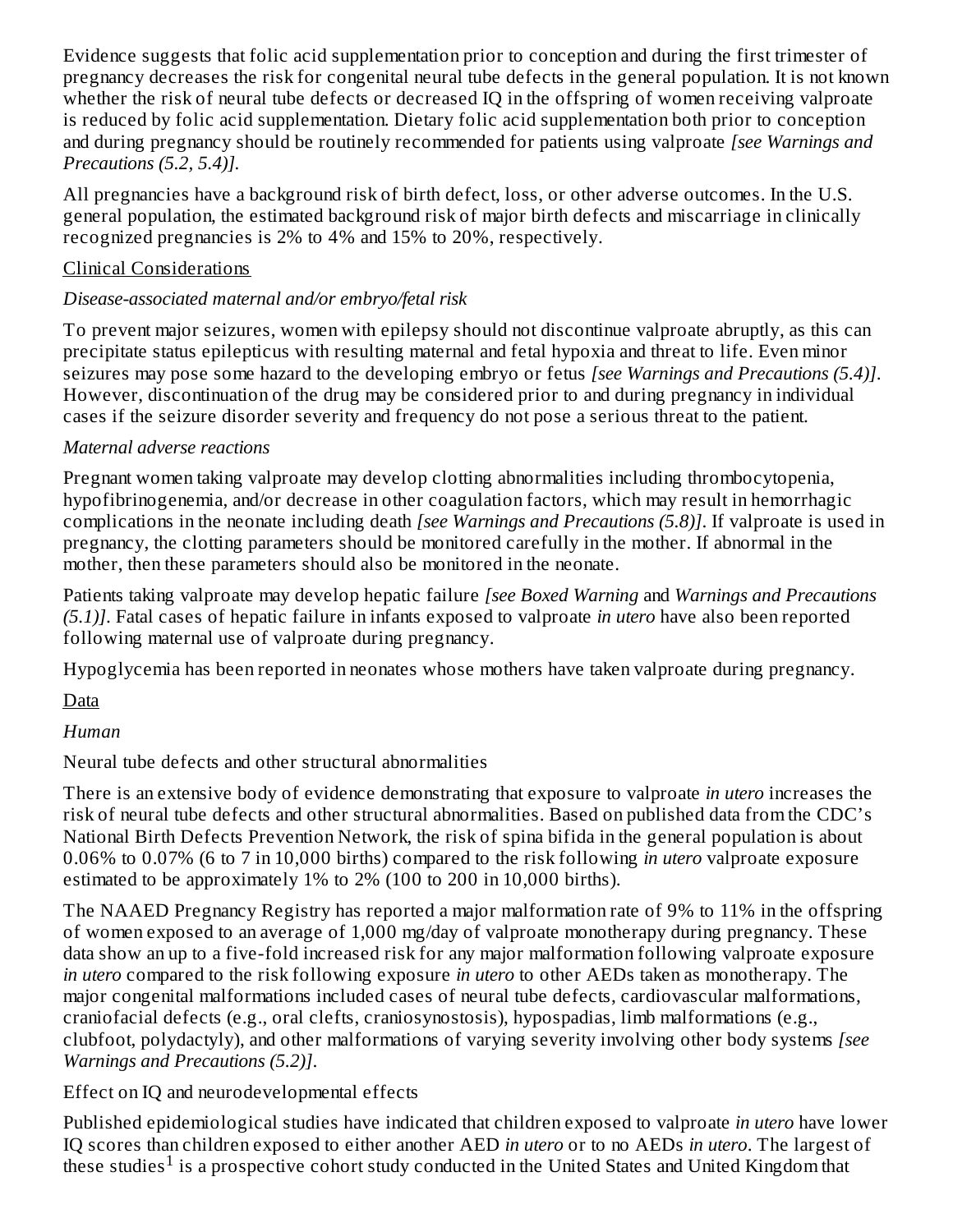found that children with prenatal exposure to valproate (n=62) had lower IQ scores at age 6 (97 [95% C.I. 94 to 101]) than children with prenatal exposure to the other anti-epileptic drug monotherapy treatments evaluated: lamotrigine (108 [95% C.I. 105 to 110]), carbamazepine (105 [95% C.I. 102 to 108]) and phenytoin (108 [95% C.I. 104 to 112]). It is not known when during pregnancy cognitive effects in valproate-exposed children occur. Because the women in this study were exposed to AEDs throughout pregnancy, whether the risk for decreased IQ was related to a particular time period during pregnancy could not be assessed *[see Warnings and Precautions (5.3)]*.

Although the available studies have methodological limitations, the weight of the evidence supports a causal association between valproate exposure *in utero* and subsequent adverse effects on neurodevelopment, including increases in autism spectrum disorders. An observational study has suggested that exposure to valproate products during pregnancy increases the risk of autism spectrum disorders. In this study, children born to mothers who had used valproate products during pregnancy had 2.9 times the risk (95% confidence interval [CI]: 1.7 to 4.9) of developing autism spectrum disorders compared to children born to mothers not exposed to valproate products during pregnancy. The absolute risks for autism spectrum disorders were 4.4% (95% CI: 2.6% to 7.5%) in valproate-exposed children and 1.5% (95% CI: 1.5% to 1.6%) in children not exposed to valproate products. Because the study was observational in nature, conclusions regarding a causal association between *in utero* valproate exposure and an increased risk of autism spectrum disorder cannot be considered definitive.

#### **Other**

There are published case reports of fatal hepatic failure in offspring of women who used valproate during pregnancy.

### *Animal*

In developmental toxicity studies conducted in mice, rats, rabbits, and monkeys, increased rates of fetal structural abnormalities, intrauterine growth retardation and embryo-fetal death occurred following administration of valproate to pregnant animals during organogenesis at clinically relevant doses (calculated on a body surface area [mg/m<sup>2</sup>] basis). Valproate induced malformations of multiple organ systems, including skeletal, cardiac, and urogenital defects. In mice, in addition to other malformations, fetal neural tube defects have been reported following valproate administration during critical periods of organogenesis, and the teratogenic response correlated with peak maternal drug levels. Behavioral abnormalities (including cognitive, locomotor, and social interaction deficits) and brain histopathological changes have also been reported in mice and rat offspring exposed prenatally to clinically relevant doses of valproate.

### **8.2 Lactation**

### Risk Summary

Valproate is excreted in human milk. Data in the published literature describe the presence of valproate in human milk (range:  $0.4 \text{ mcg/mL}$  to  $3.9 \text{ mcg/mL}$ ), corresponding to 1% to 10% of maternal serum levels. Valproate serum concentrations collected from breastfed infants aged 3 days postnatal to 12 weeks following delivery ranged from 0.7 mcg/mL to 4 mcg/mL, which were 1% to 6% of maternal serum valproate levels. A published study in children up to six years of age did not report adverse developmental or cognitive effects following exposure to valproate via breast milk *[see Data (Human)]*.

There are no data to assess the effects of divalproex sodium delayed-release on milk production or excretion.

### Clinical Considerations

The developmental and health benefits of breastfeeding should be considered along with the mother's clinical need for divalproex sodium delayed-release and any potential adverse effects on the breastfed child from divalproex sodium delayed-release or from the underlying maternal condition.

Monitor the breastfed infant for signs of liver damage including jaundice and unusual bruising or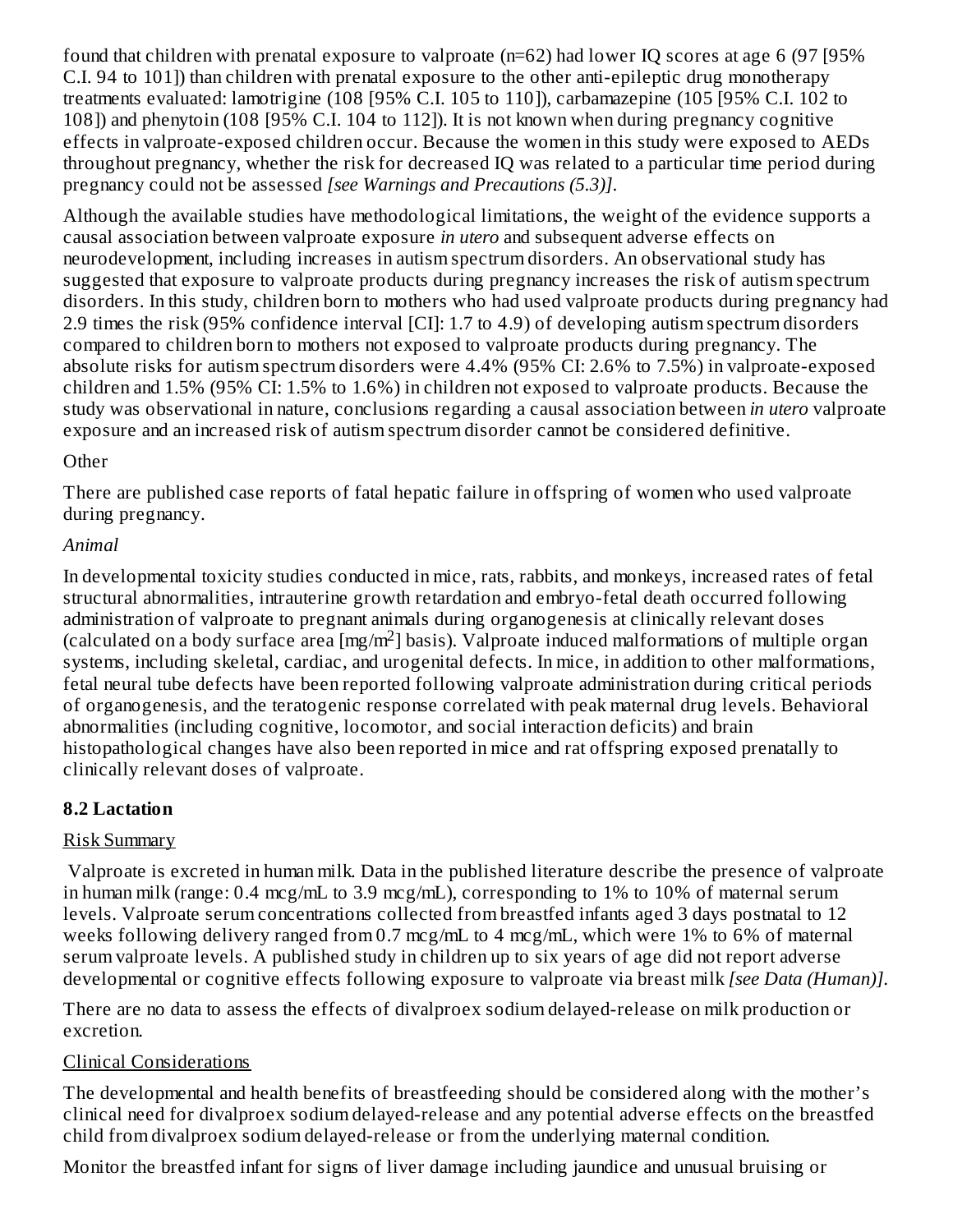bleeding. There have been reports of hepatic failure and clotting abnormalities in offspring of women who used valproate during pregnancy *[see Use in Specific Populations (8.1)]*.

### Data

### *Human*

In a published study, breast milk and maternal blood samples were obtained from 11 epilepsy patients taking valproate at doses ranging from 300 mg/day to 2,400 mg/day on postnatal days 3 to 6. In 4 patients who were taking valproate only, breast milk contained an average valproate concentration of 1.8 mcg/mL (range: 1.1 mcg/mL to 2.2 mcg/mL), which corresponded to 4.8% of the maternal plasma concentration (range: 2.7% to 7.4%). Across all patients (7 of whom were taking other AEDs concomitantly), similar results were obtained for breast milk concentration (1.8 mcg/mL, range: 0.4 mcg/mL to 3.9 mcg/mL) and maternal plasma ratio (5.1%, range: 1.3% to 9.6%).

A published study of 6 breastfeeding mother-infant pairs measured serum valproate levels during maternal treatment for bipolar disorder (750 mg/day or 1,000 mg/day). None of the mothers received valproate during pregnancy, and infants were aged from 4 weeks to 19 weeks at the time of evaluation. Infant serum levels ranged from 0.7 mcg/mL to 1.5 mcg/mL. With maternal serum valproate levels near or within the therapeutic range, infant exposure was 0.9% to 2.3% of maternal levels. Similarly, in 2 published case reports with maternal doses of 500 mg/day or 750 mg/day during breastfeeding of infants aged 3 months and 1 month, infant exposure was 1.5% and 6% that of the mother, respectively.

A prospective observational multicenter study evaluated the long-term neurodevelopmental effects of AED use on children. Pregnant women receiving monotherapy for epilepsy were enrolled with assessments of their children at ages 3 years and 6 years. Mothers continued AED therapy during the breastfeeding period. Adjusted IQs measured at 3 years for breastfed and non-breastfed children were 93 (n=11) and 90 (n=24), respectively. At 6 years, the scores for breastfed and non-breastfed children were 106 (n=11) and 94 (n=25), respectively (p=0.04). For other cognitive domains evaluated at 6 years, no adverse cognitive effects of continued exposure to an AED (including valproate) via breast milk were observed.

### **8.3 Females and Males of Reproductive Potential**

### Contraception

Women of childbearing potential should use effective contraception while taking valproate *[see Boxed Warning, Warnings and Precautions (5.4), Drug Interactions (7),* and *Use in Specific Populations (8.1)]*. This is especially important when valproate use is considered for a condition not usually associated with permanent injury or death such as prophylaxis of migraine headaches *[see Contraindications (4)]*.

### Infertility

There have been reports of male infertility coincident with valproate therapy *[see Adverse Reactions (6.4)]*.

In animal studies, oral administration of valproate at clinically relevant doses resulted in adverse reproductive effects in males *[see Nonclinical Toxicology (13.1)]*.

# **8.4 Pediatric Us e**

Experience has indicated that pediatric patients under the age of two years are at a considerably increased risk of developing fatal hepatotoxicity, especially those with the aforementioned conditions *[see Boxed Warning* and *Warnings and Precautions (5.1)]*. When divalproex sodium extended-release is used in this patient group, it should be used with extreme caution and as a sole agent. The benefits of therapy should be weighed against the risks. Above the age of 2 years, experience in epilepsy has indicated that the incidence of fatal hepatotoxicity decreases considerably in progressively older patient groups.

Younger children, especially those receiving enzyme inducing drugs, will require larger maintenance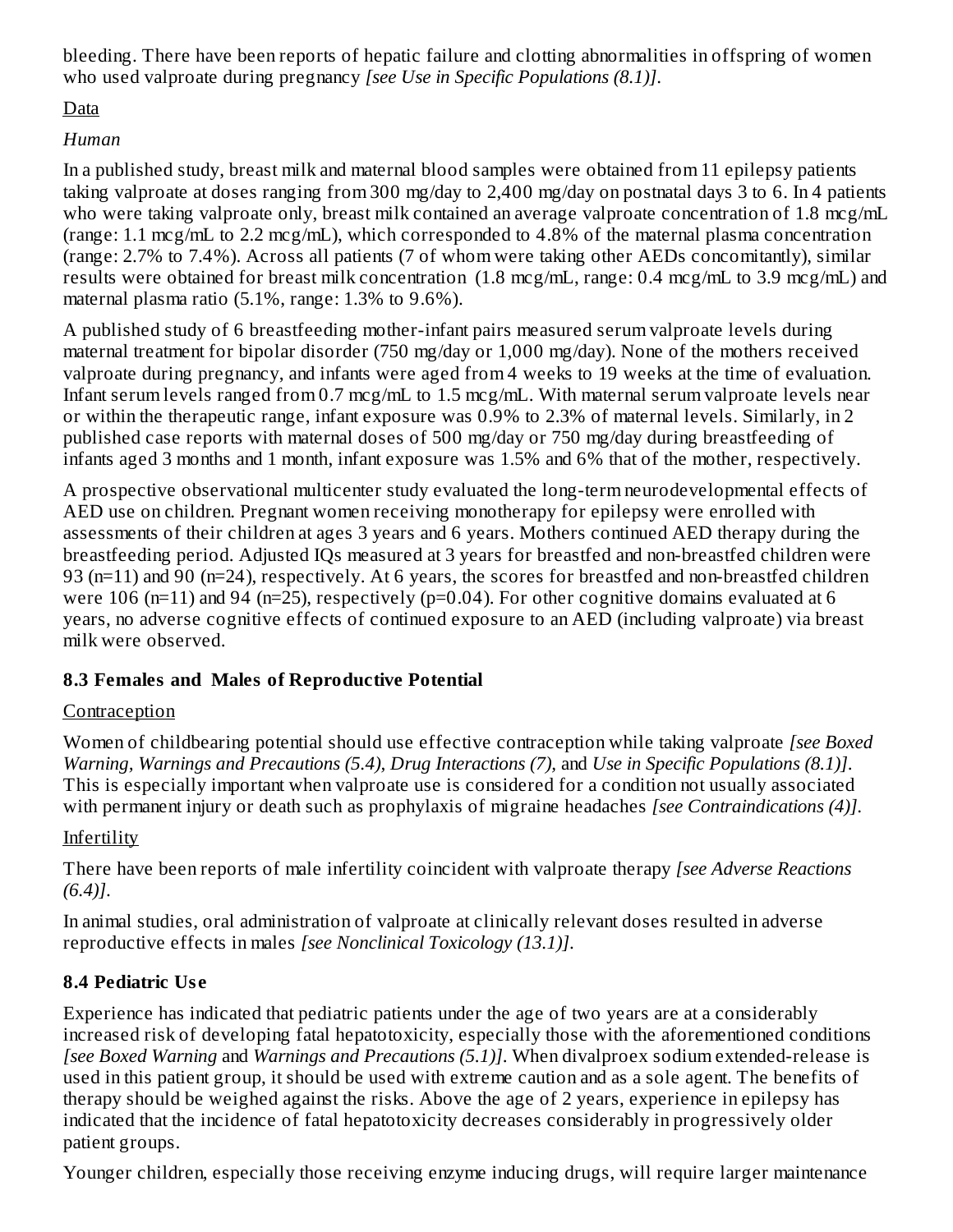doses to attain targeted total and unbound valproate concentrations. Pediatric patients (i.e. between 3 months and 10 years) have 50% higher clearances expressed on weight (i.e. mL/min/kg) than do adults. Over the age of 10 years, children have pharmacokinetic parameters that approximate those of adults.

The variability in free fraction limits the clinical usefulness of monitoring total serum valproic acid concentrations. Interpretation of valproic acid concentrations in children should include consideration of factors that affect hepatic metabolism and protein binding.

### Pediatric Clinical Trials

Divalproex sodium delayed-release was studied in seven pediatric clinical trials.

Two of the pediatric studies were double-blinded placebo-controlled trials to evaluate the efficacy of divalproex sodium extended-release for the indications of mania (150 patients aged 10 to 17 years, 76 of whom were on divalproex sodium extended-release) and migraine (304 patients aged 12 to 17 years, 231 of whom were on divalproex sodium extended-release). Efficacy was not established for either the treatment of migraine or the treatment of mania. The most common drug-related adverse reactions (reported >5% and twice the rate of placebo) reported in the controlled pediatric mania study were nausea, upper abdominal pain, somnolence, increased ammonia, gastritis and rash.

The remaining five trials were long term safety studies. Two six-month pediatric studies were conducted to evaluate the long-term safety of divalproex sodium extended-release for the indication of mania (292 patients aged 10 to 17 years). Two twelve-month pediatric studies were conducted to evaluate the long-term safety of divalproex sodium extended-release for the indication of migraine (353 patients aged 12 to 17 years). One twelve-month study was conducted to evaluate the safety of divalproex sodium coated particles in capsules in the indication of partial seizures (169 patients aged 3 to 10 years).

In these seven clinical trials, the safety and tolerability of divalproex sodium delayed-release in pediatric patients were shown to be comparable to those in adults *[see Adverse Reactions (6)]*.

# Juvenile Animal Toxicology

In studies of valproate in immature animals, toxic effects not observed in adult animals included retinal dysplasia in rats treated during the neonatal period (from postnatal day 4) and nephrotoxicity in rats treated during the neonatal and juvenile (from postnatal day 14) periods. The no-effect dose for these findings was less than the maximum recommended human dose on a mg/m<sup>2</sup> basis.

# **8.5 Geriatric Us e**

No patients above the age of 65 years were enrolled in double-blind prospective clinical trials of mania associated with bipolar illness. In a case review study of 583 patients, 72 patients (12%) were greater than 65 years of age. A higher percentage of patients above 65 years of age reported accidental injury, infection, pain, somnolence, and tremor. Discontinuation of valproate was occasionally associated with the latter two events. It is not clear whether these events indicate additional risk or whether they result from preexisting medical illness and concomitant medication use among these patients.

A study of elderly patients with dementia revealed drug related somnolence and discontinuation for somnolence *[see Warnings and Precautions (5.14)]*. The starting dose should be reduced in these patients, and dosage reductions or discontinuation should be considered in patients with excessive somnolence *[see Dosage and Administration (2.5)]*.

There is insufficient information available to discern the safety and effectiveness of valproate for the prophylaxis of migraines in patients over 65.

The capacity of elderly patients (age range: 68 to 89 years) to eliminate valproate has been shown to be reduced compared to younger adults (age range: 22 to 26 years) *[see Clinical Pharmacology (12.3)]*.

# **8.6 Effect of Dis eas e**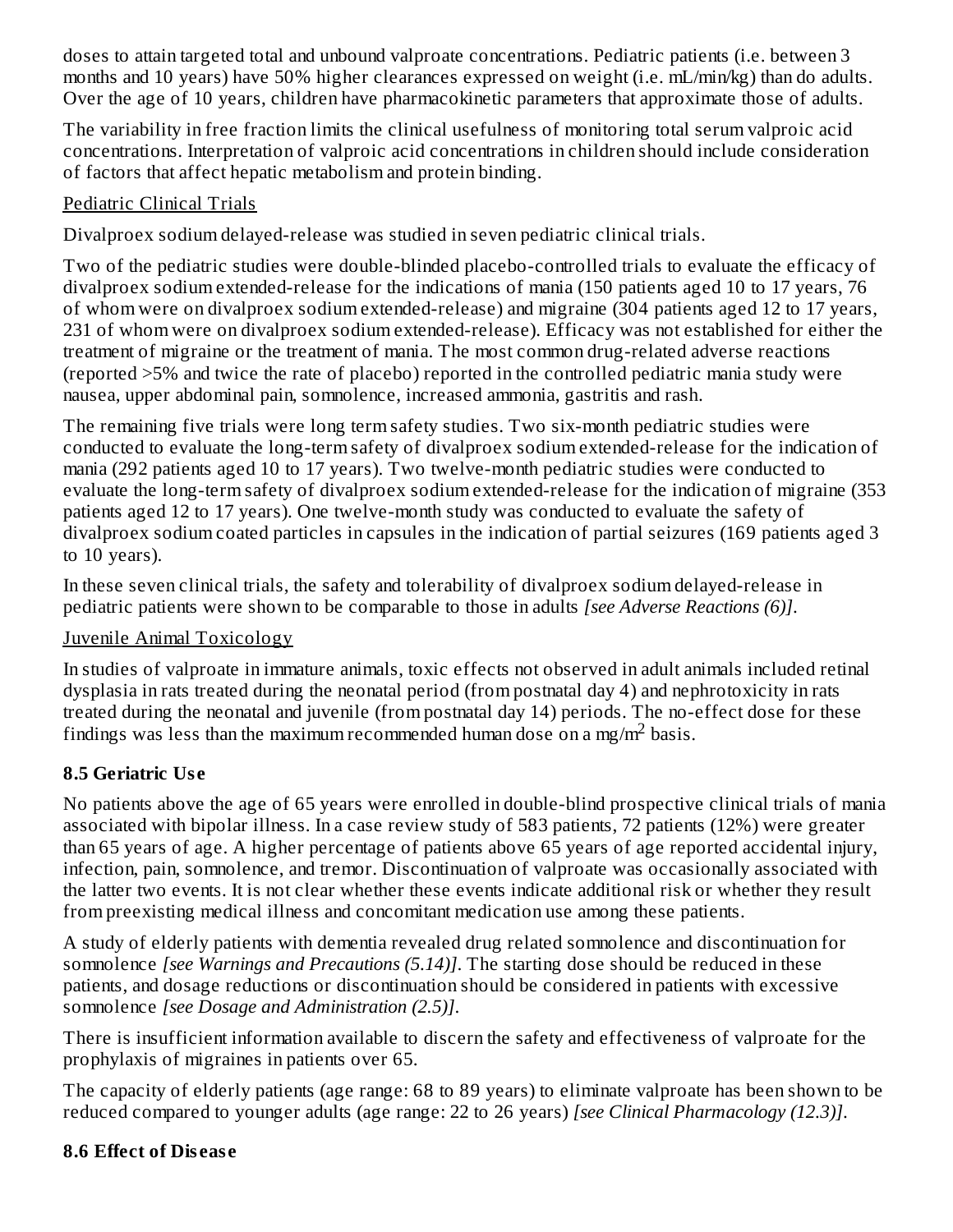#### Liver Disease

Liver disease impairs the capacity to eliminate valproate *[(see Boxed Warning, Contraindications (4), Warnings and Precautions (5.1),* and *Clinical Pharmacology (12.3)]*.

#### **10 OVERDOSAGE**

Overdosage with valproate may result in somnolence, heart block, deep coma, and hypernatremia. Fatalities have been reported; however patients have recovered from valproate levels as high as 2,120 mcg/mL.

In overdose situations, the fraction of drug not bound to protein is high and hemodialysis or tandem hemodialysis plus hemoperfusion may result in significant removal of drug. The benefit of gastric lavage or emesis will vary with the time since ingestion. General supportive measures should be applied with particular attention to the maintenance of adequate urinary output.

Naloxone has been reported to reverse the CNS depressant effects of valproate overdosage. Because naloxone could theoretically also reverse the antiepileptic effects of valproate, it should be used with caution in patients with epilepsy.

### **11 DESCRIPTION**

Divalproex sodium is a stable co-ordination compound comprised of sodium valproate and valproic acid in a 1:1 molar relationship and formed during the partial neutralization of valproic acid with 0.5 equivalent of sodium hydroxide. Chemically it is designated as sodium hydrogen bis(2 propylpentanoate). Divalproex sodium has the following structure:



Divalproex sodium, USP occurs as a white powder with a characteristic odor.

Divalproex sodium extended-release tablets USP, 250 mg and 500 mg are for oral administration. Divalproex sodium extended-release tablets, USP contain divalproex sodium, USP in a once-a-day extended-release formulation equivalent to 250 and 500 mg of valproic acid.

### Inactive Ingredients

Divalproex sodium extended-release tablets USP, 250 mg and 500 mg: ammonium hydroxide, ethyl acrylate and methyl methacrylate co-polymer dispersion, hypromellose, iron oxide, isopropyl alcohol, lactose monohydrate, macrogol, magnesium stearate, microcrystalline cellulose, n-butyl alcohol, polyvinyl alcohol, propylene glycol, shellac, silicon dioxide, talc, and titanium dioxide.

Meet USP Dissolution Test 10.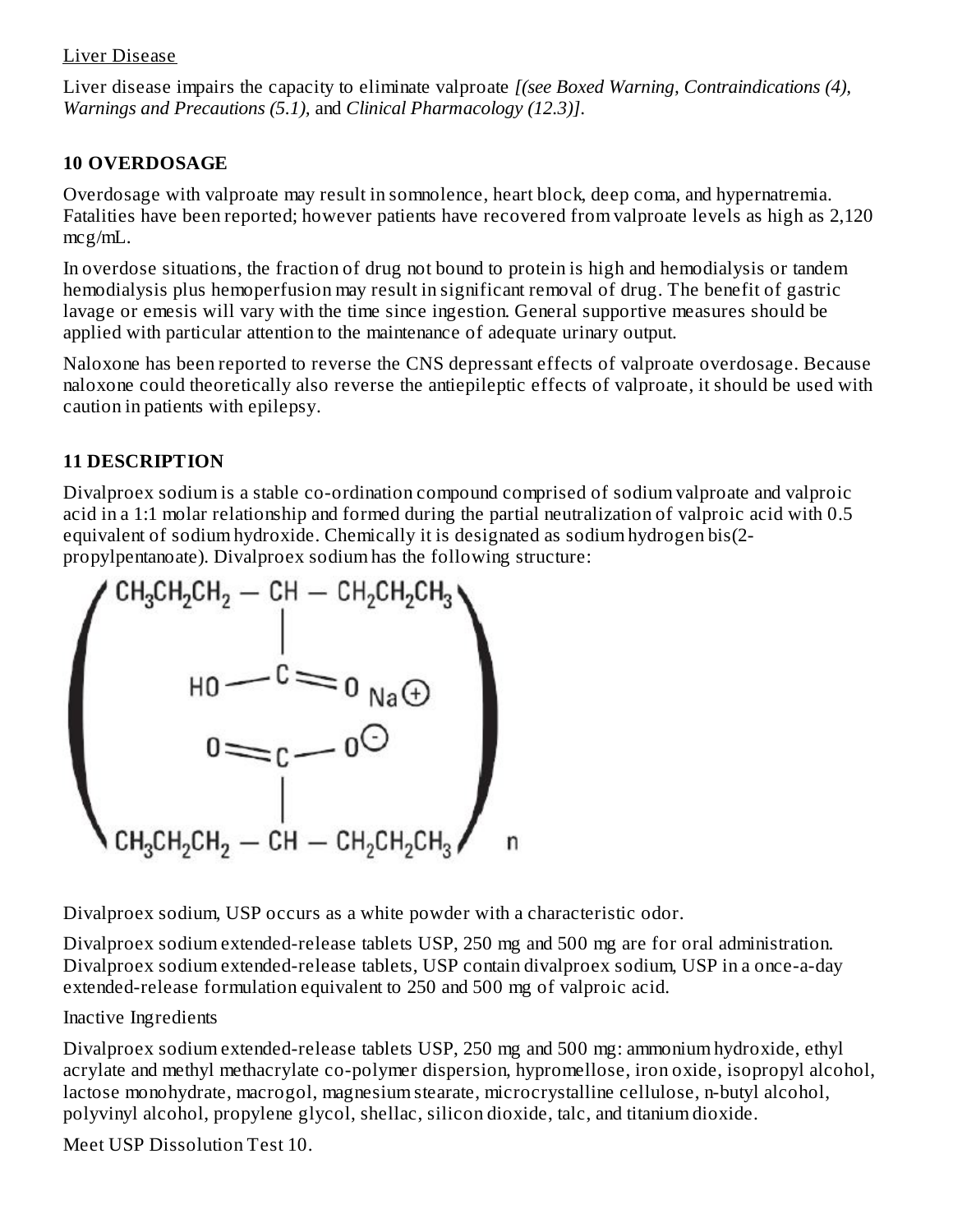### **12 CLINICAL PHARMACOLOGY**

#### **12.1 Mechanism of Action**

Divalproex sodium dissociates to the valproate ion in the gastrointestinal tract. The mechanisms by which valproate exerts its therapeutic effects have not been established. It has been suggested that its activity in epilepsy is related to increased brain concentrations of gamma-aminobutyric acid (GABA).

#### **12.2 Pharmacodynamics**

The relationship between plasma concentration and clinical response is not well documented. One contributing factor is the nonlinear, concentration dependent protein binding of valproate which affects the clearance of the drug. Thus, monitoring of total serum valproate may not provide a reliable index of the bioactive valproate species.

For example, because the plasma protein binding of valproate is concentration dependent, the free fraction increases from approximately 10% at 40 mcg/mL to 18.5% at 130 mcg/mL. Higher than expected free fractions occur in the elderly, in hyperlipidemic patients, and in patients with hepatic and renal diseases.

#### **Epilepsy**

The therapeutic range in epilepsy is commonly considered to be 50 mcg/mL to 100 mcg/mL of total valproate, although some patients may be controlled with lower or higher plasma concentrations.

#### Mania

In placebo-controlled clinical trials of acute mania, patients were dosed to clinical response with trough plasma concentrations between 85 mcg/mL and 125 mcg/mL *[see Dosage and Administration (2.1)]*.

#### **12.3 Pharmacokinetics**

#### Absorption/Bioavailability

The absolute bioavailability of divalproex sodium extended-release tablets administered as a single dose after a meal was approximately 90% relative to intravenous infusion.

When given in equal total daily doses, the bioavailability of divalproex sodium extended-release is less than that of divalproex sodium delayed-release tablets. In five multiple-dose studies in healthy subjects  $(N=82)$  and in subjects with epilepsy  $(N=86)$ , when administered under fasting and nonfasting conditions, divalproex sodium extended-release given once daily produced an average bioavailability of 89% relative to an equal total daily dose of divalproex sodium delayed-release given BID, TID, or QID. The median time to maximum plasma valproate concentrations ( $\rm C_{max}$ ) after divalproex sodium extendedrelease administration ranged from 4 to 17 hours. After multiple once-daily dosing of divalproex sodium extended-release, the peak-to-trough fluctuation in plasma valproate concentrations was 10% to 20% lower than that of regular divalproex sodium delayed-release given BID, TID, or QID.

#### **Conversion from Divalproex Sodium Delayed-Releas e to Divalproex Sodium Extended-Releas e**

When divalproex sodium extended-release is given in doses 8% to 20% higher than the total daily dose of divalproex sodium delayed-release, the two formulations are bioequivalent. In two randomized, crossover studies, multiple daily doses of divalproex sodium delayed-release were compared to 8% to 20% higher once-daily doses of divalproex sodium extended-release. In these two studies, divalproex sodium extended-release and divalproex sodium delayed-release regimens were equivalent with respect to area under the curve (AUC; a measure of the extent of bioavailability). Additionally, valproate  $\mathsf{C_{max}}$  was lower, and  $\mathsf{C_{min}}$  was either higher or not different, for divalproex sodium extended-release relative to divalproex sodium delayed-release regimens (see Table 8).

**Table 8. Bioavailability of Divalproex Sodium Extended-Releas e Tablets Relative to Divalproex Sodium Delayed-Releas e When Divalproex Sodium Extended-Releas e Dos e is 8 to 20% Higher**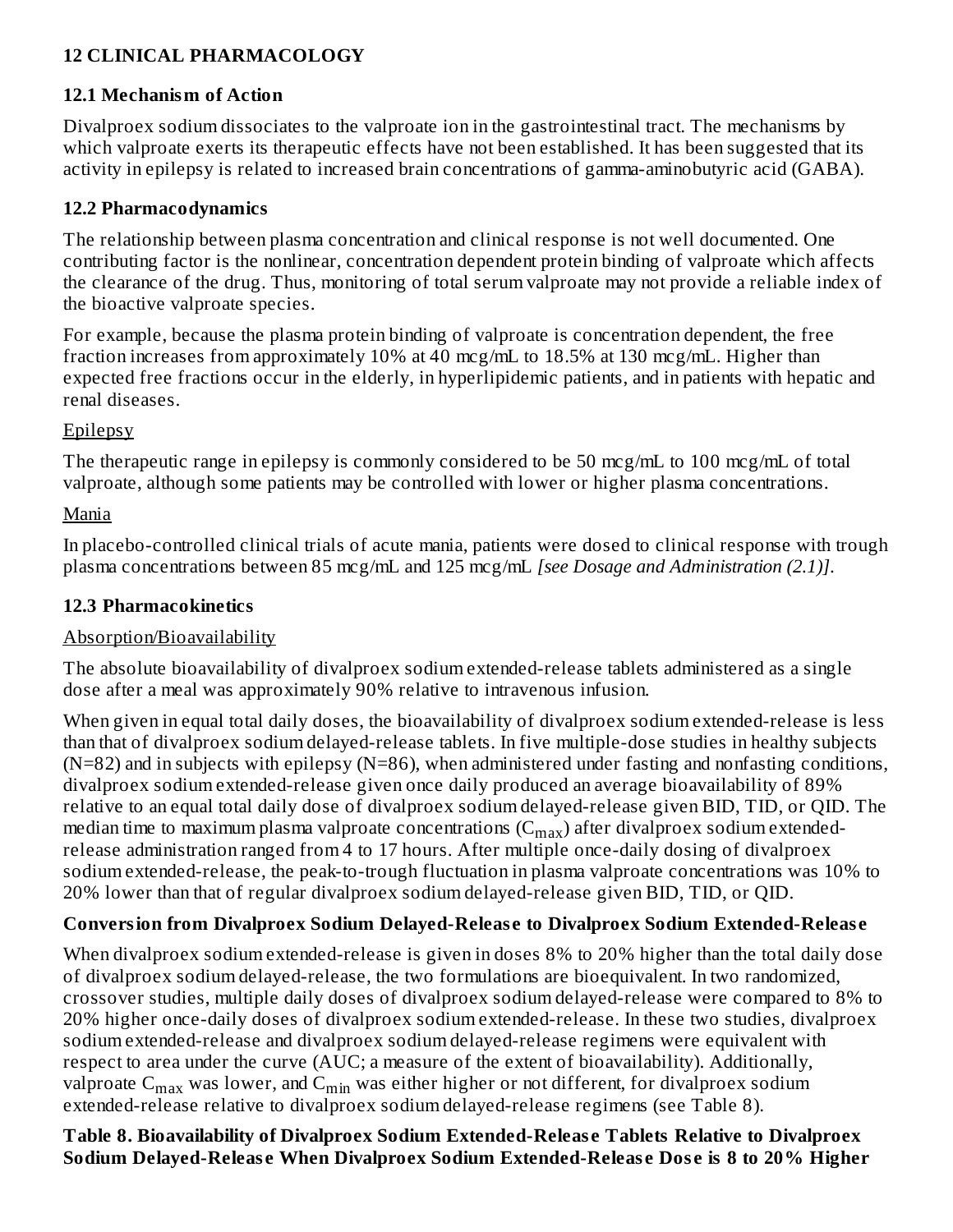| <b>Study Population</b>                                                                         | Regimens                                                                                                                          | <b>Relative Bioavailability</b> |               |            |
|-------------------------------------------------------------------------------------------------|-----------------------------------------------------------------------------------------------------------------------------------|---------------------------------|---------------|------------|
|                                                                                                 | Divalproex Sodium<br>Extended-Release vs.<br>Divalproex Sodium<br>Delayed-Release                                                 | $AUC_{24}$                      | $\cup_{\max}$ | $C_{\min}$ |
| Healthy Volunteers (N=35)                                                                       | 1,000 mg & 1,500 mg<br>Divalproex Sodium<br>Extended-Release vs.<br>875 mg & 1,250 mg<br>Divalproex Sodium<br>Delayed-Release     | 1.059                           | 0.882         | 1.173      |
| Patients with epilepsy on<br>concomitant enzyme-<br>inducing antiepilepsy<br>drugs ( $N = 64$ ) | 1,000 mg to $5,000$ mg<br>Divalproex Sodium<br>Extended-Release vs.<br>875 mg to 4,250 mg<br>Divalproex Sodium<br>Delayed-Release | 1.008                           | 0.899         | 1.022      |

Concomitant antiepilepsy drugs (topiramate, phenobarbital, carbamazepine, phenytoin, and lamotrigine were evaluated) that induce the cytochrome P450 isozyme system did not significantly alter valproate bioavailability when converting between divalproex sodium delayed-release and divalproex sodium extended-release.

#### Distribution

#### *Protein Binding*

The plasma protein binding of valproate is concentration dependent and the free fraction increases from approximately 10% at 40 mcg/mL to 18.5% at 130 mcg/mL. Protein binding of valproate is reduced in the elderly, in patients with chronic hepatic diseases, in patients with renal impairment, and in the presence of other drugs (e.g., aspirin). Conversely, valproate may displace certain protein-bound drugs (e.g., phenytoin, carbamazepine, warfarin, and tolbutamide) *[see Drug Interactions (7.2)* for more detailed information on the pharmacokinetic interactions of valproate with other drugs*]*.

### *CNS Distribution*

Valproate concentrations in cerebrospinal fluid (CSF) approximate unbound concentrations in plasma (about 10% of total concentration).

### Metabolism

Valproate is metabolized almost entirely by the liver. In adult patients on monotherapy, 30% to 50% of an administered dose appears in urine as a glucuronide conjugate. Mitochondrial β-oxidation is the other major metabolic pathway, typically accounting for over 40% of the dose. Usually, less than 15% to 20% of the dose is eliminated by other oxidative mechanisms. Less than 3% of an administered dose is excreted unchanged in urine.

The relationship between dose and total valproate concentration is nonlinear; concentration does not increase proportionally with the dose, but rather, increases to a lesser extent due to saturable plasma protein binding. The kinetics of unbound drug are linear.

### Elimination

Mean plasma clearance and volume of distribution for total valproate are 0.56 L/hr/1.73  $m^2$  and 11 L/1.73  $\mathrm{m}^2$ , respectively. Mean plasma clearance and volume of distribution for free valproate are 4.6 L/hr/1.73 m<sup>2</sup> and 92 L/1.73 m<sup>2</sup>. Mean terminal half-life for valproate monotherapy ranged from 9 to 16 hours following oral dosing regimens of 250 mg to 1,000 mg.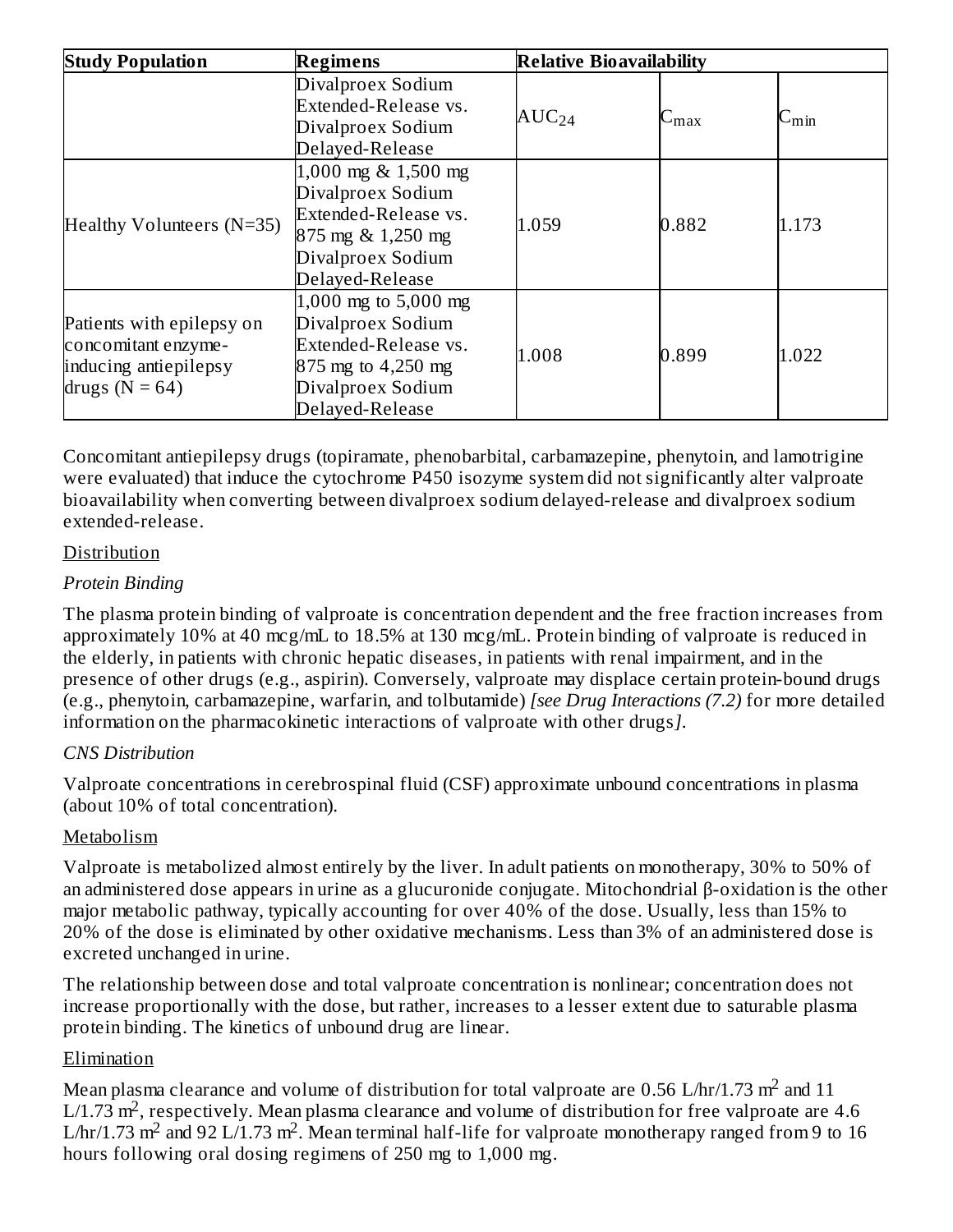The estimates cited apply primarily to patients who are not taking drugs that affect hepatic metabolizing enzyme systems. For example, patients taking enzyme-inducing antiepileptic drugs (carbamazepine, phenytoin, and phenobarbital) will clear valproate more rapidly. Because of these changes in valproate clearance, monitoring of antiepileptic concentrations should be intensified whenever concomitant antiepileptics are introduced or withdrawn.

### Special Populations

*Effect of Age*

# Pediatric

The valproate pharmacokinetic profile following administration of divalproex sodium extended-release was characterized in a multiple-dose, non-fasting, open label, multi-center study in children and adolescents. Divalproex sodium extended-release once daily doses ranged from 250 mg to 1,750 mg. Once daily administration of divalproex sodium extended-release in pediatric patients (10 to 17 years) produced plasma VPA concentration-time profiles similar to those that have been observed in adults.

### Elderly

The capacity of elderly patients (age range: 68 to 89 years) to eliminate valproate has been shown to be reduced compared to younger adults (age range: 22 to 26 years). Intrinsic clearance is reduced by 39%; the free fraction is increased by 44%. Accordingly, the initial dosage should be reduced in the elderly *[see Dosage and Administration (2.4)]*.

### *Effect of Sex*

There are no differences in the body surface area adjusted unbound clearance between males and females  $(4.8\pm0.17$  and  $4.7\pm0.07$  L/hr per 1.73 m<sup>2</sup>, respectively).

### *Effect of Race*

The effects of race on the kinetics of valproate have not been studied.

### *Effect of Disease*

#### Liver Disease

Liver disease impairs the capacity to eliminate valproate. In one study, the clearance of free valproate was decreased by 50% in 7 patients with cirrhosis and by 16% in 4 patients with acute hepatitis, compared with 6 healthy subjects. In that study, the half-life of valproate was increased from 12 to 18 hours. Liver disease is also associated with decreased albumin concentrations and larger unbound fractions (2 to 2.6 fold increase) of valproate. Accordingly, monitoring of total concentrations may be misleading since free concentrations may be substantially elevated in patients with hepatic disease whereas total concentrations may appear to be normal *[see Boxed Warning, Contraindications (4)*, and *Warnings and Precautions (5.1)]*.

#### Renal Disease

A slight reduction (27%) in the unbound clearance of valproate has been reported in patients with renal failure (creatinine clearance < 10 mL/minute); however, hemodialysis typically reduces valproate concentrations by about 20%. Therefore, no dosage adjustment appears to be necessary in patients with renal failure. Protein binding in these patients is substantially reduced; thus, monitoring total concentrations may be misleading.

# **13 NONCLINICAL TOXICOLOGY**

# **13.1 Carcinogenesis, Mutagenesis, and Impairment of Fertility**

#### **Carcinogenesis**

Valproate was administered orally to rats and mice at doses of 80 mg/kg/day and 170 mg/kg/day (less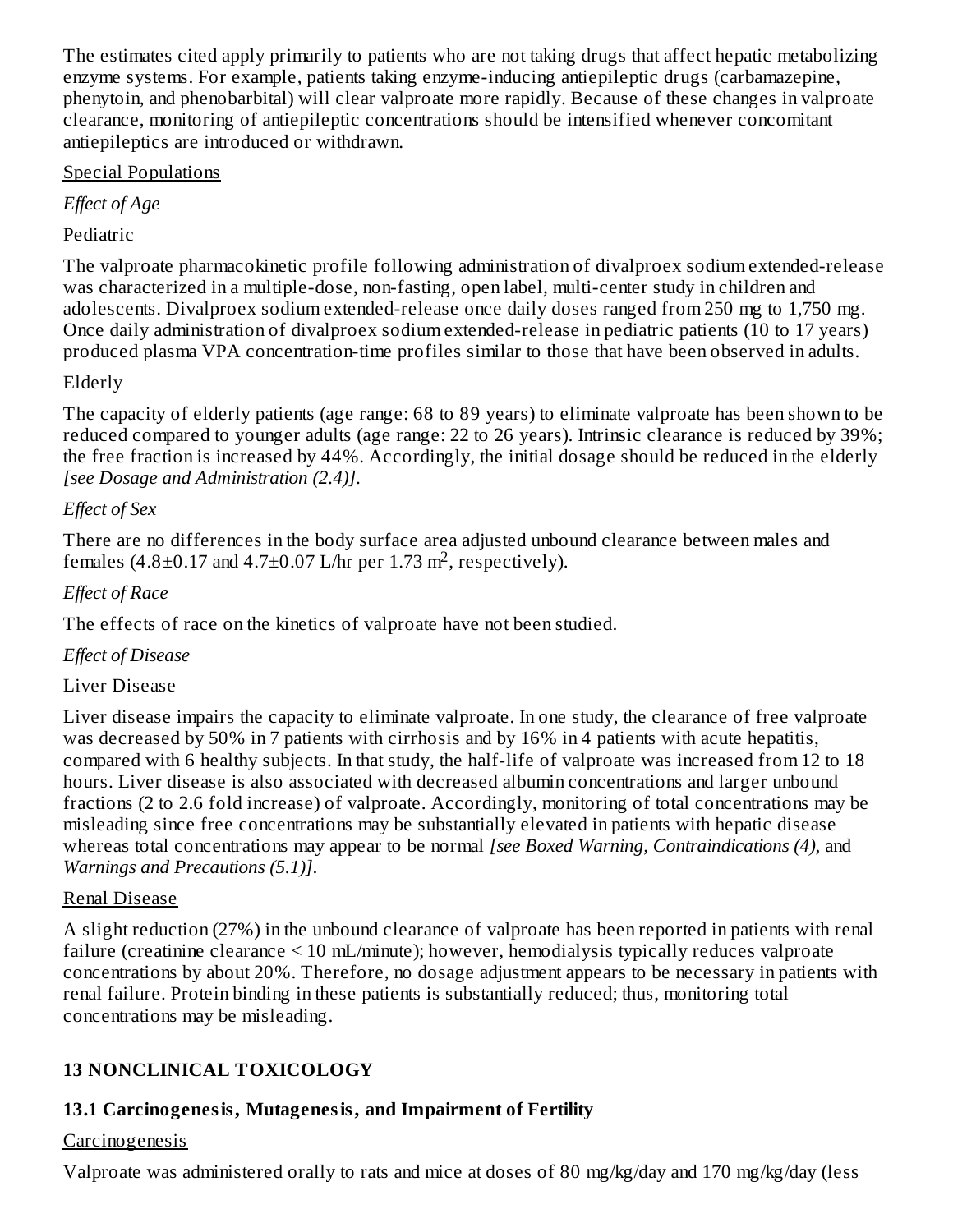than the maximum recommended human dose on a mg/m<sup>2</sup> basis) for two years. The primary findings were an increase in the incidence of subcutaneous fibrosarcomas in high-dose male rats receiving valproate and a dose-related trend for benign pulmonary adenomas in male mice receiving valproate.

#### **Mutagenesis**

Valproate was not mutagenic in an *in vitro* bacterial assay (Ames test), did not produce dominant lethal effects in mice, and did not increase chromosome aberration frequency in an *in vivo* cytogenetic study in rats. Increased frequencies of sister chromatid exchange (SCE) have been reported in a study of epileptic children taking valproate; this association was not observed in another study conducted in adults.

### Impairment of Fertility

In chronic toxicity studies in juvenile and adult rats and dogs administration of valproate resulted in testicular atrophy and reduced spermatogenesis at oral doses of 400 mg/kg/day or greater in rats (approximately equivalent to or greater than the maximum recommended human dose (MRHD) on a  $\frac{m^2}{m^2}$  basis) and 150 mg/kg/day or greater in dogs (approximately equal to or greater than the MRHD on a mg/m<sup>2</sup> basis). Fertility studies in rats have shown no effect on fertility at oral doses of valproate up to 350 mg/kg/day (approximately equal to the MRHD on a mg/m<sup>2</sup> basis) for 60 days.

# **14 CLINICAL STUDIES**

### **14.1 Mania**

The effectiveness of divalproex sodium extended-release for the treatment of acute mania is based in part on studies establishing the effectiveness of divalproex sodium delayed-release tablets for this indication. Divalproex sodium extended-release's effectiveness was confirmed in one randomized, double-blind, placebo-controlled, parallel group, 3-week, multicenter study. The study was designed to evaluate the safety and efficacy of divalproex sodium extended-release in the treatment of bipolar I disorder, manic or mixed type, in adults. Adult male and female patients who had a current DSM-IV TR primary diagnosis of bipolar I disorder, manic or mixed type, and who were hospitalized for acute mania, were enrolled into this study. Divalproex sodium extended-release was initiated at a dose of 25 mg/kg/day given once daily, increased by 500 mg/day on Day 3, then adjusted to achieve plasma valproate concentrations in the range of 85 mcg/mL to 125 mcg/mL. Mean daily divalproex sodium extended-release doses for observed cases were 2,362 mg (range: 500 to 4,000), 2,874 mg (range: 1,500 to 4,500), 2,993 mg (range: 1,500 to 4,500), 3,181 mg (range: 1,500 to 5,000) and 3,353 mg (range: 1,500 to 5,500) at Days 1, 5, 10, 15 and 21, respectively. Mean valproate concentrations were 96.5 mcg/mL, 102.1 mcg/mL, 98.5 mcg/mL, 89.5 mcg/mL at Days 5, 10, 15 and 21, respectively. Patients were assessed on the Mania Rating Scale (MRS; score ranges from 0 to 52).

Divalproex sodium extended-release was significantly more effective than placebo in reduction of the MRS total score.

### **14.2 Epilepsy**

The efficacy of valproate in reducing the incidence of complex partial seizures (CPS) that occur in isolation or in association with other seizure types was established in two controlled trials.

In one, multi-clinic, placebo controlled study employing an add-on design (adjunctive therapy), 144 patients who continued to suffer eight or more CPS per 8 weeks during an 8 week period of monotherapy with doses of either carbamazepine or phenytoin sufficient to assure plasma concentrations within the "therapeutic range" were randomized to receive, in addition to their original antiepilepsy drug (AED), either divalproex sodium delayed-release or placebo. Randomized patients were to be followed for a total of 16 weeks. The following table presents the findings.

### **Table 9. Adjunctive Therapy Study Median Incidence of CPS per 8 Weeks**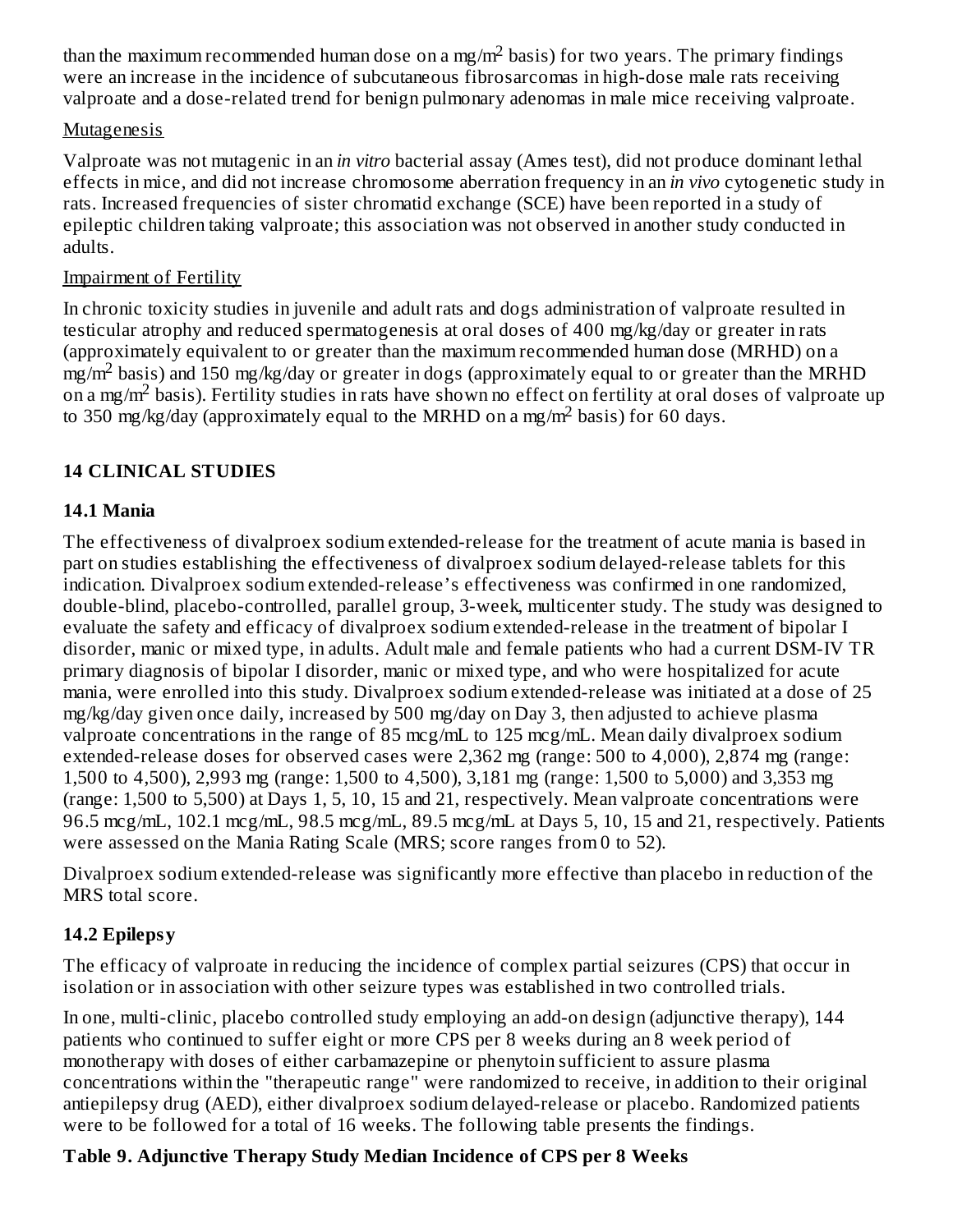| <b>Add-on Treatment</b>              | Number<br>of Patients | <b>Baseline</b><br>Incidence | <b>Experimental</b><br>Incidence                                                                                |
|--------------------------------------|-----------------------|------------------------------|-----------------------------------------------------------------------------------------------------------------|
| Divalproex Sodium<br>Delayed-release | 75                    | 16.0                         | $8.9*$                                                                                                          |
| Placebo                              | 69                    | 14.5                         | 11.5                                                                                                            |
|                                      |                       |                              | * Reduction from baseline statistically significantly greater for valproate than placebo at $p \le 0.05$ level. |

Figure 1 presents the proportion of patients (X axis) whose percentage reduction from baseline in complex partial seizure rates was at least as great as that indicated on the Y axis in the adjunctive therapy study. A positive percent reduction indicates an improvement (i.e. a decrease in seizure frequency), while a negative percent reduction indicates worsening. Thus, in a display of this type, the curve for an effective treatment is shifted to the left of the curve for placebo. This figure shows that the proportion of patients achieving any particular level of improvement was consistently higher for valproate than for placebo. For example, 45% of patients treated with valproate had a  $\geq$  50% reduction in complex partial seizure rate compared to 23% of patients treated with placebo.

#### **Figure 1**



The second study assessed the capacity of valproate to reduce the incidence of CPS when administered as the sole AED. The study compared the incidence of CPS among patients randomized to either a high or low dose treatment arm. Patients qualified for entry into the randomized comparison phase of this study only if 1) they continued to experience 2 or more CPS per 4 weeks during an 8 to 12 week long period of monotherapy with adequate doses of an AED (i.e. phenytoin, carbamazepine, phenobarbital, or primidone) and 2) they made a successful transition over a two week interval to valproate. Patients entering the randomized phase were then brought to their assigned target dose, gradually tapered off their concomitant AED and followed for an interval as long as 22 weeks. Less than 50% of the patients randomized, however, completed the study. In patients converted to divalproex sodium delayed-release monotherapy, the mean total valproate concentrations during monotherapy were 71 and 123 mcg/mL in the low dose and high dose groups, respectively.

The following table presents the findings for all patients randomized who had at least one post-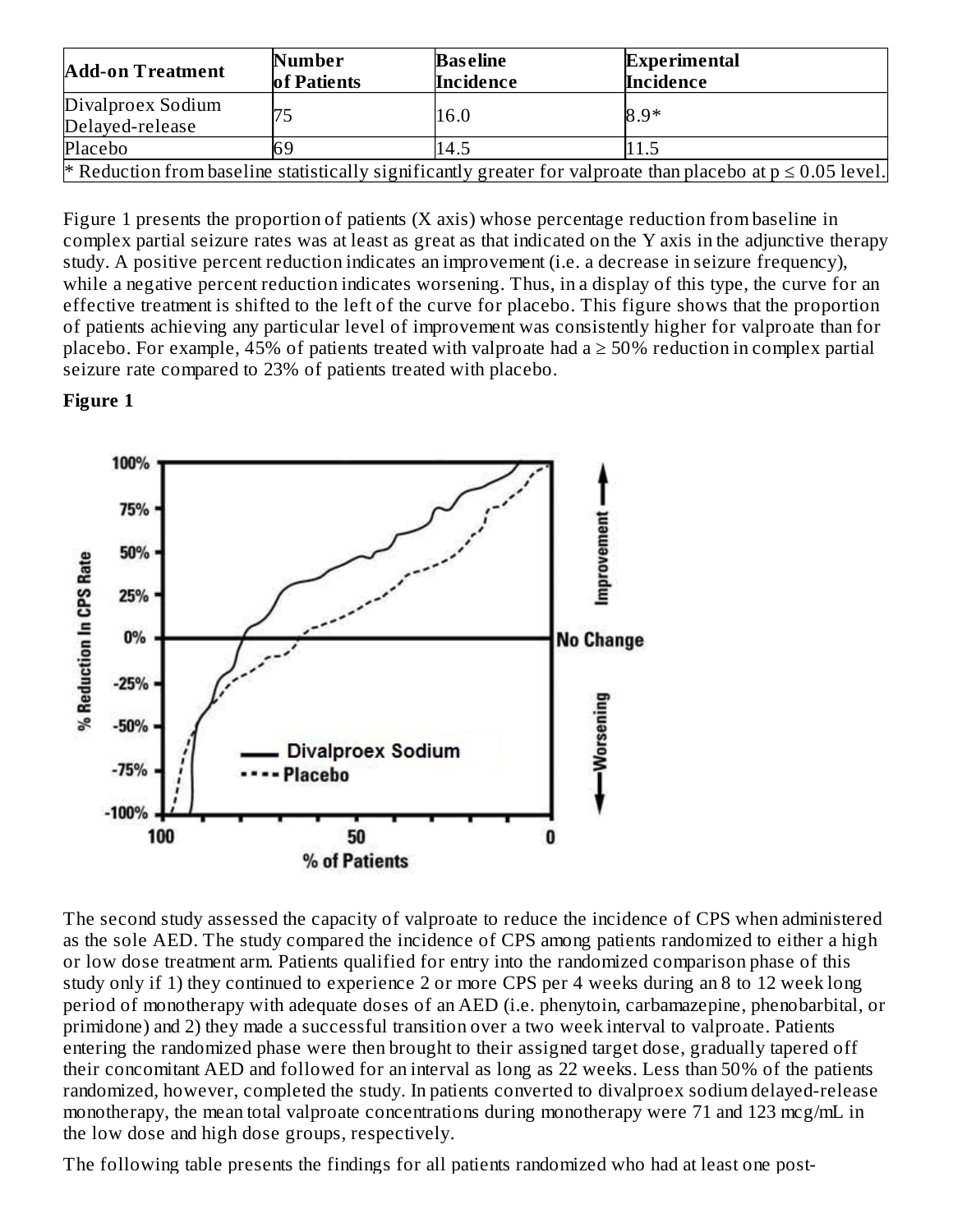randomization assessment.

| <b>Treatment</b>    | <b>Number of Patients Baseline Incidence</b> |      | <b>Randomized Phase Incidence</b>                                                                         |
|---------------------|----------------------------------------------|------|-----------------------------------------------------------------------------------------------------------|
| High dose Valproate | 131                                          | l3.2 | $10.7*$                                                                                                   |
| Low dose Valproate  | 134                                          | 14.2 | 13.8                                                                                                      |
|                     |                                              |      | * Reduction from baseline statistically significantly greater for high dose than low dose at $p \le 0.05$ |
| level.              |                                              |      |                                                                                                           |

#### **Table 10. Monotherapy Study Median Incidence of CPS per 8 Weeks**

Figure 2 presents the proportion of patients (X axis) whose percentage reduction from baseline in complex partial seizure rates was at least as great as that indicated on the Y axis in the monotherapy study. A positive percent reduction indicates an improvement (i.e. a decrease in seizure frequency), while a negative percent reduction indicates worsening. Thus, in a display of this type, the curve for a more effective treatment is shifted to the left of the curve for a less effective treatment. This figure shows that the proportion of patients achieving any particular level of reduction was consistently higher for high dose valproate than for low dose valproate. For example, when switching from carbamazepine, phenytoin, phenobarbital or primidone monotherapy to high dose valproate monotherapy, 63% of patients experienced no change or a reduction in complex partial seizure rates compared to 54% of patients receiving low dose valproate.

#### **Figure 2**



Information on pediatric studies is presented in section 8.

### **14.3 Migraine**

The results of a multicenter, randomized, double-blind, placebo-controlled, parallel-group clinical trial demonstrated the effectiveness of divalproex sodium extended-release in the prophylactic treatment of migraine headache. This trial recruited patients with a history of migraine headaches with or without aura occurring on average twice or more a month for the preceding three months. Patients with cluster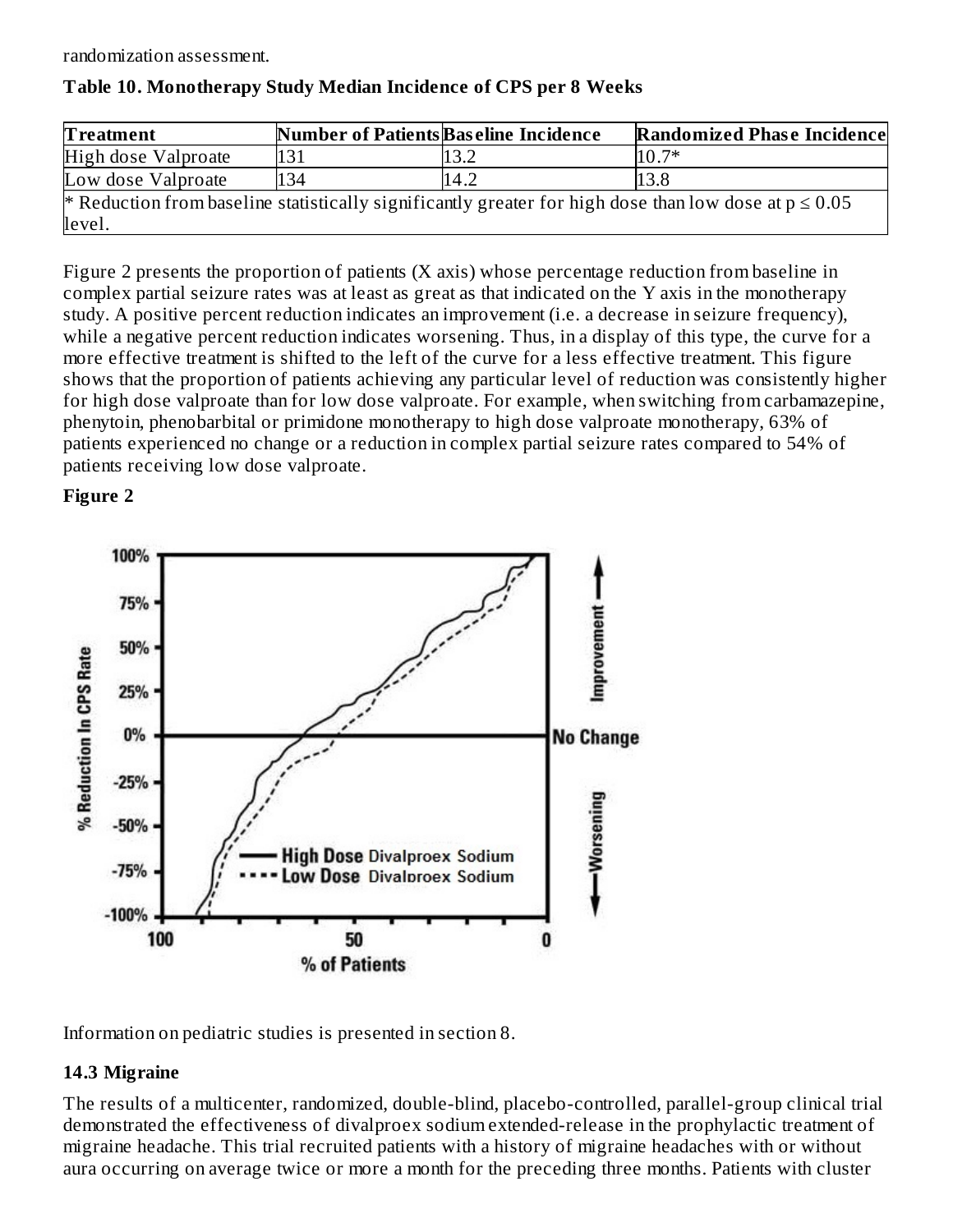or chronic daily headaches were excluded. Women of childbearing potential were allowed in the trial if they were deemed to be practicing an effective method of contraception.

Patients who experienced  $\geq 2$  migraine headaches in the 4-week baseline period were randomized in a 1:1 ratio to divalproex sodium extended-release or placebo and treated for 12 weeks. Patients initiated treatment on 500 mg once daily for one week, and were then increased to 1,000 mg once daily with an option to permanently decrease the dose back to 500 mg once daily during the second week of treatment if intolerance occurred. Ninety-eight of 114 divalproex sodium extended-release-treated patients (86%) and 100 of 110 placebo-treated patients (91%) treated at least two weeks maintained the 1,000 mg once daily dose for the duration of their treatment periods. Treatment outcome was assessed on the basis of reduction in 4-week migraine headache rate in the treatment period compared to the baseline period.

Patients (50 male, 187 female) ranging in age from 16 to 69 were treated with divalproex sodium extended-release ( $N=122$ ) or placebo ( $N=115$ ). Four patients were below the age of 18 and 3 were above the age of 65. Two hundred and two patients (101 in each treatment group) completed the treatment period. The mean reduction in 4-week migraine headache rate was 1.2 from a baseline mean of 4.4 in the divalproex sodium extended-release group, versus 0.6 from a baseline mean of 4.2 in the placebo group. The treatment difference was statistically significant (see Figure 3).



#### **Figure 3 Mean Reduction In 4-Week Migraine Headache Rates**

#### **15 REFERENCES**

1. Meador KJ, Baker GA, Browning N, et al. Fetal antiepileptic drug exposure and cognitive outcomes at age 6 years (NEAD study): a prospective observational study. Lancet Neurology 2013; 12 (3):244-252.

#### **16 HOW SUPPLIED/STORAGE AND HANDLING**

Divalproex sodium extended-release tablets USP, **250 mg** are available as white to off-white, round, coated tablets with imprinting "AN 755" on one side and plain on the other side. Each divalproex sodium extended-release tablet, USP contains divalproex sodium, USP equivalent to 250 mg of valproic acid in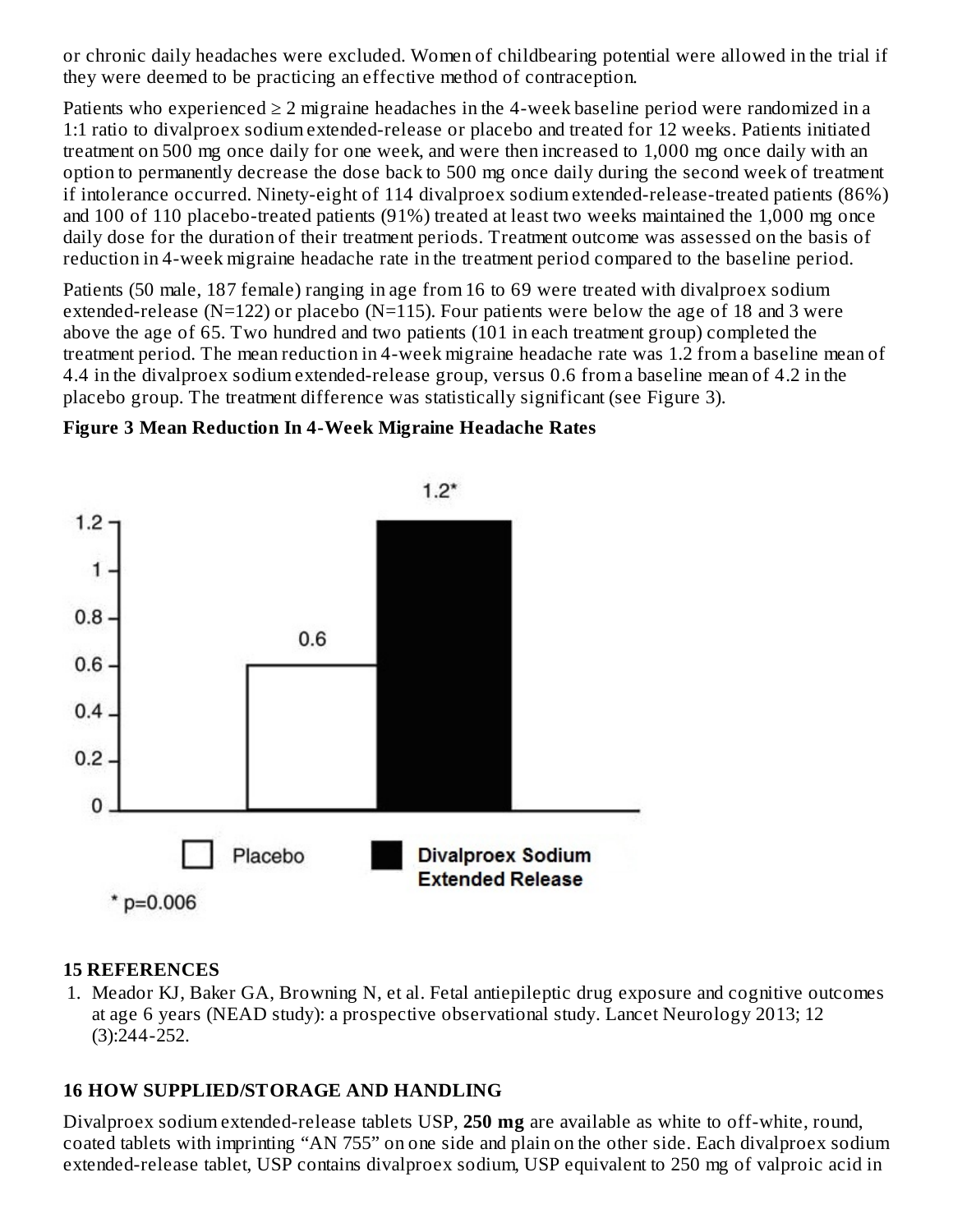the following package sizes:

Bottles of 100: NDC 65162-755-10 Bottles of 500: NDC 65162-755-50

Divalproex sodium extended-release tablets USP, **500 mg** are available as white to off-white, capsule shaped, coated tablets with imprinting "AN 757" on one side and plain on the other side. Each divalproex sodium extended-release tablet, USP contains divalproex sodium, USP equivalent to 500 mg of valproic acid in the following packaging sizes:

| Bottles of 100: | NDC 65162-757-10 |
|-----------------|------------------|
| Bottles of 500: | NDC 65162-757-50 |

Recommended Storage:

Store tablets at 20° to 25°C (68° to 77°F); excursions permitted between 15° to 30°C (59° to 86°F) [see USP Controlled Room Temperature].

#### **17 PATIENT COUNSELING INFORMATION**

Advise the patient to read the FDA-approved patient labeling (Medication Guide).

#### **Hepatotoxicity**

Warn patients and guardians that nausea, vomiting, abdominal pain, anorexia, diarrhea, asthenia, and/or jaundice can be symptoms of hepatotoxicity and, therefore, require further medical evaluation promptly *[see Warnings and Precautions (5.1)]*.

#### **Pancreatitis**

Warn patients and guardians that abdominal pain, nausea, vomiting, and/or anorexia can be symptoms of pancreatitis and, therefore, require further medical evaluation promptly *[see Warnings and Precautions (5.5)]*.

#### Birth Defects and Decreased IQ

Inform pregnant women and women of childbearing potential (including girls beginning the onset of puberty) that use of valproate during pregnancy increases the risk of birth defects, decreased IQ and neurodevelopmental disorders in children who were exposed *in utero*. Advise women to use effective contraception while taking valproate. When appropriate, counsel these patients about alternative therapeutic options. This is particularly important when valproate use is considered for a condition not usually associated with permanent injury or death such as prophylaxis of migraine headache *[see Contraindications (4)]*. Advise patients to read the Medication Guide, which appears as the last section of the labeling *[see Warnings and Precautions (5.2, 5.3, 5.4)* and *Use in Specific Populations (8.1)]*.

#### Pregnancy Registry

Advise women of childbearing potential to discuss pregnancy planning with their doctor and to contact their doctor immediately if they think they are pregnant.

Encourage women who are taking divalproex sodium extended-release to enroll in the North American Antiepileptic Drug (NAAED) Pregnancy Registry if they become pregnant. This registry is collecting information about the safety of antiepileptic drugs during pregnancy. To enroll, patients can call the toll free number 1-888-233-2334 or visit the website, http://www.aedpregnancyregistry.org/ *[see Use in Specific Populations (8.1)]*.

#### Suicidal Thinking and Behavior

Counsel patients, their caregivers, and families that AEDs, including divalproex sodium extendedrelease, may increase the risk of suicidal thoughts and behavior and to be alert for the emergence or worsening of symptoms of depression, any unusual changes in mood or behavior, or the emergence of suicidal thoughts, behavior, or thoughts about self-harm. Instruct patients, caregivers, and families to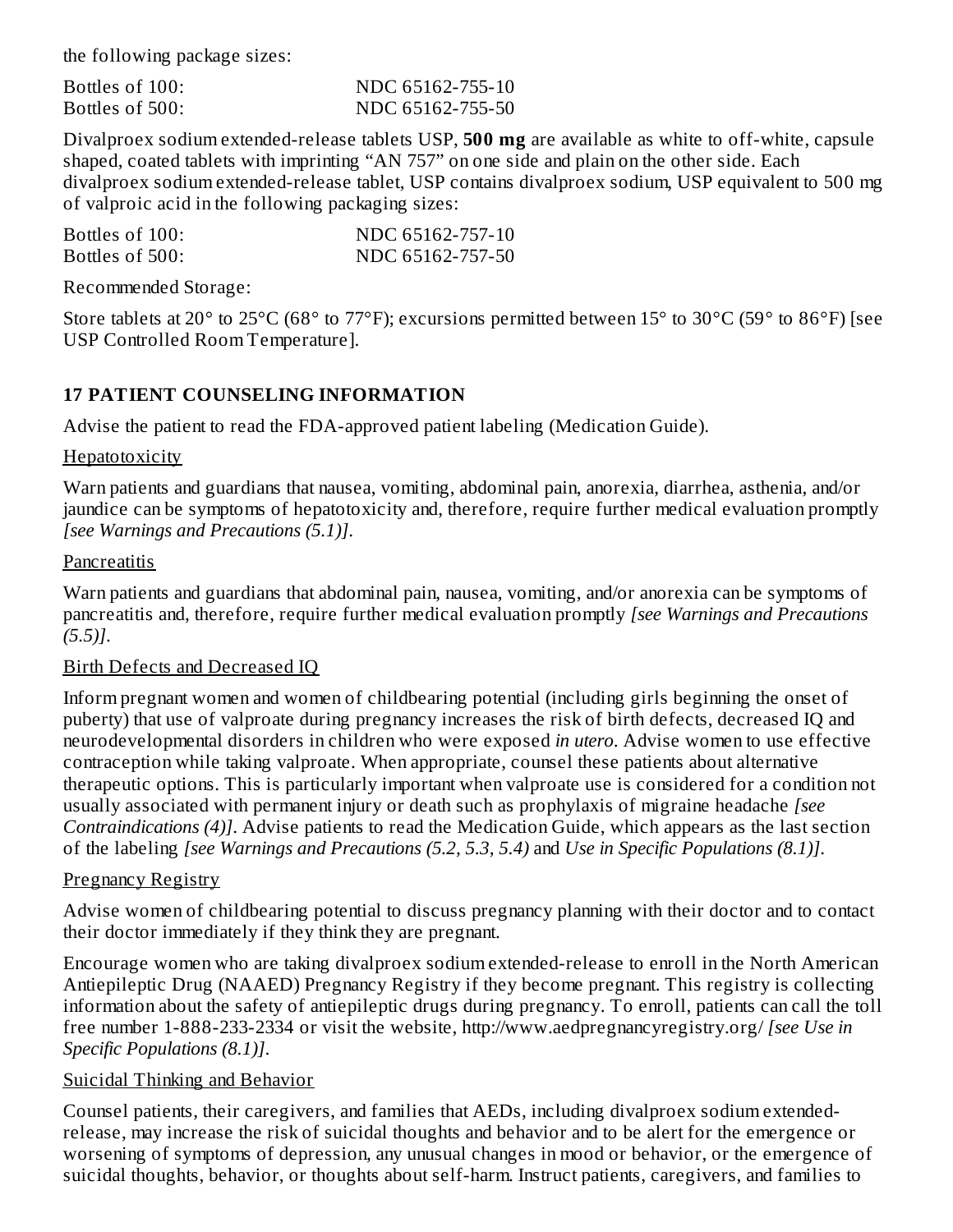report behaviors of concern immediately to the healthcare providers *[see Warnings and Precautions (5.7)]*.

#### Hyperammonemia

Inform patients of the signs and symptoms associated with hyperammonemic encephalopathy and to notify the prescriber if any of these symptoms occur *[see Warnings and Precautions (5.9, 5.10)]*.

#### CNS Depression

Since valproate products may produce CNS depression, especially when combined with another CNS depressant (e.g., alcohol), advise patients not to engage in hazardous activities, such as driving an automobile or operating dangerous machinery, until it is known that they do not become drowsy from the drug.

#### Multiorgan Hypersensitivity Reactions

Instruct patients that a fever associated with other organ system involvement (rash, lymphadenopathy, etc.) may be drug-related and should be reported to the physician immediately *[see Warnings and Precautions (5.12)]*.

Medication Residue in the Stool

Instruct patients to notify their healthcare provider if they notice a medication residue in the stool *[see Warnings and Precautions (5.18)]*.

Manufactured by: **Amneal Pharmaceuticals Pvt. Ltd.** Ahmedabad 382220, INDIA

Distributed by: **Amneal Pharmaceuticals LLC** Bridgewater, NJ 08807

Rev. 03-2019-07

### **MEDICATION GUIDE**

#### **Divalproex (dye val' proe ex) Sodium Extended-Releas e Tablets, USP**

Read this Medication Guide before you start taking divalproex sodium extended-release tablets and each time you get a refill. There may be new information. This information does not take the place of talking to your healthcare provider about your medical condition or treatment.

#### **What is the most important information I should know about divalproex sodium extended-releas e tablets?**

#### **Do not stop taking divalproex sodium extended-releas e tablets without first talking to your healthcare provider.**

Stopping divalproex sodium extended-release tablets suddenly can cause serious problems.

#### **Divalproex sodium extended-releas e tablets can caus e s erious side effects, including:**

1. **Serious liver damage that can caus e death, especially in children younger than 2 years old.** The risk of getting this serious liver damage is more likely to happen within the first 6 months of treatment.

#### **Call your healthcare provider right away if you get any of the following symptoms:**

- nausea or vomiting that does not go away
- loss of appetite
- pain on the right side of your stomach (abdomen)
- dark urine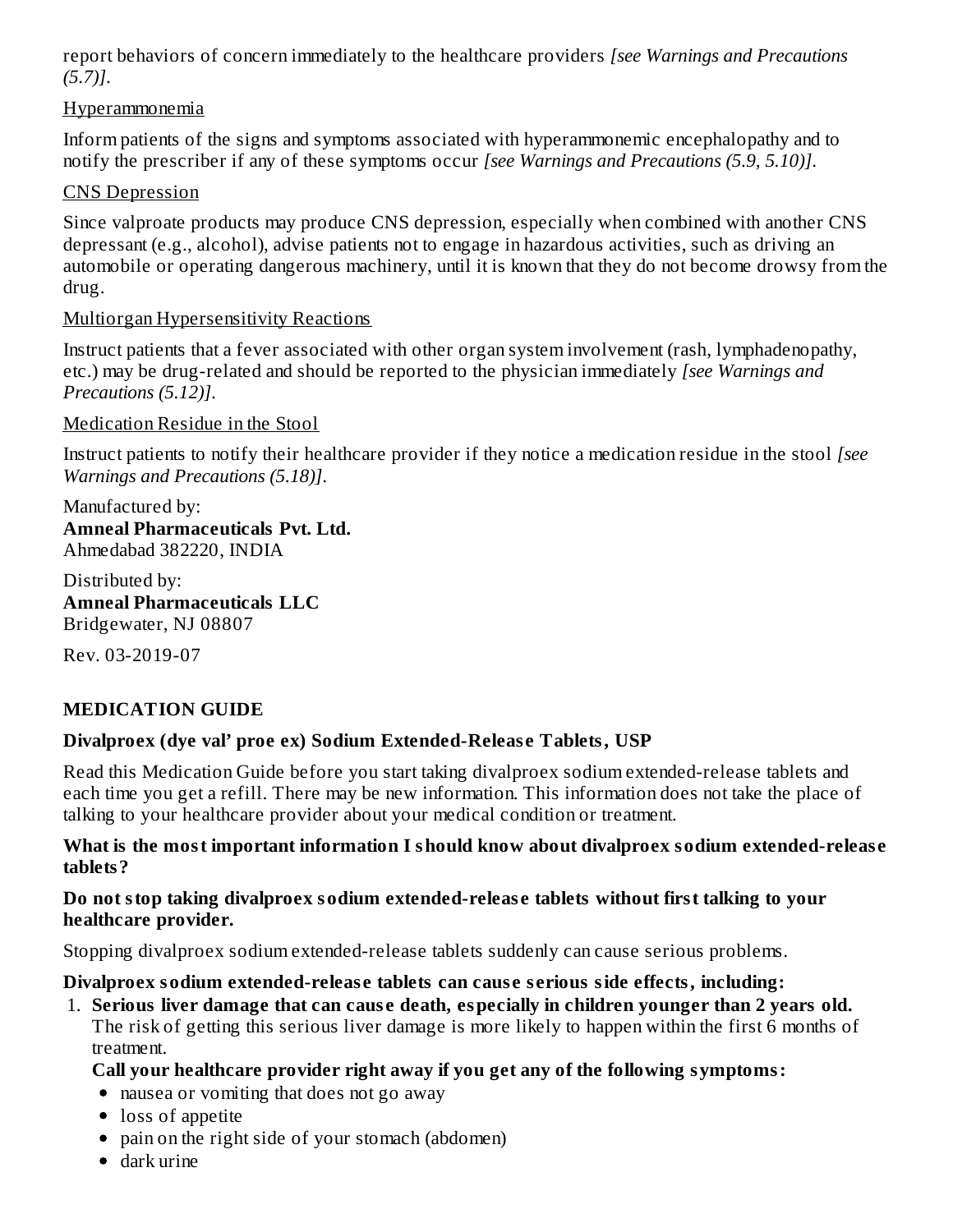- swelling of your face
- yellowing of your skin or the whites of your eyes
- In some cases, liver damage may continue despite stopping the drug.

# 2. **Divalproex sodium extended-releas e tablets may harm your unborn baby.**

- If you take divalproex sodium extended-release tablets during pregnancy for any medical condition, your baby is at risk for serious birth defects that affect the brain and spinal cord and are called spina bifida or neural tube defects. These defects occur in 1 to 2 out of every 100 babies born to mothers who use this medicine during pregnancy. These defects can begin in the first month, even before you know you are pregnant. Other birth defects that affect the structures of the heart, head, arms, legs, and the opening where the urine comes out (urethra) on the bottom of the penis can also happen.
- Birth defects may occur even in children born to women who are not taking any medicines and do not have other risk factors.
- Taking folic acid supplements before getting pregnant and during early pregnancy can lower the chance of having a baby with a neural tube defect.
- If you take divalproex sodium extended-release tablets during pregnancy for any medical condition, your child is at risk for having lower IQ.
- There may be other medicines to treat your condition that have a lower chance of causing birth defects, decreased IQ, or other disorders in your child.
- Women who are pregnant must not take divalproex sodium extended-release tablets to prevent migraine headaches.
- **All women of childbearing age (including girls from the start of puberty) should talk to their healthcare provider about using other possible treatments instead of divalproex sodium extended-releas e tablets. If the decision is made to us e divalproex sodium extended-releas e tablets, you should us e effective birth control (contraception).**
- Tell your healthcare provider right away if you become pregnant while taking divalproex sodium extended-release tablets. You and your healthcare provider should decide if you will continue to take divalproex sodium extended-release tablets while you are pregnant.
- **Pregnancy Registry:** If you become pregnant while taking divalproex sodium extended-release tablets, talk to your healthcare provider about registering with the North American Antiepileptic Drug Pregnancy Registry. You can enroll in this registry by calling toll-free 1-888-233-2334 or by visiting the website, http://www.aedpregnancyregistry.org/. The purpose of this registry is to collect information about the safety of antiepileptic drugs during pregnancy.

# 3. **Inflammation of your pancreas that can caus e death.**

# **Call your healthcare provider right away if you have any of thes e symptoms:**

- severe stomach pain that you may also feel in your back
- nausea or vomiting that does not go away
- 4. **Like other antiepileptic drugs, divalproex sodium extended-releas e tablets may caus e suicidal thoughts or actions in a very small number of people, about 1 in 500.**

# **Call a healthcare provider right away if you have any of thes e symptoms, especially if they are new, wors e, or worry you:**

- thoughts about suicide or dying
- attempts to commit suicide
- new or worse depression
- new or worse anxiety
- **•** feeling agitated or restless
- panic attacks
- trouble sleeping (insomnia)
- new or worse irritability
- acting aggressive, being angry, or violent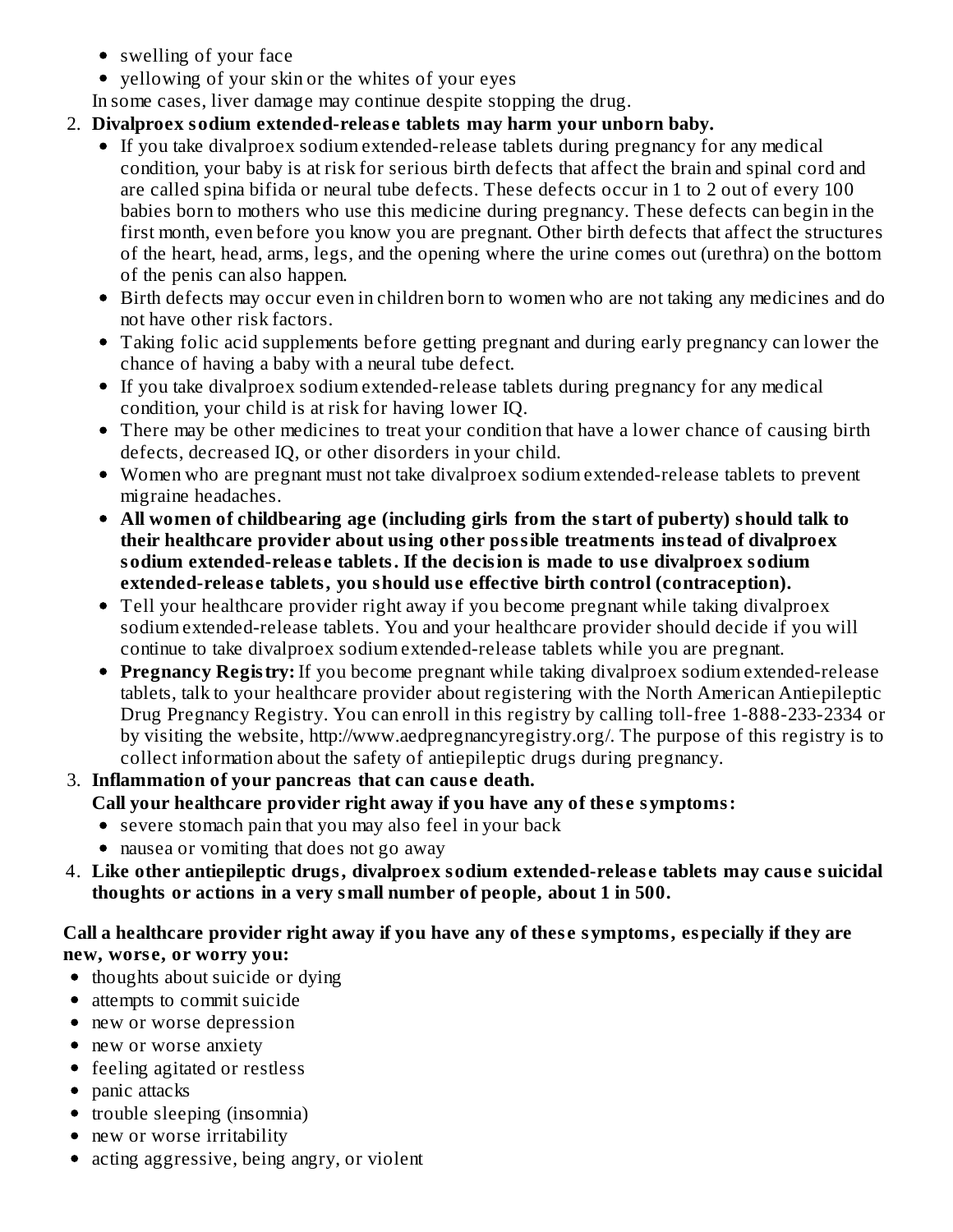- acting on dangerous impulses
- an extreme increase in activity and talking (mania)
- other unusual changes in behavior or mood

#### **How can I watch for early symptoms of suicidal thoughts and actions?**

- Pay attention to any changes, especially sudden changes in mood, behaviors, thoughts, or feelings.
- Keep all follow-up visits with your healthcare provider as scheduled.

Call your healthcare provider between visits as needed, especially if you are worried about symptoms.

#### **Do not stop divalproex sodium extended-releas e tablets without first talking to a healthcare provider.**

Stopping divalproex sodium extended-release tablets suddenly can cause serious problems. Stopping a seizure medicine suddenly in a patient who has epilepsy can cause seizures that will not stop (status epilepticus).

Suicidal thoughts or actions can be caused by things other than medicines. If you have suicidal thoughts or actions, your healthcare provider may check for other causes.

#### **What are divalproex sodium extended-releas e tablets?**

*Divalproex Sodium Extended-release Tablets* are prescription medicines used:

- to treat manic episodes associated with bipolar disorder
- alone or with other medicines to treat:
- $\circ$  complex partial seizures in adults and children 10 years of age and older
- simple and complex absence seizures, with or without other seizure types
- to prevent migraine headaches  $\bullet$

### **Who should not take divalproex sodium extended-releas e tablets?**

Do not take divalproex sodium extended-release tablets if you:

- have liver problems
- have or think you have a genetic liver problem caused by a mitochondrial disorder (e.g., Alpers-Huttenlocher syndrome)
- are allergic to divalproex sodium, valproic acid, sodium valproate, or any of the ingredients in divalproex sodium extended-release tablets. See the end of this leaflet for a complete list of ingredients in divalproex sodium extended-release tablets.
- have a genetic problem called urea cycle disorder
- are taking it to prevent migraine headaches and are either pregnant or may become pregnant because you are not using effective birth control (contraception).

#### **What should I tell my healthcare provider before taking divalproex sodium extended-releas e tablets?**

Before you take divalproex sodium extended-release tablets, tell your healthcare provider if you:

- have a genetic liver problem caused by a mitochondrial disorder (e.g., Alpers-Huttenlocher syndrome)
- drink alcohol
- are pregnant or breastfeeding. Divalproex sodium can pass into breast milk. Talk to your healthcare provider about the best way to feed your baby if you take divalproex sodium extended-release tablets.
- have or have had depression, mood problems, or suicidal thoughts or behavior
- have any other medical conditions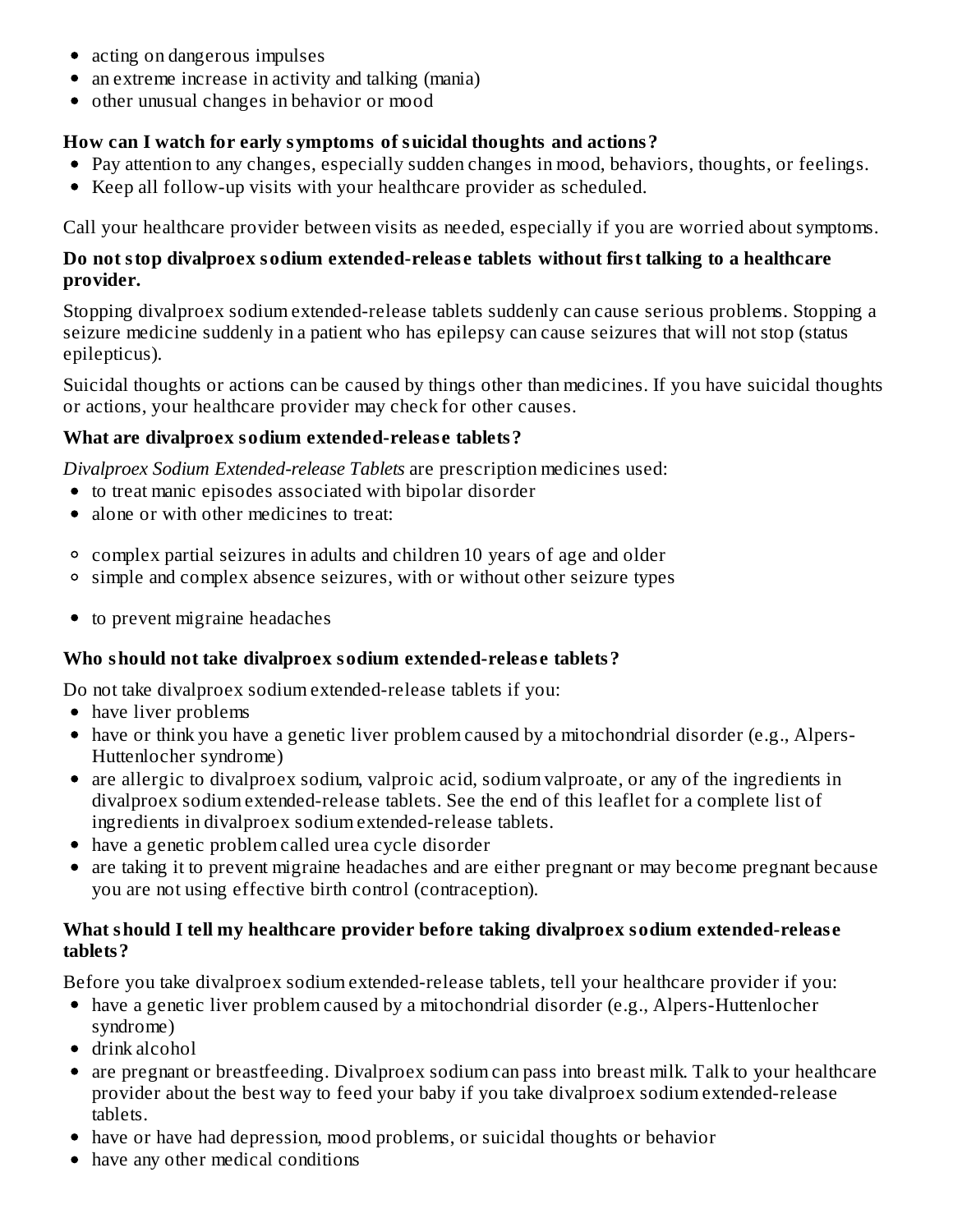**Tell your healthcare provider about all the medicines you take,** including prescription and nonprescription medicines, vitamins, herbal supplements and medicines that you take for a short period of time.

Taking divalproex sodium extended-release tablets with certain other medicines can cause side effects or affect how well they work. Do not start or stop other medicines without talking to your healthcare provider.

Know the medicines you take. Keep a list of them and show it to your healthcare provider and pharmacist each time you get a new medicine.

#### **How should I take divalproex sodium extended-releas e tablets?**

- Take divalproex sodium extended-release tablets exactly as your healthcare provider tells you. Your healthcare provider will tell you how much divalproex sodium extended-release tablets to take and when to take it.
- Your healthcare provider may change your dose.
- Do not change your dose of divalproex sodium extended-release tablets without talking to your healthcare provider.
- **Do not stop taking divalproex sodium extended-releas e tablets without first talking to your healthcare provider.** Stopping divalproex sodium extended-release tablets suddenly can cause serious problems.
- Swallow divalproex sodium extended-release tablets whole. Do not crush or chew divalproex sodium extended-release tablets. Tell your healthcare provider if you cannot swallow divalproex sodium extended-release tablets whole. You may need a different medicine.
- If you take too much divalproex sodium extended-release tablets, call your healthcare provider or local Poison Control Center right away.

#### **What should I avoid while taking divalproex sodium extended-releas e tablets?**

- Divalproex sodium extended-release tablets can cause drowsiness and dizziness. Do not drink alcohol or take other medicines that make you sleepy or dizzy while taking divalproex sodium extended-release tablets, until you talk with your doctor. Taking divalproex sodium extendedrelease tablets with alcohol or drugs that cause sleepiness or dizziness may make your sleepiness or dizziness worse.
- Do not drive a car or operate dangerous machinery until you know how divalproex sodium extended-release tablets affect you. Divalproex sodium extended-release tablets can slow your thinking and motor skills.

### **What are the possible side effects of divalproex sodium extended-releas e tablets?**

See **"What is the most important information I should know about divalproex sodium extended-releas e tablets?"**

Divalproex sodium extended-release tablets can cause serious side effects including:

- **Bleeding problems:** red or purple spots on your skin, bruising, pain and swelling into your joints due to bleeding or bleeding from your mouth or nose.
- **High ammonia levels in your blood:** feeling tired, vomiting, changes in mental status.
- **Low body temperature (hypothermia):** drop in your body temperature to less than 95°F, feeling tired, confusion, coma.
- **Allergic (hypers ensitivity) reactions:** fever, skin rash, hives, sores in your mouth, blistering and peeling of your skin, swelling of your lymph nodes, swelling of your face, eyes, lips, tongue, or throat, trouble swallowing or breathing.
- **Drowsiness or sleepiness in the elderly.** This extreme drowsiness may cause you to eat or drink less than you normally would. Tell your doctor if you are not able to eat or drink as you normally do. Your doctor may start you at a lower dose of divalproex sodium extended-release tablets.

### **Call your healthcare provider right away, if you have any of the symptoms listed above.**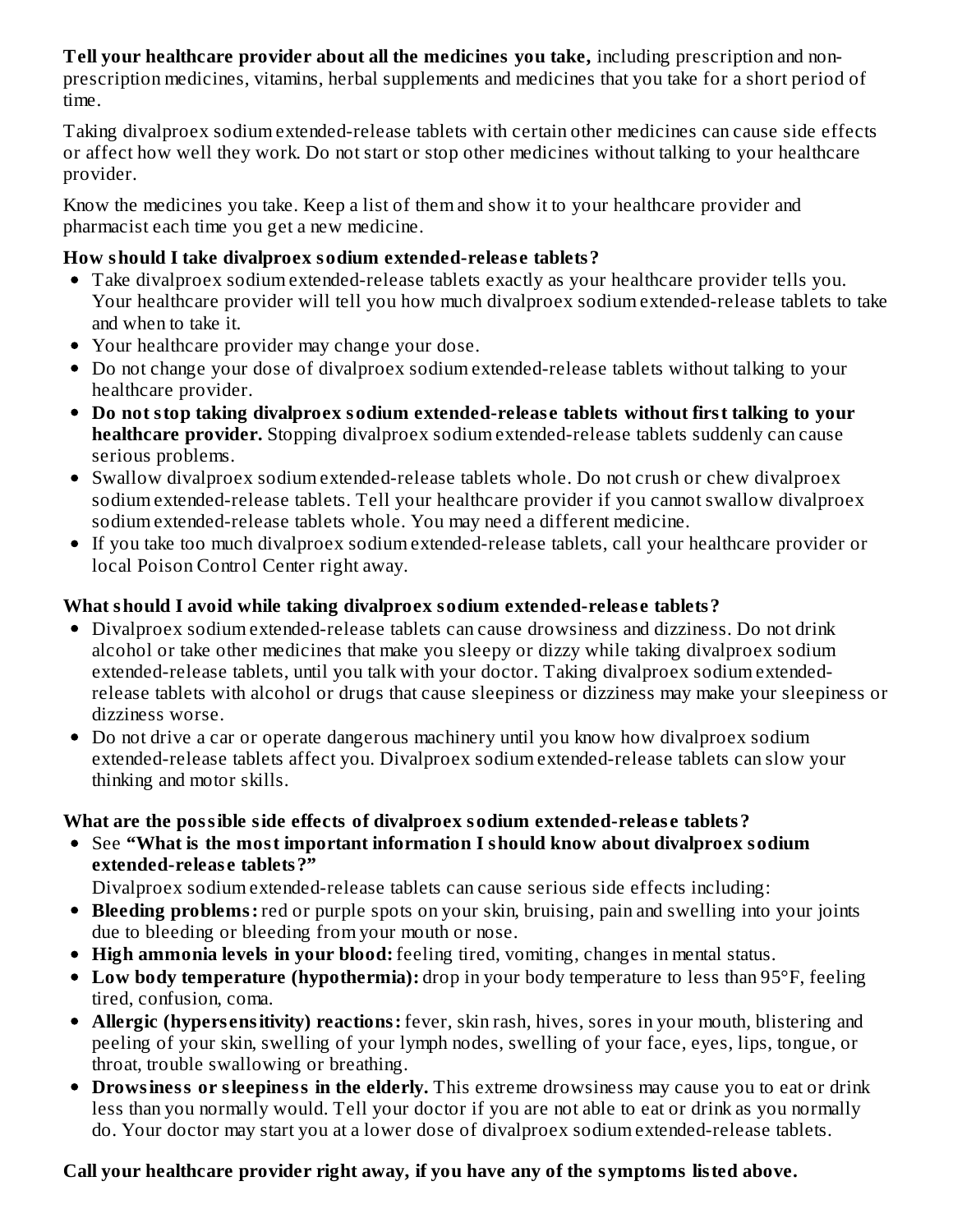**The common side effects of divalproex sodium extended-releas e tablets include:**

- nausea
- headache
- sleepiness
- vomiting
- weakness
- $\bullet$  tremor
- dizziness
- stomach pain
- blurry vision
- double vision
- diarrhea
- increased appetite
- weight gain
- hair loss
- loss of appetite
- problems with walking or coordination

These are not all of the possible side effects of **divalproex sodium extended-releas e tablets**. For more information, ask your healthcare provider or pharmacist.

Tell your healthcare provider if you have any side effect that bothers you or that does not go away.

#### **Call your doctor for medical advice about side effects. You may report side effects to FDA at 1- 800-FDA-1088.**

# **How should I store divalproex sodium extended-releas e tablets?**

• Store divalproex sodium extended-release tablets at 20° to 25°C (68° to 77°F); excursions permitted between  $15^{\circ}$  to  $30^{\circ}$ C (59 $^{\circ}$  to  $86^{\circ}$ F).

# **Keep divalproex sodium extended-releas e tablets and all medicines out of the reach of children.**

### **General information about the safe and effective us e of divalproex sodium extended-releas e tablets.**

Medicines are sometimes prescribed for purposes other than those listed in a Medication Guide. Do not use divalproex sodium extended-release tablets for a condition for which it was not prescribed. Do not give divalproex sodium extended-release tablets to other people, even if they have the same symptoms that you have. It may harm them.

This Medication Guide summarizes the most important information about divalproex sodium extendedrelease tablets. If you would like more information, talk with your healthcare provider. You can ask your pharmacist or healthcare provider for information about divalproex sodium extended-release tablets that is written for health professionals.

For more information, go to www.amneal.com or call 1-877-835-5472.

# **What are the ingredients in divalproex sodium extended-releas e tablets?**

Active ingredient: divalproex sodium, USP

Inactive ingredients:

ammonium hydroxide, ethyl acrylate and methyl methacrylate co-polymer dispersion, hypromellose, iron oxide, isopropyl alcohol, lactose monohydrate, macrogol, magnesium stearate, microcrystalline cellulose, n-butyl alcohol, polyvinyl alcohol, propylene glycol, shellac, silicon dioxide, talc, and titanium dioxide.

This Medication Guide has been approved by the U.S. Food and Drug Administration.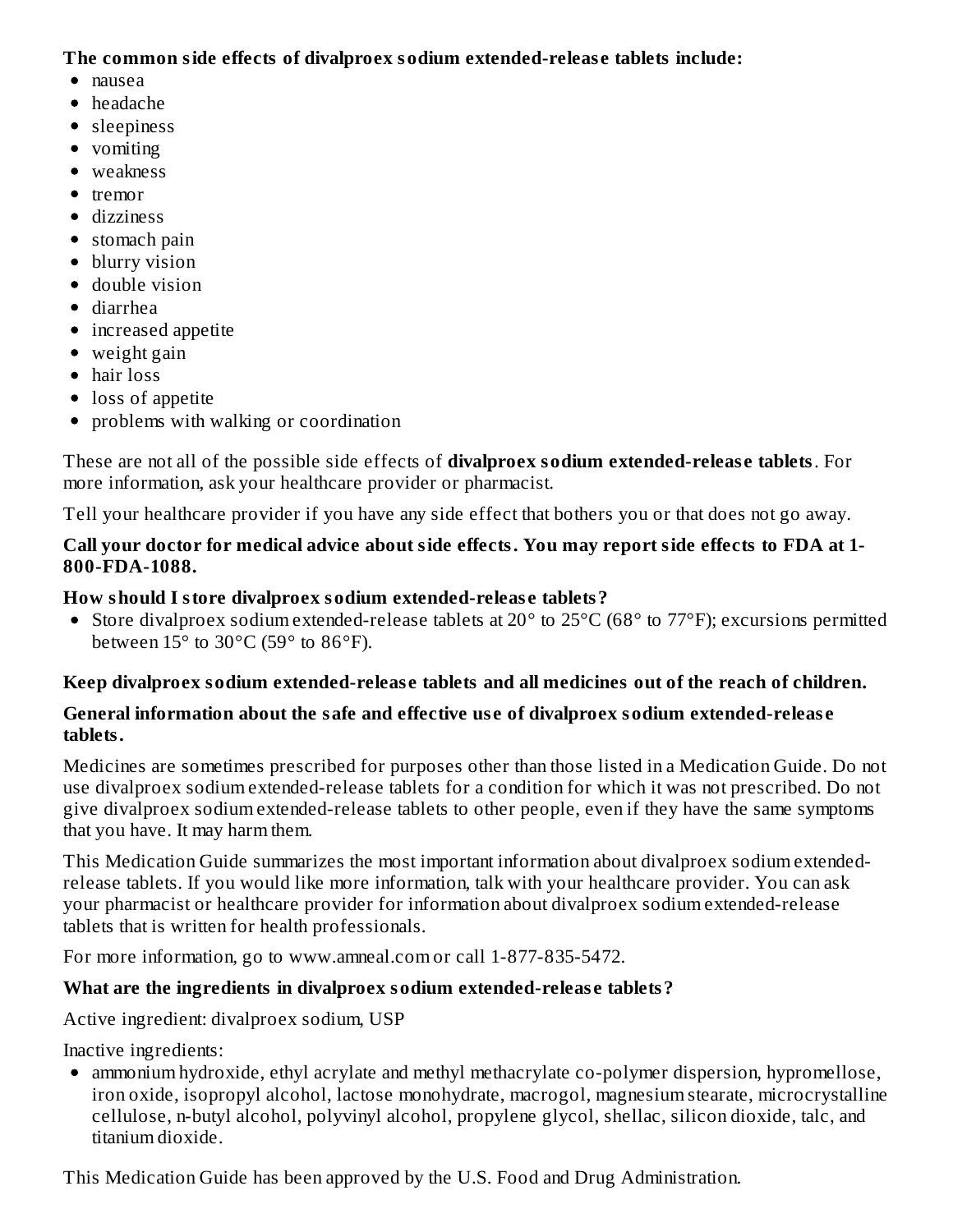Manufactured by: **Amneal Pharmaceuticals Pvt. Ltd.** Ahmedabad 382220, INDIA

Distributed by: **Amneal Pharmaceuticals LLC** Bridgewater, NJ 08807

Rev. 03-2019-06

#### **Repackaging Information**

Please reference the *How Supplied* section listed above for a description of individual tablets. This drug product has been received by Aphena Pharma - TN in a manufacturer or distributor packaged configuration and repackaged in full compliance with all applicable cGMP regulations. The package configurations available from Aphena are listed below:

| Count | 500 mg       |
|-------|--------------|
| 60    | 71610-311-53 |
| 90    | 71610-311-60 |
| 120   | 71610-311-70 |

Store between 20°-25°C (68°-77°F). See USP Controlled Room Temperature. Dispense in a tight lightresistant container as defined by USP. Keep this and all drugs out of the reach of children.

Repackaged by:



Cookeville, TN 38506

20190812JH

#### **PRINCIPAL DISPLAY PANEL - 500 mg**

NDC 71610-311 - Divalproex Sodium ER, USP 500 mg Tablets - Rx Only

| 500mg                             | NDC# 71610-0311-53<br>60<br>Tablets                                                                                                                                                                                                                                        |     |  |
|-----------------------------------|----------------------------------------------------------------------------------------------------------------------------------------------------------------------------------------------------------------------------------------------------------------------------|-----|--|
| Dispense<br>children.<br>RPKG BY: | Store between 20-25 degrees C(68-77 degrees F).<br>See USP Controlled Room Temperature.<br>tight light-resistant container<br>Keep this and all drugs out of the reach of<br>Ammeal Pharmaceuticals Pvt. Ltd.<br>Ahmedabad, India<br>Aphena Pharma<br>Cookeville, TN 38506 | GF: |  |
|                                   | RX Only<br>Divalproex Sodium ER, USP                                                                                                                                                                                                                                       | ဖ   |  |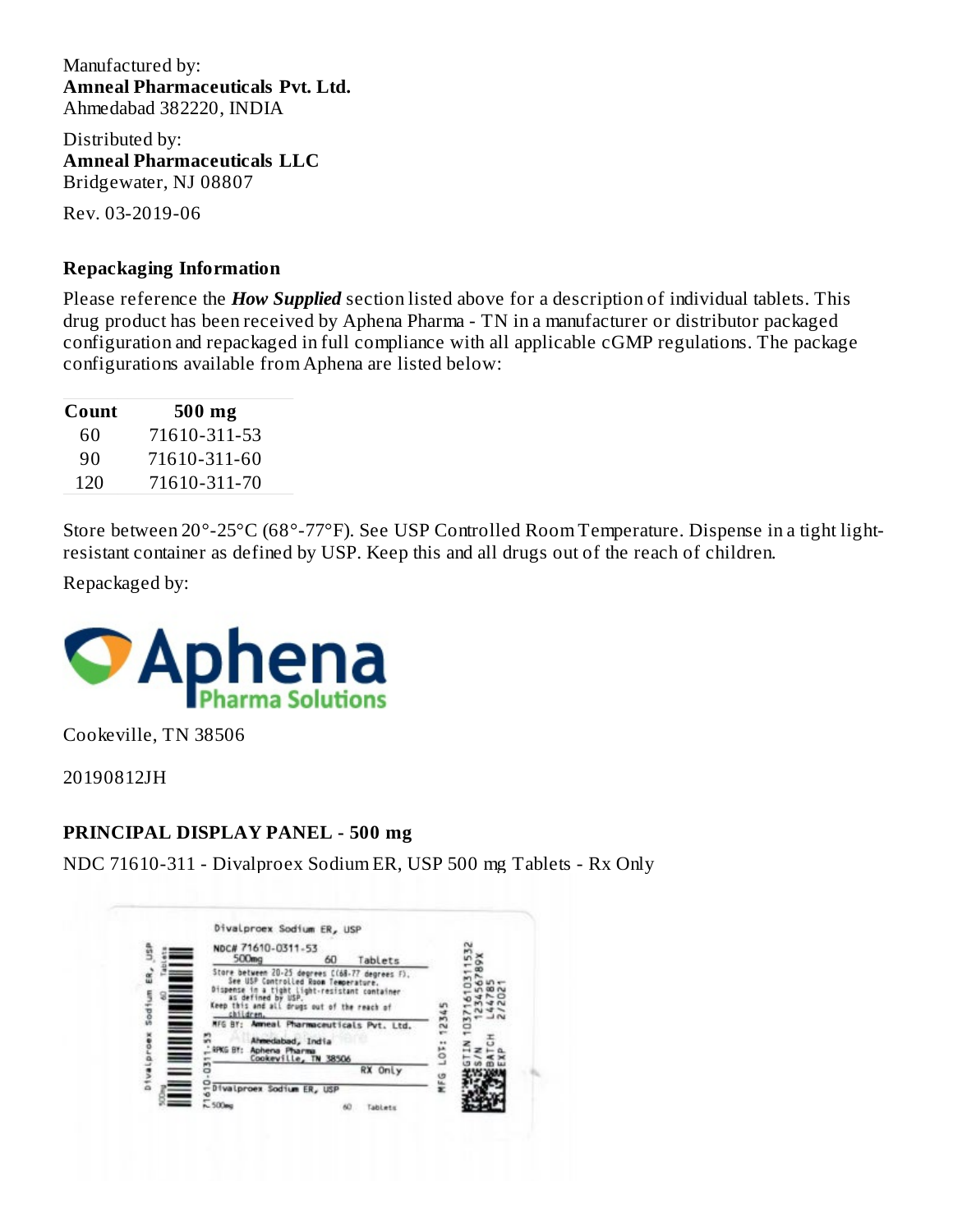# **DIVALPROEX SODIUM**

divalproex sodium tablet, extended release

| <b>Product Information</b>                                                        |  |                                                                           |                               |                             |                      |                              |                           |
|-----------------------------------------------------------------------------------|--|---------------------------------------------------------------------------|-------------------------------|-----------------------------|----------------------|------------------------------|---------------------------|
| Product Type                                                                      |  | <b>HUMAN PRESCRIPTION DRUG</b>                                            |                               | Item Code (Source)          |                      | NDC:71610-311(NDC:65162-757) |                           |
| <b>Route of Administration</b>                                                    |  | ORAL                                                                      |                               |                             |                      |                              |                           |
|                                                                                   |  |                                                                           |                               |                             |                      |                              |                           |
|                                                                                   |  |                                                                           |                               |                             |                      |                              |                           |
| <b>Active Ingredient/Active Moiety</b>                                            |  |                                                                           |                               |                             |                      |                              |                           |
|                                                                                   |  | <b>Ingredient Name</b>                                                    |                               |                             |                      | <b>Basis of Strength</b>     | Strength                  |
|                                                                                   |  | DIVALPROEX SODIUM (UNII: 644VL95AO6) (VALPROIC ACID - UNII:614OI1Z5WI)    |                               |                             | <b>VALPROIC ACID</b> |                              | 500 mg                    |
|                                                                                   |  |                                                                           |                               |                             |                      |                              |                           |
|                                                                                   |  |                                                                           |                               |                             |                      |                              |                           |
| <b>Inactive Ingredients</b>                                                       |  |                                                                           |                               |                             |                      |                              |                           |
|                                                                                   |  |                                                                           | <b>Ingredient Name</b>        |                             |                      |                              | Strength                  |
| <b>AMMO NIA</b> (UNII: 5138Q19F1X)                                                |  |                                                                           |                               |                             |                      |                              |                           |
| ETHYL ACRYLATE (UNII: 71E6178C9T)                                                 |  |                                                                           |                               |                             |                      |                              |                           |
|                                                                                   |  | METHACRYLIC ACID - METHYL METHACRYLATE COPOLYMER (1:1) (UNII: 74G4R6TH13) |                               |                             |                      |                              |                           |
| HYPROMELLOSES (UNII: 3NXW29V3WO)                                                  |  |                                                                           |                               |                             |                      |                              |                           |
| FERROSOFERRIC OXIDE (UNII: XM0M87F357)                                            |  |                                                                           |                               |                             |                      |                              |                           |
| ISOPROPYL ALCOHOL (UNII: ND2M416302)                                              |  |                                                                           |                               |                             |                      |                              |                           |
|                                                                                   |  | LACTOSE MONOHYDRATE (UNII: EWQ57Q8I5X)                                    |                               |                             |                      |                              |                           |
|                                                                                   |  | POLYETHYLENE GLYCOL, UNSPECIFIED (UNII: 3WJQ0SDW1A)                       |                               |                             |                      |                              |                           |
| MAGNESIUM STEARATE (UNII: 70097M6I30)                                             |  |                                                                           |                               |                             |                      |                              |                           |
|                                                                                   |  | CELLULOSE, MICRO CRYSTALLINE (UNII: OP1R32D61U)                           |                               |                             |                      |                              |                           |
| <b>BUTYL ALCOHOL</b> (UNII: 8 PJ6 1P6 TS3)                                        |  |                                                                           |                               |                             |                      |                              |                           |
|                                                                                   |  | POLYVINYL ALCOHOL, UNSPECIFIED (UNII: 532B59J990)                         |                               |                             |                      |                              |                           |
| PROPYLENE GLYCOL (UNII: 6DC9Q167V3)                                               |  |                                                                           |                               |                             |                      |                              |                           |
| <b>SHELLAC</b> (UNII: 46 N107B71O)<br><b>SILICON DIO XIDE (UNII: ETJ7Z6 XBU4)</b> |  |                                                                           |                               |                             |                      |                              |                           |
| TALC (UNII: 7SEV7J4R1U)                                                           |  |                                                                           |                               |                             |                      |                              |                           |
| TITANIUM DIO XIDE (UNII: 15FIX9 V2JP)                                             |  |                                                                           |                               |                             |                      |                              |                           |
|                                                                                   |  |                                                                           |                               |                             |                      |                              |                           |
|                                                                                   |  |                                                                           |                               |                             |                      |                              |                           |
| <b>Product Characteristics</b>                                                    |  |                                                                           |                               |                             |                      |                              |                           |
| Color                                                                             |  | <b>WHITE</b>                                                              | <b>Score</b>                  |                             |                      | no score                     |                           |
| <b>Shape</b>                                                                      |  | <b>CAPSULE</b>                                                            | <b>Size</b><br>21mm           |                             |                      |                              |                           |
| Flavor                                                                            |  |                                                                           | <b>Imprint Code</b><br>AN;757 |                             |                      |                              |                           |
| <b>Contains</b>                                                                   |  |                                                                           |                               |                             |                      |                              |                           |
|                                                                                   |  |                                                                           |                               |                             |                      |                              |                           |
|                                                                                   |  |                                                                           |                               |                             |                      |                              |                           |
| <b>Packaging</b>                                                                  |  |                                                                           |                               |                             |                      |                              |                           |
| <b>Item Code</b><br>$\#$                                                          |  | <b>Package Description</b>                                                |                               | <b>Marketing Start Date</b> |                      |                              | <b>Marketing End Date</b> |
| 1 NDC:71610-311-53                                                                |  | 60 in 1 BOTTLE; Type 0: Not a Combination Product                         |                               | 08/02/2019                  |                      |                              |                           |
| 2   NDC:716 10-311-60                                                             |  | 90 in 1 BOTTLE; Type 0: Not a Combination Product                         |                               | 08/02/2019                  |                      |                              |                           |
| 3 NDC:716 10-311-70                                                               |  | 120 in 1 BOTTLE; Type 0: Not a Combination Product                        |                               | 08/02/2019                  |                      |                              |                           |